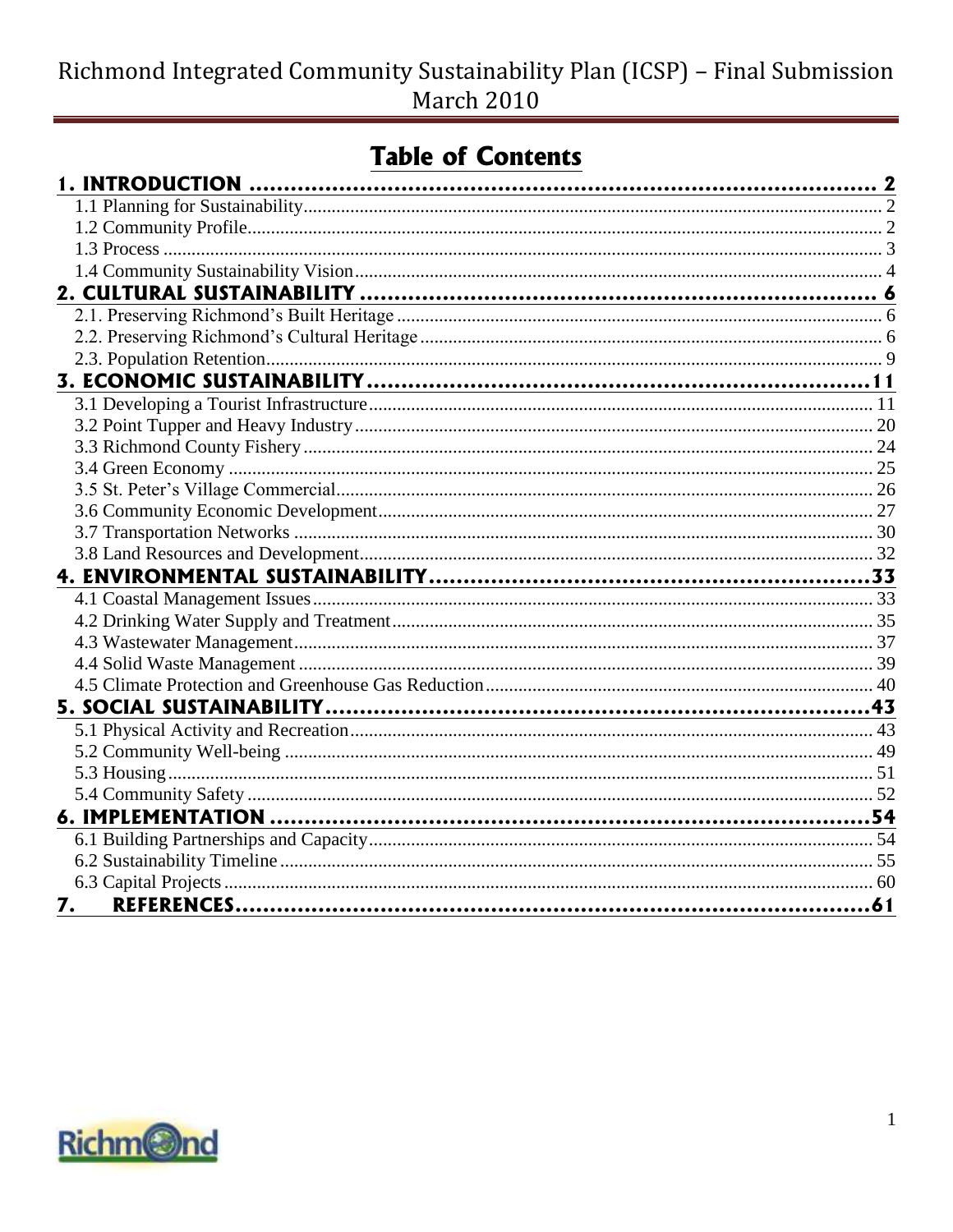# <span id="page-1-0"></span>**1. INTRODUCTION**

### <span id="page-1-1"></span>**1.1 Planning for Sustainability**

In 2005, the Federal Government and Province of Nova Scotia entered into an agreement where funds equivalent to a portion of the federal excise tax on municipalities would be transferred to municipalities to help fund capital projects related to sustainability. One condition of the Gas Tax Agreement is that each municipality prepares an Integrated Community Sustainability Plan (ICSP). An Integrated Community Sustainability Plan is a long term plan, developed in consultation with community members, which provides direction for the community to realize sustainability objectives it has for the cultural, economic, environmental and social dimensions of its identity. This Plan expresses Council's long term vision for the development of Richmond County in the next 20-30 years. The sustainability objectives are expressed through a series of long range goals which relate to one or more of the pillars of sustainability (cultural, economic, environmental and social) and these are implemented by actions relating to the goals which allow the Municipality to work towards achieving these objectives.

Sustainability as a term has different meanings depending on perspective, but one classic definition, derived from the *Bruntland Commission* of 1987 (*Our Common Future: the World Commission on Development and the Environment)* addresses how Richmond County sees sustainability in the context of its own municipal development:

#### **"Sustainable development is development that meets the needs of the present without compromising the ability of future generations to meet their own needs"**

It is this principle that guides the development of the Richmond County Integrated Community Sustainability Plan, recognizing that as the County evolves, be it demographically, economically or through environmental changes, that the County be proactive and prepared to meet these changes, while ensuring that a high quality of life for residents is sustained and the integrity of the natural environment protected. This ICSP endeavors to build on the many strengths of Richmond County but also anticipate the challenges that may arise in the future, to maintain the cultural, economic, environmental and social sustainability of the community.

### <span id="page-1-2"></span>**1.2 Community Profile**

The Municipality of the County of Richmond is a largely rural municipality located on the south-eastern corner of Nova Scotia"s Cape Breton Island. It is bounded by the Bras D"Or Lake and Cape Breton Regional Municipality to the north, the Atlantic Ocean to the east, Chedabucto Bay to the south and Inverness County to the west. The land area is divided roughly evenly by the St. Peter"s Canal, which connects the Bras d"Or Lake to St. Peters Bay and the Atlantic Ocean. Isle Madame is a large island to the southwest of mainland Richmond County which contains about a third of the County"s population and is connected by bridge to the mainland. The total land area of Richmond County is 1,244 square kilometers.

Despite a relatively small population (just under 10,000 according to the last Census in 2006), Richmond County has a long settlement history. Europeans first settled the region in the 1930's when the French built a fort near what is now St. Peters, and a fur trade was established with the native Mi"kmaq people. Subsequently French (and Acadian), Scottish, English and Irish settlers moved into the region establishing their own communities. Most population was (and still is) based along the coast, and many of these villages depended on fishing, boatbuilding and maritime trade. To this day, roughly one quarter of residents list French as their mother tongue and over a third are bilingual. This adds a unique element to Richmond County"s cultural mosaic. In recent years people from many places, including Germany, the United States and elsewhere in Canada have taken advantage of the coastal beauty to build summer homes in Richmond County or move here permanently.

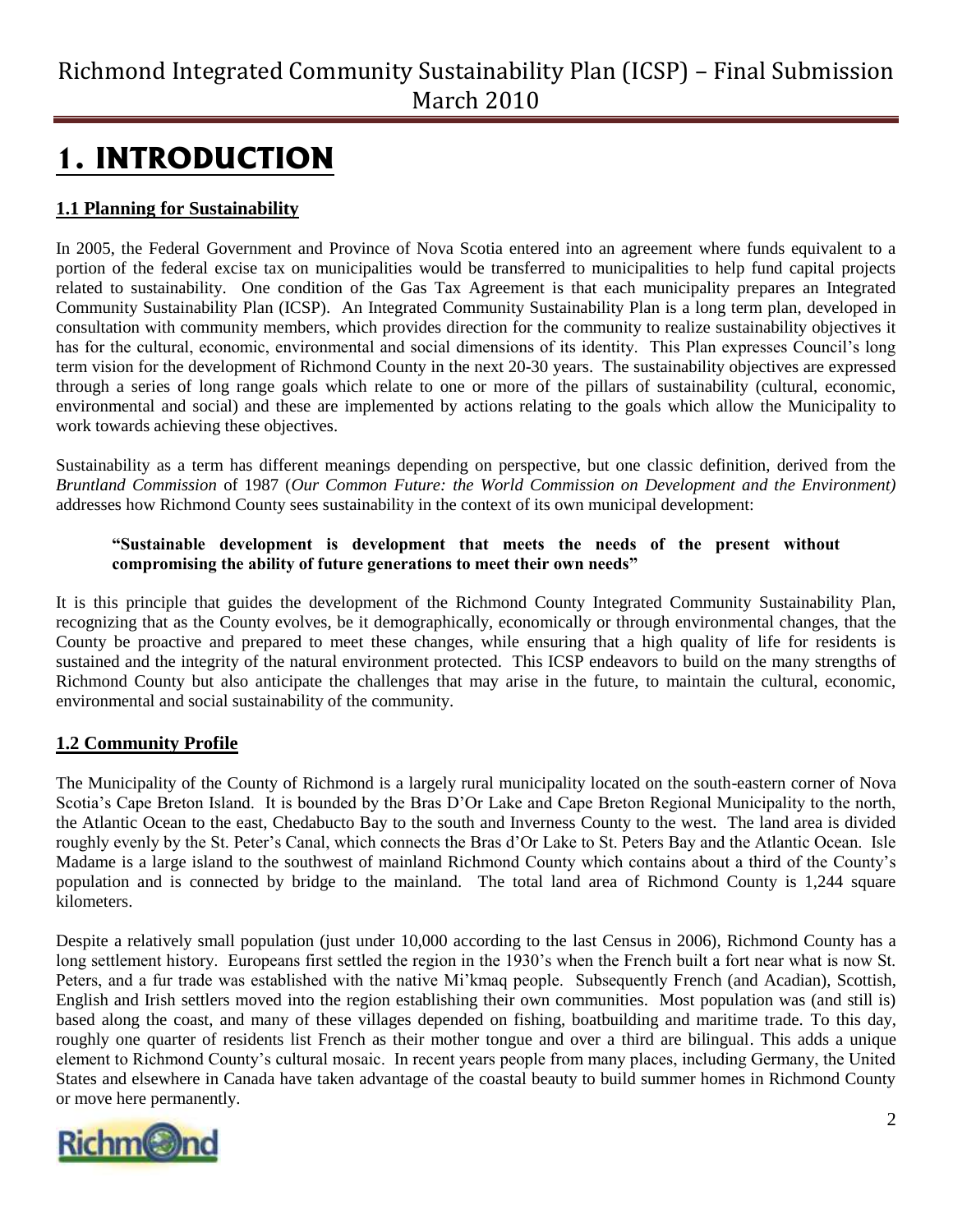Almost all of the County is within 10 kilometres of the Bras d"Or Lakes or Atlantic coast, a fact which has shaped its landscape and cultural history. The County as a whole is heavily forested, with little agriculture. Regarding topography, Richmond County is generally flatter than other municipalities on Cape Breton Island, with most of the County consisting of coastal lowland, including many bays, coves and islands. Nonethless, there are some upland regions in Richmond County, including Sporting Mountain facing the Bras d"Or Lake as well as the northern part of the County near Loch Lomond. Since the decline of boatbuilding in the  $19<sup>th</sup>$  Century, the economy ebbed and flowed with the rise and fall of the north Atlantic fishery. Today the fishery is still an important part of the Richmond County economy, particularly in Isle Madame and some eastern parts of the County. The 1955 completion of the Canso Causeway resulted in the creation of a deep ice free harbour, which spurred extensive industrial development at Point Tupper in the west end of the County, which to this day provides a substantial portion of Richmond County's tax base. Tourism development has also emerged as a significant pillar of Richmond County"s economy, particularly cultural, eco and adventure tourism. Government services (particularly the Strait-Richmond Hospital and four schools) also employ a large portion of the County"s labour force.

The most recent census data for Richmond County lists the population as 9,740. Most of this population is concentrated on the western half of the County, with 3,455 living on Isle Madame (whose largest communities are Arichat, West Arichat, Petit de Grat and D"Escousse) and 4,072 living on the mainland west of the St. Peters Canal with the largest communities being St. Peters, Louisdale and Evanston-Whiteside. 1,769 residents live east of the St. Peters Canal, with the largest communities being Red Islands, L"Ardoise and Fourchu. Like many rural counties in Nova Scotia, Richmond"s population has been declining over the past number of decades (from a high of over 12,000 in the 1980"s) and the median age of the population in 2006 was 47, which is approximately five years older than the provincial average. The population decline and aging partly results from the trend of smaller family sizes, which has been occurring throughout Canada, and particularly in Richmond County, the migration of younger residents from the County for employment and education purposes. The aging trend is expected to continue. While there has been some increased subdivision activity and new home construction in some parts of the County (particularly along the Highway 104 corridor between Evanston and St. Peters), continued depopulation in other areas may eventually lead to a demographic crunch where it becomes hard to provide basic services to residents while maintaining a reasonable tax rate.

The County is governed by a Council of 10 members (including the Warden) and provides a wide range of municipal services. Councillors are elected to four year terms and represent geographic districts. The St. Peter's Village Commission operates as a sub-municipal unit within Richmond County and is responsible for many of the items which the County is responsible for elsewhere. St. Peter"s residents are represented by the Village Commission and a County Councillor. Planning and development services for Richmond County are the responsibility of the Eastern District Planning Commission. Land use planning has been established as needed in different sections of the County at various times. At present, the West Richmond, Central Richmond, Shannon Lake, Sporting Mountain, Isle Madame and St. Peters municipal plans regulate development (or certain types of development, as determined by Council) for the majority of the population of the County. There are plans to extend land use planning regulations to the Louisdale area at some point in the future. The Chapel Island First Nation has a population of approximately 500 and is located about 10 kilometres northeast of St. Peter"s, and while it is located entirely within the borders of Richmond County, it is governed separately and is not part of this Plan.

#### <span id="page-2-0"></span>**1.3 Process**

In February of 2009, Richmond County Council decided that the Municipality would develop an Integrated Community Sustainability Plan, with the intention of establishing a coherent vision for the County taking into account the four main pillars of sustainability. As Richmond County has several local municipal plans but no overriding County-wide planning

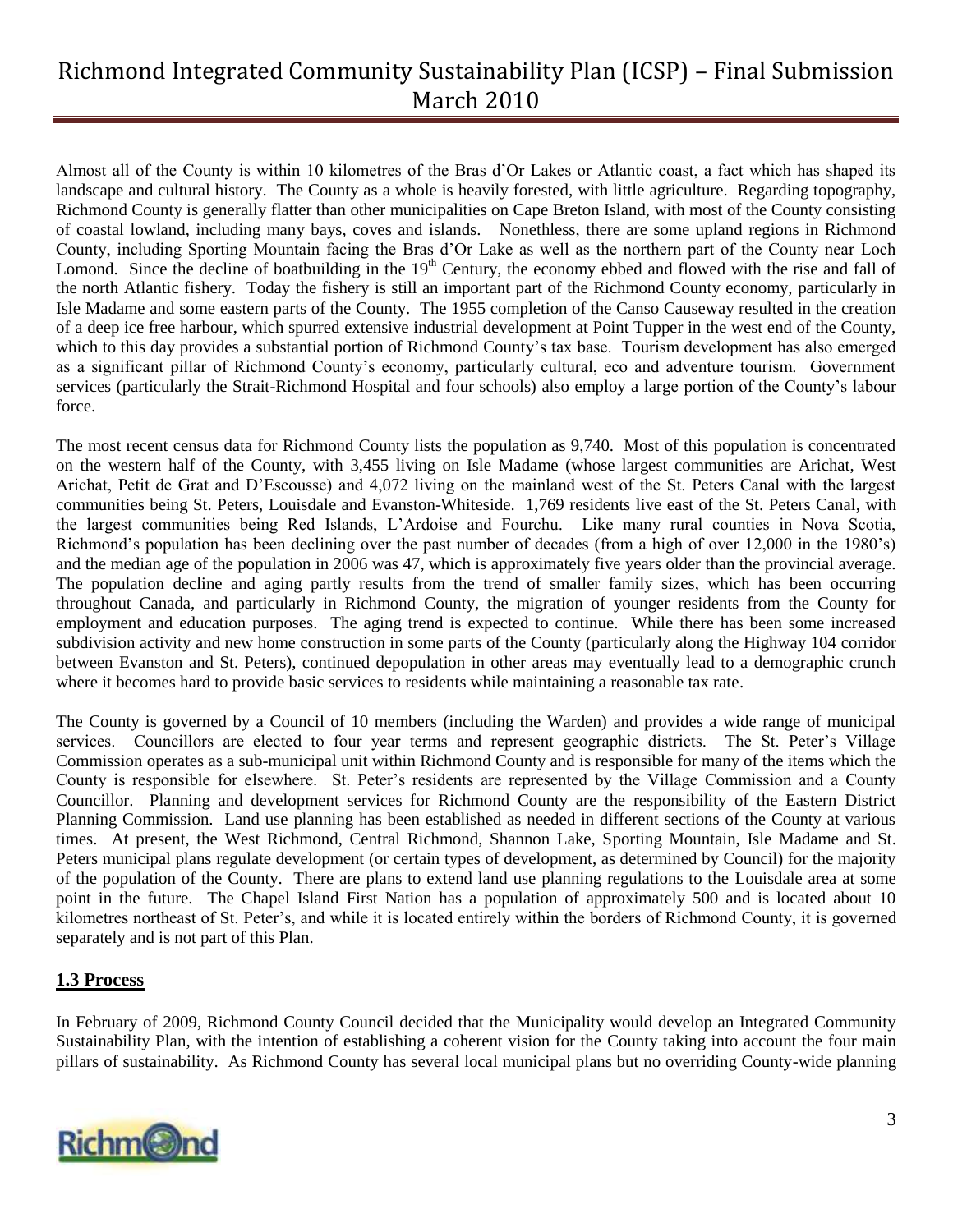strategy, it was decided that the County would adopt a stand-alone plan conforming to Template # 3 of Service Nova Scotia"s ICSP Guidelines.

In March 2009, an ICSP Advisory Committee was formed, consisting of municipal Council, Staff and Staff of the Eastern District Planning Commission. A work plan was created to guide the research, consultations and writing necessary to develop the Plan, and the Committee would provide support and feedback at the meetings, which were held on a regular basis throughout the spring. It was noted that in recent years, a large number of plans and reports addressing specific issues have been prepared for Richmond County or the Strait Area in general. These often underwent extensive community consultation processes and addressed one or more of the pillars of sustainability. By reviewing these reports and extracting ideas, recommendations and other pertinent information from them, a general collection of issues and goals relating to cultural, economic, environmental and social sustainability in Richmond County emerged. Given evolving social, political and economic trends in the region, this information was reviewed by the ICSP Committee to determine which ideas remained relevant today in the development of a long term plan, and which elements required further revision. The proceeds of these reports and the input and suggestions of the Committee led to the outlining of strategic issues and goals relating to community sustainability principles, which formed a large part of the background work for this Plan.

In June, 2009, using information and recommendations obtained from various reports and consultations with Municipal Staff and Councillors, a draft outline for the ICSP was created, which outlined a series of issues, goals and implementing actions related to the four pillars of sustainability. The ICSP Advisory Committee initiated the public consultation process in July where these issues, goals and proposed actions would be subject to public feedback. Three public consultations were held in Louisdale, St. Peters and Arichat. These were each advertised in the local paper (*The Reporter*) and in addition to inviting any interested members of the public to attend, specific community groups and economic development associations were targeted and invited. A wide variety of feedback was received at these meetings, including a great deal of local insight into sustainability issues. In August and September, comments and suggestions from these sessions were reviewed, and the draft outline was re-drafted to accommodate those. In September 2009, this revised outline was presented to Council at their Committee of the Whole meeting and the plan was approved as a draft to be submitted to the Province, subject to a few final revisions, which have been incorporated into this document.

On February 8, 2010, the Province provided comment on the draft ICSP document that was submitted in September 2009. Provincial Staff indicated that the document meets with the requirements of the Federal Gas Tax Agreement.

At the March 29, 2010 meeting of Richmond Municipal Council, the following resolutions related to the ICSP were passed:

**"***Moved by Councillor Beaton, seconded by Councillor Boucher that the Integrated Community Sustainability Plan (ISCP) document that was submitted by municipal staff to the Province on September 30, 2009 and which was subsequently reviewed and commented upon by provincial staff on February 8, 2010 is accepted and adopted. Be it further resolved that municipal staff is authorized to submit this ICSP document to the Province by March 31, 2010 as the final submission and as required by the Federal Gas Tax Agreement. Motion carried."*

*"Moved by Deputy Warden MacNeil, seconded by Councillor David that the Richmond Integrated Community Sustainability Plan (ICSP) Advisory Committee be reactivated and function in accordance with the related Terms of Reference for this Committee dated March 22, 2010 to review and recommend amendments to the Richmond ICSP on an annual basis. Motion carried."*

#### <span id="page-3-0"></span>**1.4 Community Sustainability Vision**

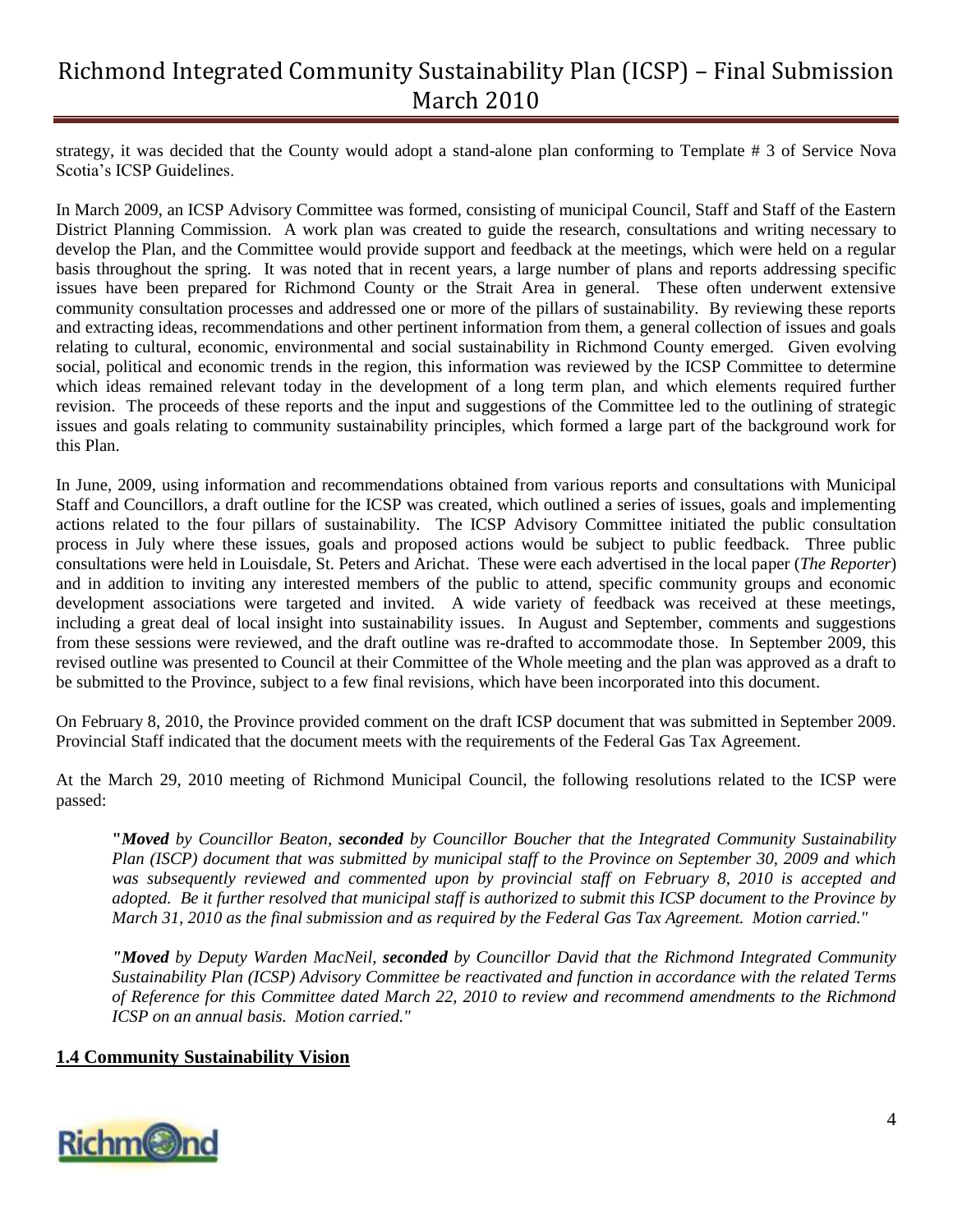The sustainability objectives described in this plan can be summarized into a community vision statement. A vision is a description of a preferred future state and is a powerful tool in guiding future decision making towards specific objectives designed to achieve it. The community vision statement for Richmond County seeks to ask the question of what the County will be in 20 years and was developed in consultation with community members and stakeholders.

*Richmond County is an attractive rural, coastal municipality with a rich heritage and vibrant future. While preserving its diverse values and traditions, the Municipality sustains itself through viable tourism, sustainable industry and support of physically and socially active lifestyles for its residents. Excellent transportation and communication networks, reliable water supply and treatment systems, proper wastewater management systems, state-of-the-art solid waste management, greenhouse gas reduction initiatives as well as progressive social, cultural and economic initiatives have contributed to the viability of each of its communities, which residents and local businesses are proud to call home.*

A vision is an important part of the sustainability planning process and forms the desired end result to where the outcomes expressed in goals and actions collectively lead. These goals relate to each of the four "pillars" of sustainability, and are addressed by actions that will implement the goals. The actions form a part of this Integrated Community Sustainability Plan and are addressed in the proceeding sections.

#### **Provincial Statements of Interest**

The Province of Nova Scotia has also identified areas of sustainability which need particular attention. These are described in the *Municipal Government Act* as statements of Provincial Interest and recognize the importance of land and water resources in Nova Scotia Communities. The five Statements address:

- **Drinking water** *(protection of supplies);*
- **Flood risk areas** *(restricting development of floodplains);*
- **Agricultural land** *(protection of land);*
- **Infrastructure** *(efficient use of water and wastewater systems);* and
- **Housing** *(addressing needs of all residents).*

These Statements are intended to serve as guiding principles to help municipalities and individuals make decisions regarding land use. While they are general in nature and provide guidance rather than rigid standards, the *Act* specifies that policies implemented and development undertaken by the Municipality or Province should be reasonably consistent with the intents of the Statements. While Richmond County has negligible land used for agriculture, and the Town does not fall under any of the flood plain areas specified in the Statement regarding flood risk areas, the goals and actions addressed in this Plan are intended to align with the statements of Provincial Interest in all other matters.

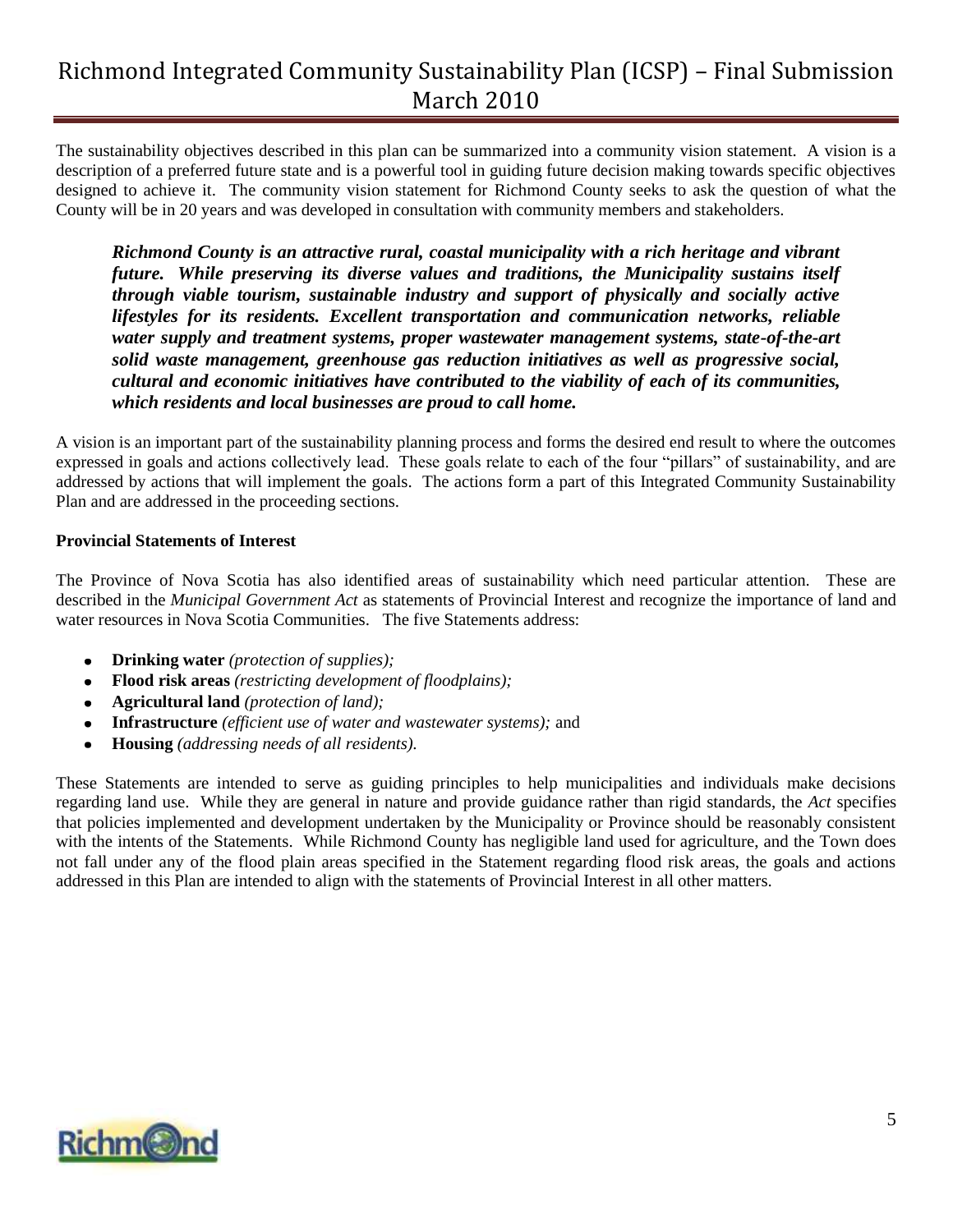# <span id="page-5-0"></span>**2. CULTURAL SUSTAINABILITY**

*The preservation and promotion of Richmond County's cultural heritage is an important component in ensuring the long term sustainability of the County and the many communities which comprise it. Richmond County's unique culture is a reflection of the diverse roots of its people, including the Mi'kmaq First Nations, French Acadian settlers, Scottish and Irish Celts, the English and more recently migrants from all over Canada and the world. The culture is expressed in Richmond County's built heritage, cultural heritage (including its museums and cultural centres) and spoken and written traditions. Richmond County is committed to preserving this culture, not only in the context of securing and preserving the historical artifacts, but also maintaining it as an integral part of the fabric of the community today and moving forward.*

### <span id="page-5-1"></span>**2.1. Preserving Richmond's Built Heritage**

Richmond County"s diverse heritage is displayed in its built form. For nearly 400 years Europeans, and Mi"kmaq before them, have been settling Richmond County, building small towns and villages and largely depending on the sea. As transportation between these communities was difficult before the modern highway system was built in the  $20<sup>th</sup>$  Century, each of these villages served an important role for their surrounding areas, and contained churches, shops and many homes, whose architecture reflected its residents' heritage. Many of these structures remain intact to this day, and unfortunately some have faced neglect and deterioration. In 2001, Richmond Council approved a Heritage By-law, protecting from demolition or significant alteration those buildings, streetscapes and areas which have been registered. Richmond County intends to preserve this built heritage, and in order to do so, a fuller understanding of what is there is crucial. Once an inventory of heritage structures in Richmond County, both registered and un-registered has been completed, Council will have a better basis to consider the role they can play in preserving these buildings of historical significance, and ensuring the long term survival of Richmond County"s characteristic streetscapes and architecture.

### **Goal: The architectural and cultural integrity of Richmond's many heritage buildings are protected**

| <b>ACTION:</b> The Municipality will conduct an inventory of heritage properties in Richmond County to better<br>plan their protection |                                                |
|----------------------------------------------------------------------------------------------------------------------------------------|------------------------------------------------|
| <b>Timeframe:</b>                                                                                                                      | <b>Champion:</b>                               |
| 2010-15                                                                                                                                | Richmond County Department of Tourism, Culture |
|                                                                                                                                        | and Recreation                                 |

### <span id="page-5-2"></span>**2.2. Preserving Richmond's Cultural Heritage**

Richmond County's heritage is also expressed through its cultural institutions, languages and performing arts. These components are what make Richmond County unique, and Council is interested in protecting and promoting them, so that they are not just relics of the past but important elements of the day to day life of the County and its residents today and into the future.

There are a variety of museums and cultural institutions throughout Richmond County today. Some of them, particularly those in the larger communities and along main transportation routes are fairly well known and get decent exposure for

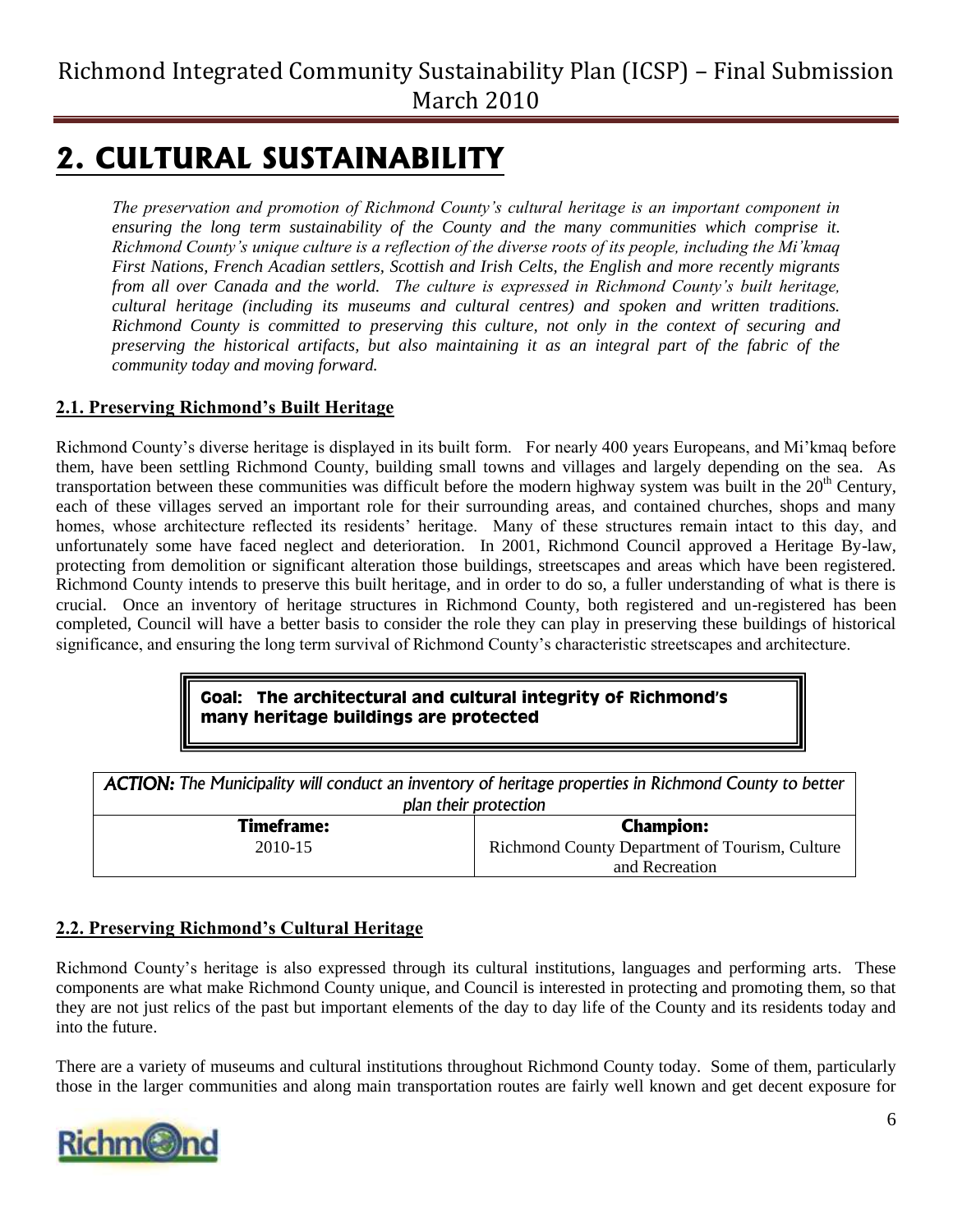residents and tourists, such as the Nicolas Denys Museum in St. Peter"s and the LeNoir Forge in Arichat. Other museums, in smaller more "out of the way" communities are less known and often staffed by volunteers on a seasonal basis and often face significant financial or operational challenges. Some museums tend to operate on a theme (such as music) while others present the history and heritage of an area or a people, and preserve and display artifacts, which might otherwise be lost. The continued operation and promotion of cultural facilities in all parts of the County are important for Richmond's cultural sustainability and there is a need to promote the rich culture in these outlying areas. These centres present tremendous opportunities for tourism (as discussed in the Economic Sustainability chapter), and their mandates can be promoted (and expanded where necessary) to emphasize the cultural and natural heritage of the area. Efforts to complement the heritage of each community in Richmond should be well coordinated and each community, rather than a bold "reinventing of the wheel", should simply be defining its own niche, so as to avoid inter-regional competition. The Municipality has a role to help with this and ensure that a County-wide focus on tourism does not dilute specific identities of certain areas. The municipality can partner with heritage groups on Cape Breton Island and Richmond County, including the Iona Connection Heritage Co-op, to facilitate the promotion of the cultural heritage of the County.

While there can be a variety of ownership or operating models for these facilities, a sustainable path for heritage in the region requires quality programs and services at the facility level, adequate human and financial resources in addition to a coordinated delivery of heritage at the regional level. It is important that the Municipality in general and Department of Tourism, Culture and Recreation specifically have an inventory of museums and cultural centres in Richmond County and be aware of which ones need assistance with marketing, staff training or web development. There are a few organizations, such as Enterprise Cape Breton Corp"s E-Commerce program and the Tourism Industry Association of Nova Scotia who assist in marketing and promotion, and the Municipality can assist in connecting the museums with these organizations. Also, given the financial constraints of many cultural institutions in Richmond County, the Municipality can partner with these institutions and outside groups such as the Iona Connection Heritage Co-op to facilitate resource and labour sharing to allow museums to hire permanent staff (managers, interpreters, etc) who can work between different museums on a more permanent basis, rather than training new staff every summer.

Aside from the bricks and mortar of museums, Richmond"s cultural heritage is also demonstrated through the languages spoken by its residents and the written and performing arts of the community. Historically, the largest settlement groups in Richmond County have been the English, Celts (mostly Scots and Irish), Acadians and Mi"kmaq. While English is spoken as a first language by about two thirds of the population of the County (according to the latest Census figures) followed by French, there is concern that that fewer and fewer young people are becoming fluent in French, as well as Gaelic and Mi"kmaq. The Municipality recognizes the importance of these languages to the cultural sustainability of Richmond County and is very interested in ensuring their legacy continues.

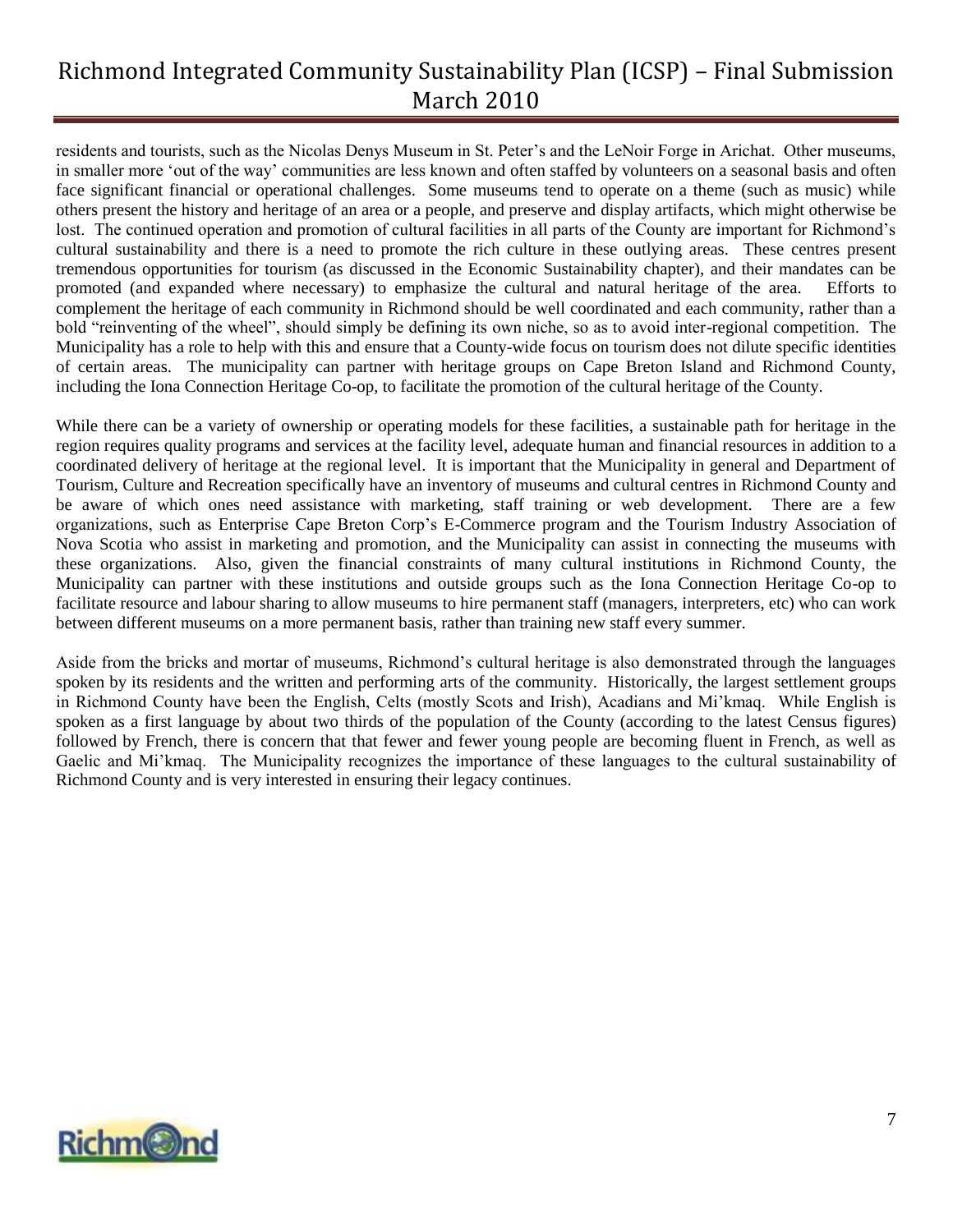#### **Goal: That museums and other centres that express Richmond County's cultural heritage have the human, financial and technological resources to sustain themselves**

*ACTION: The Municipality will conduct an inventory of museums in Richmond County. Within this inventory, agencies that do not have web capabilities shall be identified with the aim of linking them to agencies in the Province who can help them build, upgrade and maintain their websites.<sup>1</sup>*

| <b>Timeframe:</b>                                                                                         | <b>Champion:</b>                                                              |
|-----------------------------------------------------------------------------------------------------------|-------------------------------------------------------------------------------|
| 2010-15                                                                                                   | Richmond County Department of Tourism, Culture                                |
|                                                                                                           | and Recreation/Richmond Tourism Coordinator                                   |
| <b>ACTION:</b> The Municipality will encourage museums to look at resource sharing to allow the hiring of |                                                                               |
|                                                                                                           | permanent staff so as not to need to train new staff every year. <sup>1</sup> |
| <b>Timeframe:</b>                                                                                         | <b>Champion:</b>                                                              |
| 2009-10                                                                                                   | Richmond County Department of Tourism, Culture                                |
|                                                                                                           | and Recreation/Richmond Tourism Coordinator                                   |

**Goal: That the culture of Richmond County continues to be expressed and enhanced by the visual, literary and performing arts of music, dance and drama**

*ACTION: The Municipality will continue to work with the local artistic community to ensure that resources and facilities are available to them to support their ongoing work.*

> **Timeframe:** Ongoing

**Champion:** Richmond County Department of Tourism, Culture and Recreation

#### **Goal: That the historic languages of Richmond County are passed on to future generations and continue to be a part of the County's cultural fabric**

*ACTION: The Municipality will work with cultural groups and other levels of government to provide*  widely accessible opportunities for residents to learn English, French, Gaelic, Mi'kmaq and other languages *spoken in Richmond.*

| SPOKEN IN KILINDURIA. |                                                |
|-----------------------|------------------------------------------------|
| <b>Timeframe:</b>     | <b>Champion:</b>                               |
| Ongoing               | Richmond County Department of Tourism, Culture |
|                       | and Recreation/Richmond Recreation Program     |
|                       | Coordinator                                    |

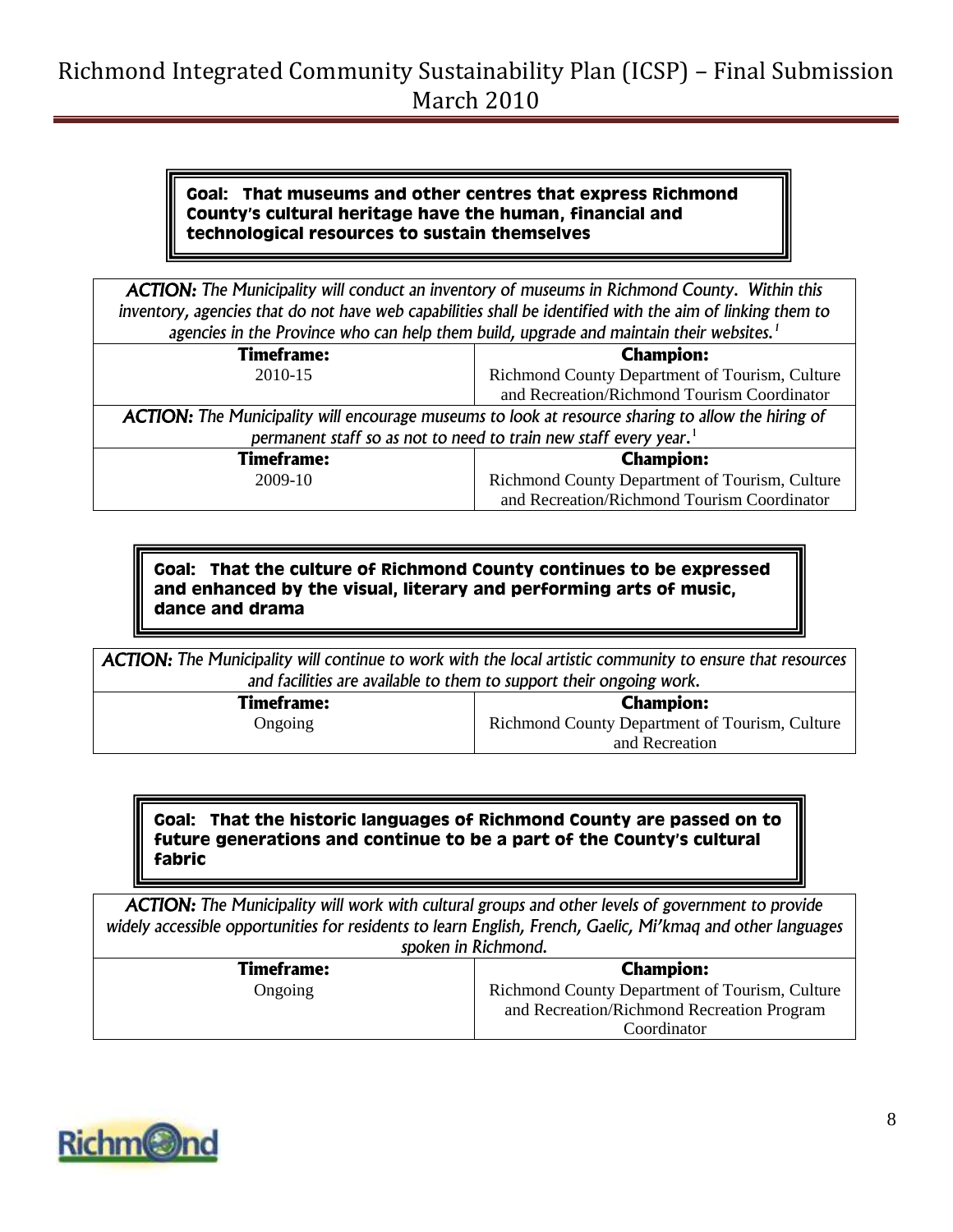#### **Goal: That Richmond's diverse cultures are fostered through active and engaged cultural organizations**

*ACTION: The Municipality will co-ordinate opportunities for Richmond County's cultural organizations to meet each other for the purposes of learning, planning and product development.* **Timeframe:** Ongoing **Champion:** Richmond County Department of Tourism, Culture and Recreation

### <span id="page-8-0"></span>**2.3. Population Retention**

Building on the themes of cultural heritage, a stable and vital population is important for the cultural sustainability of any community, as it allows traditions to be continued and passed on. Congruent to Richmond County"s continuous overall population decline, the potential pool of people to work at parks and museums, to participate in or support the arts and otherwise maintain the cultural heritage of the community shrinks. This is especially an acute issue for the Acadian community, as the most significant population decline has been occurring in the historic Acadian regions of Isle Madame and the L"Ardoise area, resulting in a significant decline in the number of French speakers over the last few decades. Many of those who leave are young residents, either leaving after graduating high school for post-secondary alternatives elsewhere and those who are unable to find adequate employment in their home community and are forced to move elsewhere.

Any population retention strategy for Richmond County should include encouraging those who are "from" there to remain, as well as recruiting new residents from elsewhere. There is a desire in the community to enhance the living experience such that more people will want to move here, including enticing retirees who were originally from this area and want to move back, as is an increasing trend in recent years. Richmond County has many assets which are attractive for new and current residents, including relatively inexpensive land, a very attractive and largely intact natural environment, as well as safe and welcoming communities. It is these strengths which should be highlighted. Richmond County should not attempt to compete with the services and amenities available in urban areas. It is the Municipality"s intention to work with local economic development agencies both on a County-wide basis, as well as in each of the local communities, to co-ordinate marketing and promote employment and real estate opportunities throughout the County to encourage new residential growth.

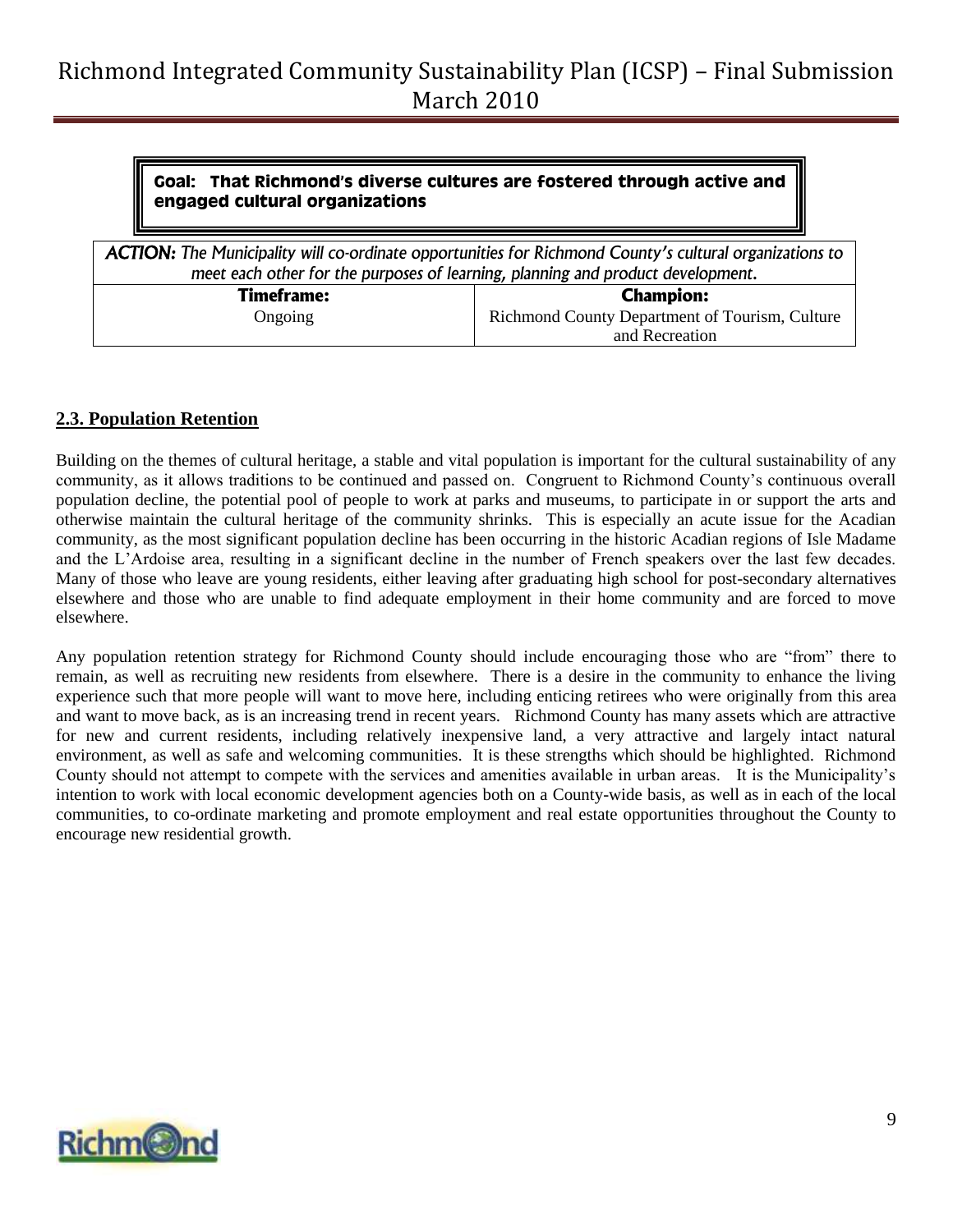### **Goal: Richmond County's population base stabilizes as young people stay, former residents return and new people arrive**

| ACTION: The Municipality will work with local economic development agencies to develop a website for         |                                                                                                          |  |
|--------------------------------------------------------------------------------------------------------------|----------------------------------------------------------------------------------------------------------|--|
|                                                                                                              | the Richmond County as a whole or for specific communities to promote the area as a place to live and    |  |
|                                                                                                              | succeed $^2$                                                                                             |  |
| <b>Timeframe:</b>                                                                                            | <b>Champion:</b>                                                                                         |  |
| 2009-10                                                                                                      | Richmond County Department of Tourism, Culture                                                           |  |
|                                                                                                              | and Recreation/Richmond Tourism Coordinator                                                              |  |
|                                                                                                              | <b>ACTION:</b> The Municipality will work with local economic development agencies to target and attract |  |
| youth to the community by presenting housing options, promoting IT and entrepreneur opportunities and        |                                                                                                          |  |
| promoting success stories about living and working here, to help increase local population. This can be      |                                                                                                          |  |
|                                                                                                              | done online or at career or recruitment fairs elsewhere. <sup>2</sup>                                    |  |
| <b>Timeframe:</b>                                                                                            | <b>Champion:</b>                                                                                         |  |
| Ongoing                                                                                                      | Richmond Department of Economic Development                                                              |  |
| <b>ACTION:</b> The Municipality will work with local economic development agencies to initiate a welcome     |                                                                                                          |  |
| wagon/community information package for new and prospective residents. <sup>2</sup>                          |                                                                                                          |  |
| <b>Timeframe:</b>                                                                                            | <b>Champion:</b>                                                                                         |  |
| 2010-15                                                                                                      | Richmond County Department of Tourism, Culture                                                           |  |
|                                                                                                              | and Recreation/Richmond Recreation Program                                                               |  |
|                                                                                                              | Coordinator                                                                                              |  |
| <b>ACTION:</b> The Municipality will continue to work with schools, social agencies and economic development |                                                                                                          |  |
| agencies with the intention of promoting Richmond County as an attractive place to live at the conclusion    |                                                                                                          |  |
| of high school.                                                                                              |                                                                                                          |  |
| <b>Timeframe:</b>                                                                                            | <b>Champion:</b>                                                                                         |  |
| Ongoing                                                                                                      | Richmond Department of Economic Development                                                              |  |

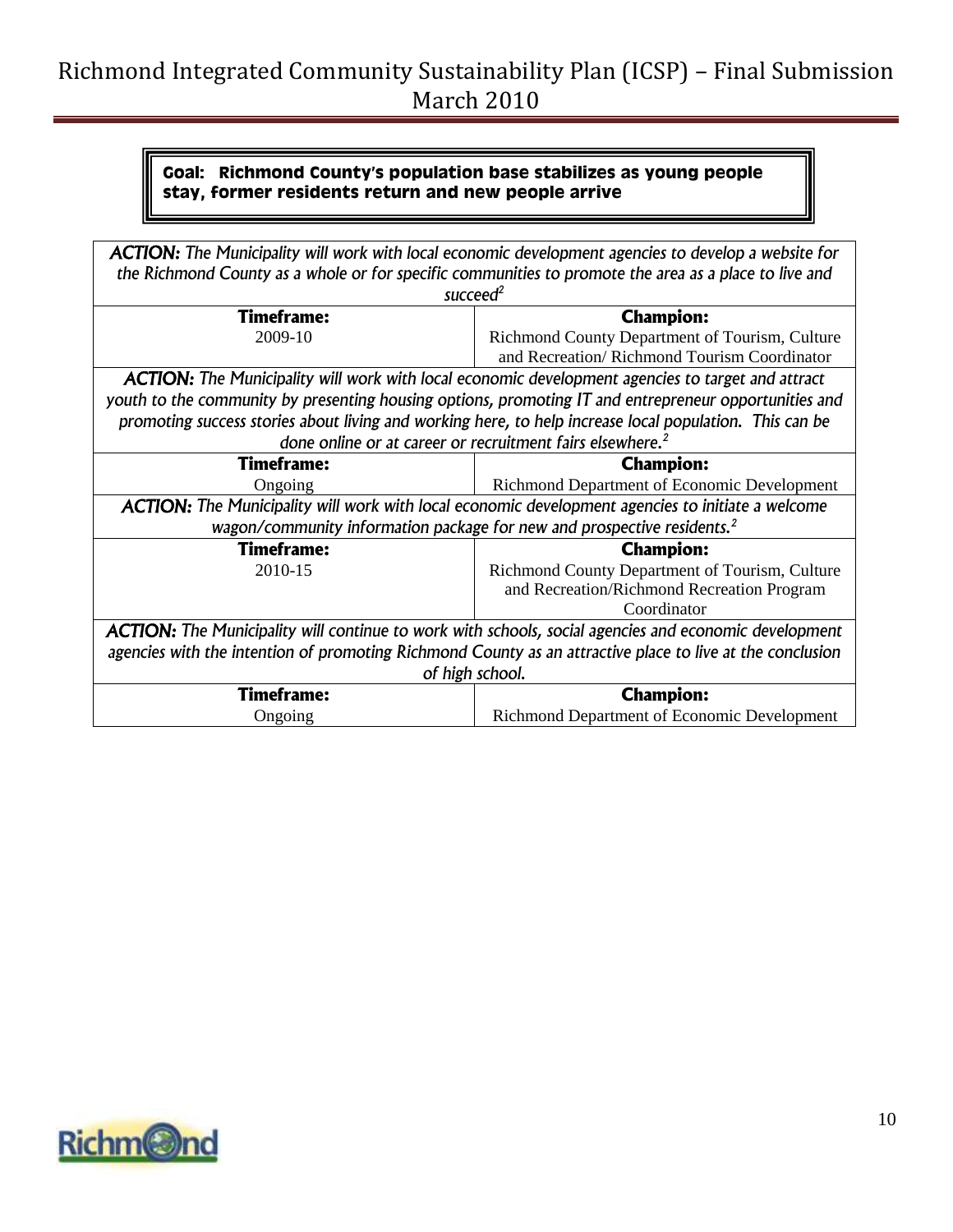# <span id="page-10-0"></span>**3. ECONOMIC SUSTAINABILITY**

*Richmond County is a large rural municipality with a relatively small population and a very diverse economy. The County will take advantage of its natural and coastal setting as well as its resourceful people to develop sustainable rural communities, which are built on local and regional resources, cultural amenities and community initiative. Conflict between sectors will be minimized as the Municipality recognizes that a job gained in one sector should not cost a job in a different sector. While industry is now the largest single sector in Richmond's economy, tourism is seen as having exceptional growth potential into the future and will benefit communities across the County. The green economy is expected to grow in Richmond County, tapping into the increased local and global market for energy efficient construction, renovation and renewable energy. Existing and longstanding segments of Richmond's economy such as fishing and fish processing as well small scale village commercial continue to employ many residents, and are essential to Richmond's economic sustainability. New growth will be encouraged by the Municipality and supported by a number of economic development agencies who are there to provide internet, marketing and other skills to entrepreneurs, be they new campgrounds, local shops or cottage industries taking advantage of the spread of broadband internet access throughout the County, enhancing local communities.* 

### <span id="page-10-1"></span>**3.1 Developing a Tourist Infrastructure**

Richmond County"s spectacular natural coastal setting, untouched outdoor spaces and unique cultural heritage greatly enhance its tourism potential. With the decline of resource based industries over the last several decades, the County has identified tourism as a priority and is committed to its long term growth and development, which can provide jobs and revenue throughout the entire County. While Richmond County is not as well known a tourist destination compared to the Cape Breton Highlands and Cabot Trail, much work has been done in the last number of years to position Richmond County as a viable tourist destination in its own right and the County has been partnering with other organizations to emphasize its assets and build its tourist infrastructure.

Much of this has been done over the last few years through the Cape Breton"s Heritage Coast initiative which promotes, through a website and various promotional materials, the scenic drives, natural features and cultural amenities of Richmond County and, recognizing that a common marketing theme crosses municipal boundaries, the Town of Port Hawkesbury and eastern part of the CBRM. Much of this ties into themes of cultural heritage, recognizing Richmond"s unique cultural milieu. Cape Breton"s Heritage Coast is managed through the Richmond County Department of Tourism, Culture and Recreation and is linked directly from the County"s website. Some of the challenges facing tourism in Richmond County include its relatively seasonal nature and location fairly far from the major North American population centres, which make it more vulnerable to demand swings that are beyond local control (although studies show the majority of tourism trips on Cape Breton Island originate in Nova Scotia), as well as the perception that Highway 105 is a better route to travel than the 104, given the quality of the road, the Cabot Trail and other attractions in that corridor. The best approach for Richmond County is to continue a county-wide focus on tourism. This helps develop and promote a critical mass of attractions which would be marketed in a unified county-wide voice.

The longer term action to address the necessity for a unified voice is the building of a new Visitor Information Centre in St. Peters, which would serve as a "discovery centre" for the Cape Breton"s Heritage Coast theme and provide a central location to provide visitors the relevant information to lure them to explore the entire region. In the more immediate term, heritage should continue to be promoted through the internet. This can be done through the existing website, and also through equipping individual museums and amenities with the web development skills to market and promote themselves as best they can. This ties into the cultural sustainability aspect as described earlier, but is important because now that tourists tend to plan their trips before they come, the website is the most important tool in drawing people in. Co-

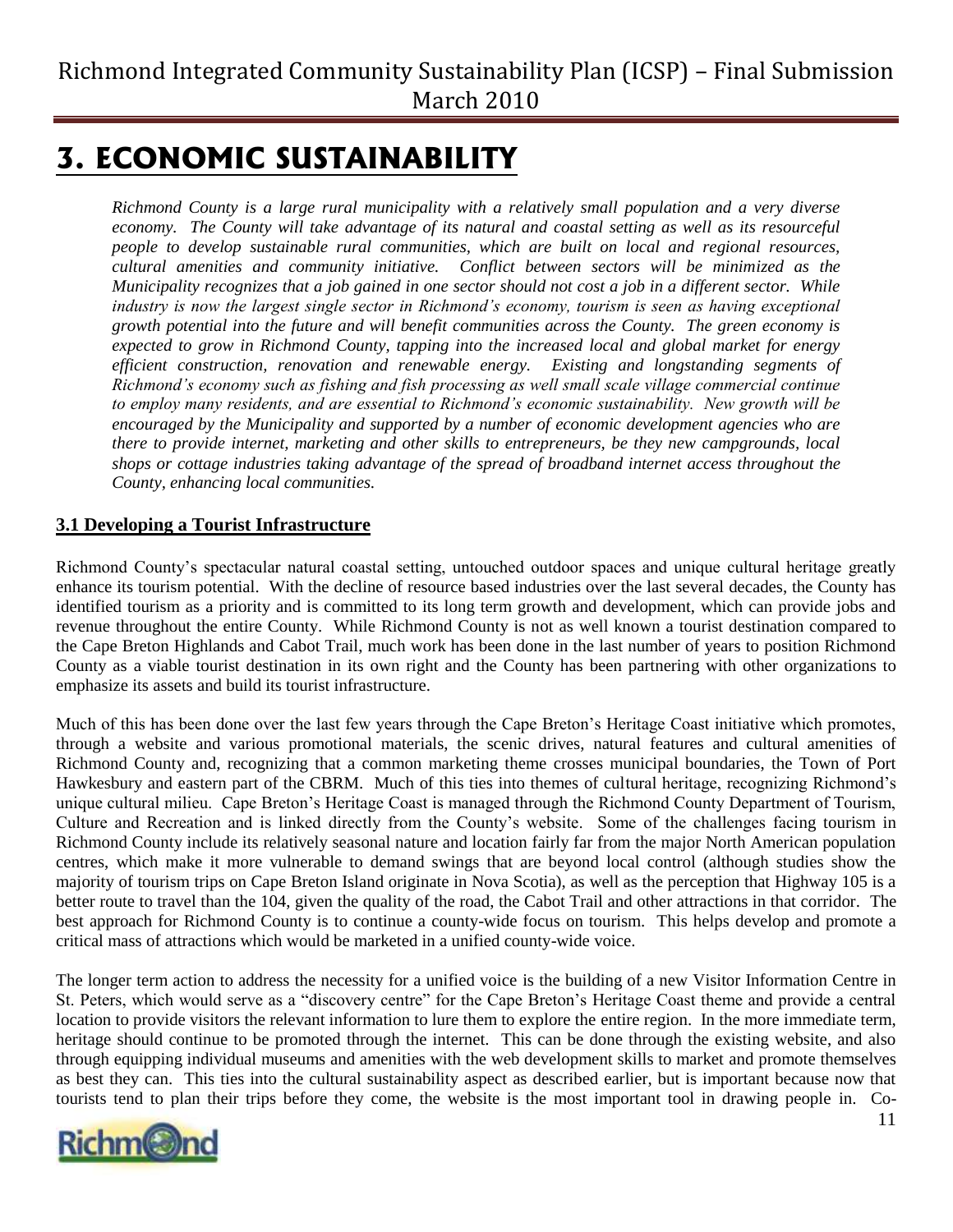operation between hotels (and other accommodations) and museums is essential, and the County should encourage packaging opportunities between different operators. Niche tourism is increasingly becoming popular, where people travel with specific interests in mind, such as genealogy, and marketing should gear towards certain specific interests. An effective program pushes web surfing potential tourists from their original destination to investigate other avenues and interests (so individuals interested in hiking end up looking up information and attractions related to genealogy, for example) and ultimately be tempted to "stay the extra day". Festivals, events and attractions should also be promoted to local residents through local media to expand the potential visitor base and make up for potential market fluctuations. Winter events especially should be targeted to local audiences given the shortage of winter accommodations in Richmond County.

It is also important that the county-wide focus on tourism does not dilute the specific identities of Richmond County"s cultural regions, given that the cultural heritage of the County is a significant selling point. The Cape Breton Heritage Coast Centre Feasibility Study proposed a "hub and spoke" model where specific areas in Richmond County be promoted based on their cultural heritage, so accommodations, festivals, services and amenities can be promoted in a consistent fashion. Increased way finding signage and information kiosks provided throughout the County will also direct tourists to amenities and possibly introduce them to attractions they may not have previously been aware of. In February 2009, the Communication Design Group developed a signage and interpretive strategy for St. Peter"s whereby nautical themed signage was suggested for welcome signs, interpretive and way finding signs and banners in strategic locations throughout the community. Much of this was installed over the course of the 2009 building season, and a similar strategy can be investigated for other communities or the County as a whole.

Any tourism development should be conscious of protecting the natural environment, including the Bras d"Or Lakes and other sensitive areas especially given the County"s natural beauty and large amounts of undeveloped spaces. Ecological and adventure tourism are tremendous growth opportunities in the tourism sector in Richmond County. Hills Lake Falls, near Oban, Sporting Mountain and Point Michaud Beach have been identified as spots with significant tourism potential, and doubtlessly there are many others in the County. These "hidden gems" should be identified and in consultation with local communities, promoted and tourism infrastructure installed or upgraded where appropriate. Old railroad and logging roads throughout the County present opportunities for trail development, including provisions for winter recreation, and scenic areas of the County could have bicycle trails incorporated into future road upgrades. In the public consultations for this Plan, it was widely stated that the condition of provincial roads in the County needs to be improved dramatically. Although most of the roads in Richmond are owned and maintained by the Province, it was suggested that the Municipality should develop ways to lobby the Province to repair and upgrade deteriorated roads, to present a better image of Richmond County to visitors.

The lack of accommodations in Richmond County, particularly campgrounds, was identified in the public consultations as another weakness to be addressed pertaining to the long term sustainability of the tourism industry. There are few campgrounds in Richmond County, and none on Isle Madame, despite its cultural amenities and natural beauty. The Municipality is interested in working with the business sector to develop campground accommodations, particularly in underserved areas. Campground accommodations should also include sites suitable for recreational vehicles, which is a growing segment of the tourist market, and lack of appropriate facilities for them, including dumping stations and other accessory uses has been identified as a need. With an increase in the number of organized tours and other visitors in the "shoulder season" (spring and fall), campgrounds, hotels, motels and cottages should be encouraged to extend their months of operation to accommodate this trend.

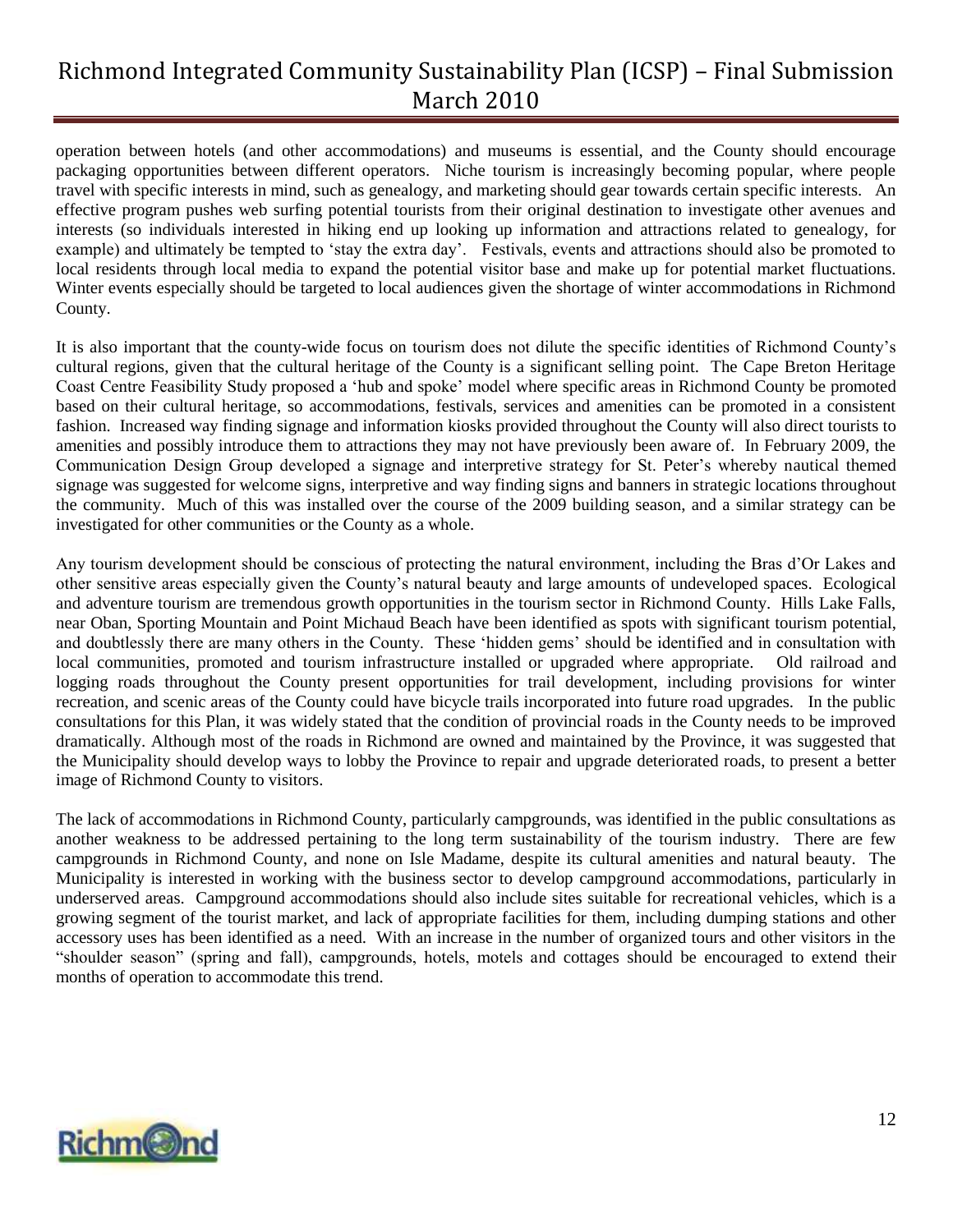### **Goal: Tourism in Richmond County be promoted in a single Countywide voice**

| <b>ACTION:</b> The Municipality will continue to support a unified county-wide tourism promotion program. <sup>3</sup> |                                                 |                        |
|------------------------------------------------------------------------------------------------------------------------|-------------------------------------------------|------------------------|
| Timeframe:                                                                                                             | <b>Champion:</b>                                |                        |
| Ongoing                                                                                                                | Richmond Department of Tourism Culture and      |                        |
|                                                                                                                        | <b>Recreation/ Richmond Tourism Coordinator</b> |                        |
| <b>ACTION:</b> The Municipality will utilize residents with local, cultural, genealogical and outdoor knowledge to     |                                                 |                        |
| participate in "Welcome to Richmond County" program and develop a button campaign so that visitors                     |                                                 |                        |
| may identify such person. <sup>3</sup>                                                                                 |                                                 |                        |
| Timeframe:                                                                                                             | <b>Champion:</b>                                |                        |
| 2010-15                                                                                                                | Richmond Department of Tourism Culture and      |                        |
|                                                                                                                        | Recreation/Richmond Tourism Coordinator         |                        |
| <b>ACTION:</b> The Municipality will support the construction of a 6,600 foot visitor information centre (VIC)         |                                                 |                        |
| in St. Peter's which would include an interpretive centre as well as some office space and exist as hub for            |                                                 |                        |
| the Cape Breton Heritage Coast marketing theme <sup>4</sup>                                                            |                                                 |                        |
| <b>Timeframe:</b>                                                                                                      | <b>Champion:</b>                                | <b>Capital Project</b> |
| 2010-15                                                                                                                | <b>Richmond Department</b>                      | \$3,125,000            |
|                                                                                                                        | of Tourism Culture and                          |                        |
|                                                                                                                        | Recreation/Richmond                             |                        |
|                                                                                                                        | <b>Tourism Coordinator</b>                      |                        |

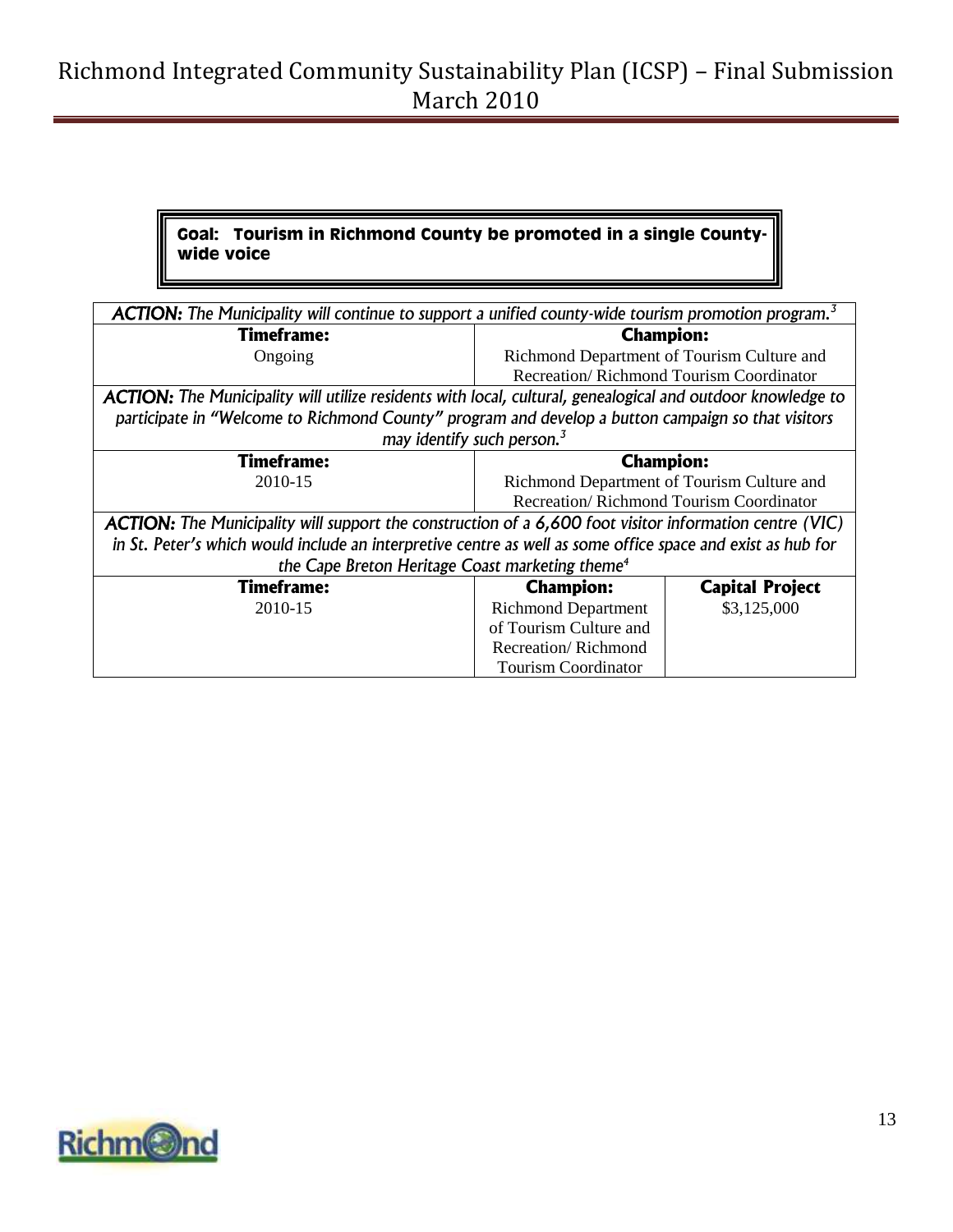#### **Goal: Events and attractions are promoted in as efficient a manner as possible to maximize the benefits of each one**

|                                                                                                                 | <b>ACTION:</b> The Municipality will partner with tourism operators to develop packaging opportunities to |  |
|-----------------------------------------------------------------------------------------------------------------|-----------------------------------------------------------------------------------------------------------|--|
| assess cross-promotion and marketing opportunities. This can include packaging attractions at unique areas      |                                                                                                           |  |
| or common cultural experiences. <sup>3</sup>                                                                    |                                                                                                           |  |
| <b>Timeframe:</b>                                                                                               | <b>Champion:</b>                                                                                          |  |
| Ongoing                                                                                                         | Richmond Department of Tourism Culture and                                                                |  |
|                                                                                                                 | Recreation/Richmond Tourism Coordinator                                                                   |  |
| <b>ACTION:</b> The Municipality will partner with tourism operators to coordinate festivals and event timing to |                                                                                                           |  |
| avoid duplication and encourage local attendance by boosting communication between operators. <sup>3</sup>      |                                                                                                           |  |
|                                                                                                                 |                                                                                                           |  |
| <b>Timeframe:</b>                                                                                               | <b>Champion:</b>                                                                                          |  |
| Ongoing                                                                                                         | Richmond Department of Tourism Culture and                                                                |  |
|                                                                                                                 | Recreation/Richmond Tourism Coordinator                                                                   |  |
| <b>ACTION:</b> The Municipality will continue to work with museums, heritage groups and community               |                                                                                                           |  |
| associations to encourage local communities to better coordinate heritage promotion and develop tourism         |                                                                                                           |  |
| around individual niches, to avoid competition between communities. <sup>3</sup>                                |                                                                                                           |  |
| <b>Timeframe:</b>                                                                                               | <b>Champion:</b>                                                                                          |  |

### **Goal: Key strategic locations in Richmond County are identified And developed to meet full tourism potential**

Recreation/ Richmond Tourism Coordinator

| <b>ACTION:</b> The Municipality will partner with Parks Canada to develop land-based opportunities at St. |                                                                                                  |
|-----------------------------------------------------------------------------------------------------------|--------------------------------------------------------------------------------------------------|
|                                                                                                           | Peter's Canal site. <sup>3</sup>                                                                 |
| Timeframe:                                                                                                | <b>Champion:</b>                                                                                 |
| 2010-15                                                                                                   | Richmond Department of Tourism Culture and                                                       |
|                                                                                                           | Recreation/Richmond Tourism Coordinator                                                          |
| <b>ACTION:</b> The Municipality will work with the local community association to develop and promote     |                                                                                                  |
| additional tourism amenities for Point Michaud Beach. <sup>5</sup>                                        |                                                                                                  |
|                                                                                                           |                                                                                                  |
| <b>Timeframe:</b>                                                                                         | <b>Champion:</b>                                                                                 |
| 2010-15                                                                                                   | Richmond Department of Tourism Culture and                                                       |
|                                                                                                           | Recreation/Richmond Tourism Coordinator                                                          |
|                                                                                                           | ACTION: The Municipality will identify and work with local community associations to develop and |
|                                                                                                           | promote local "hidden gems" such as Hills Lake Falls. <sup>5</sup>                               |
| Timeframe:                                                                                                | <b>Champion:</b>                                                                                 |
| 2010-15                                                                                                   | Richmond Department of Tourism Culture and                                                       |

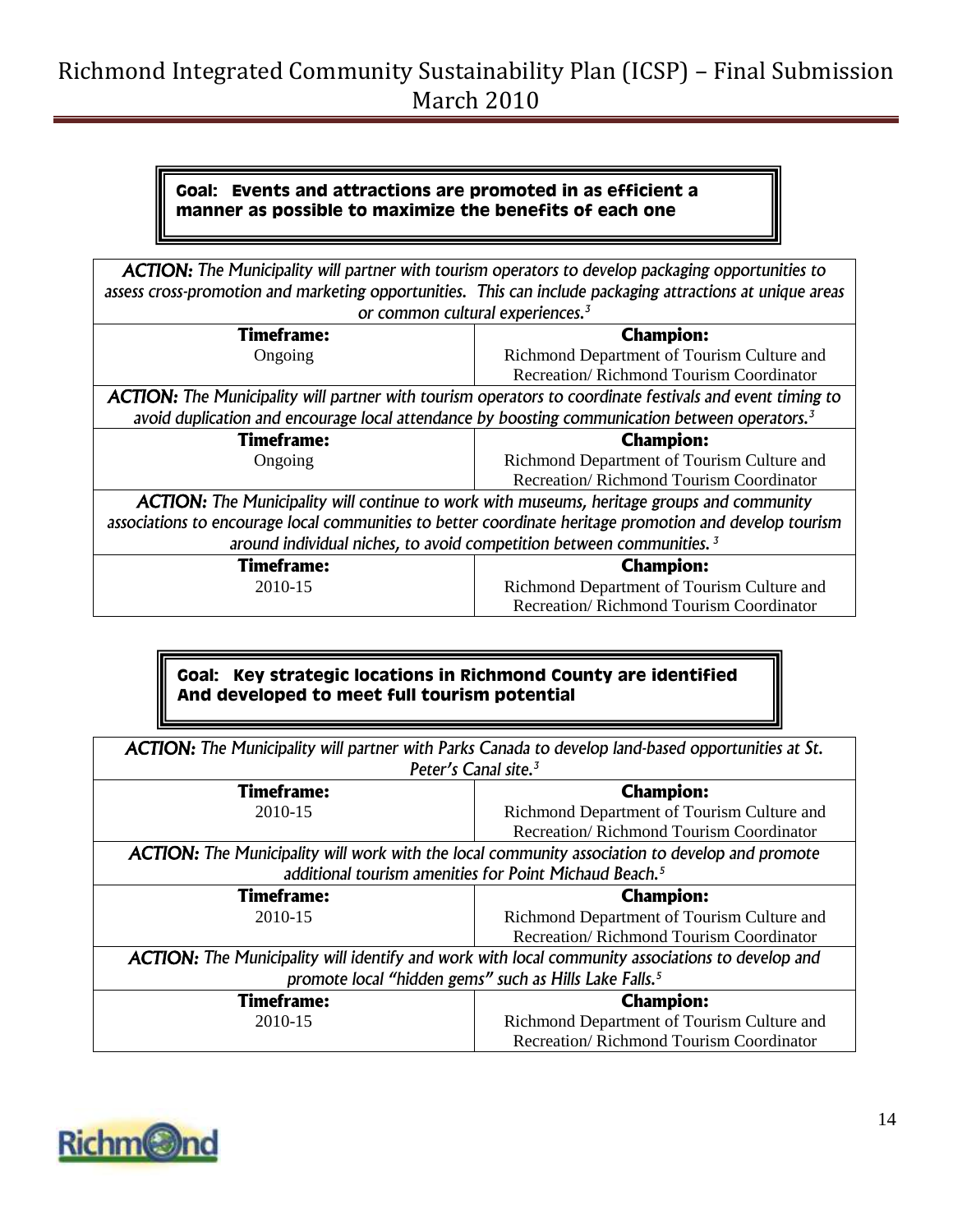#### **Goal: A wide variety of accommodations are available to meet the needs of tourists throughout the year**

| <b>ACTION:</b> The Municipality will work with local businesses to explore opportunities to develop<br>campgrounds (including Isle Madame where there is a shortage of camping facilities). <sup>3</sup> |                                            |
|----------------------------------------------------------------------------------------------------------------------------------------------------------------------------------------------------------|--------------------------------------------|
|                                                                                                                                                                                                          |                                            |
| <b>Timeframe:</b>                                                                                                                                                                                        | <b>Champion:</b>                           |
| 2010-15                                                                                                                                                                                                  | Richmond Department of Tourism Culture and |
|                                                                                                                                                                                                          | Recreation/Richmond Tourism Coordinator    |
| <b>ACTION:</b> The Municipality will support the development of a recreational vehicle park and associated                                                                                               |                                            |
| amenities in Richmond County to attract and better accommodate that growing segment of the tourist                                                                                                       |                                            |
| market. <sup>5</sup>                                                                                                                                                                                     |                                            |
| <b>Timeframe:</b>                                                                                                                                                                                        | <b>Champion:</b>                           |
| 2010-15                                                                                                                                                                                                  | Richmond Department of Tourism Culture and |
|                                                                                                                                                                                                          | Recreation/Richmond Tourism Coordinator    |
| ACTION: The Municipality will work with the local hospitality sector and campgrounds to encourage them                                                                                                   |                                            |
| to remain open later in the Fall to provide accommodations for the increasing autumn tourist trade. <sup>5</sup>                                                                                         |                                            |
| <b>Timeframe:</b>                                                                                                                                                                                        | <b>Champion:</b>                           |
| 2009-10                                                                                                                                                                                                  | Richmond Department of Tourism Culture and |
|                                                                                                                                                                                                          | Recreation/Richmond Tourism Coordinator    |

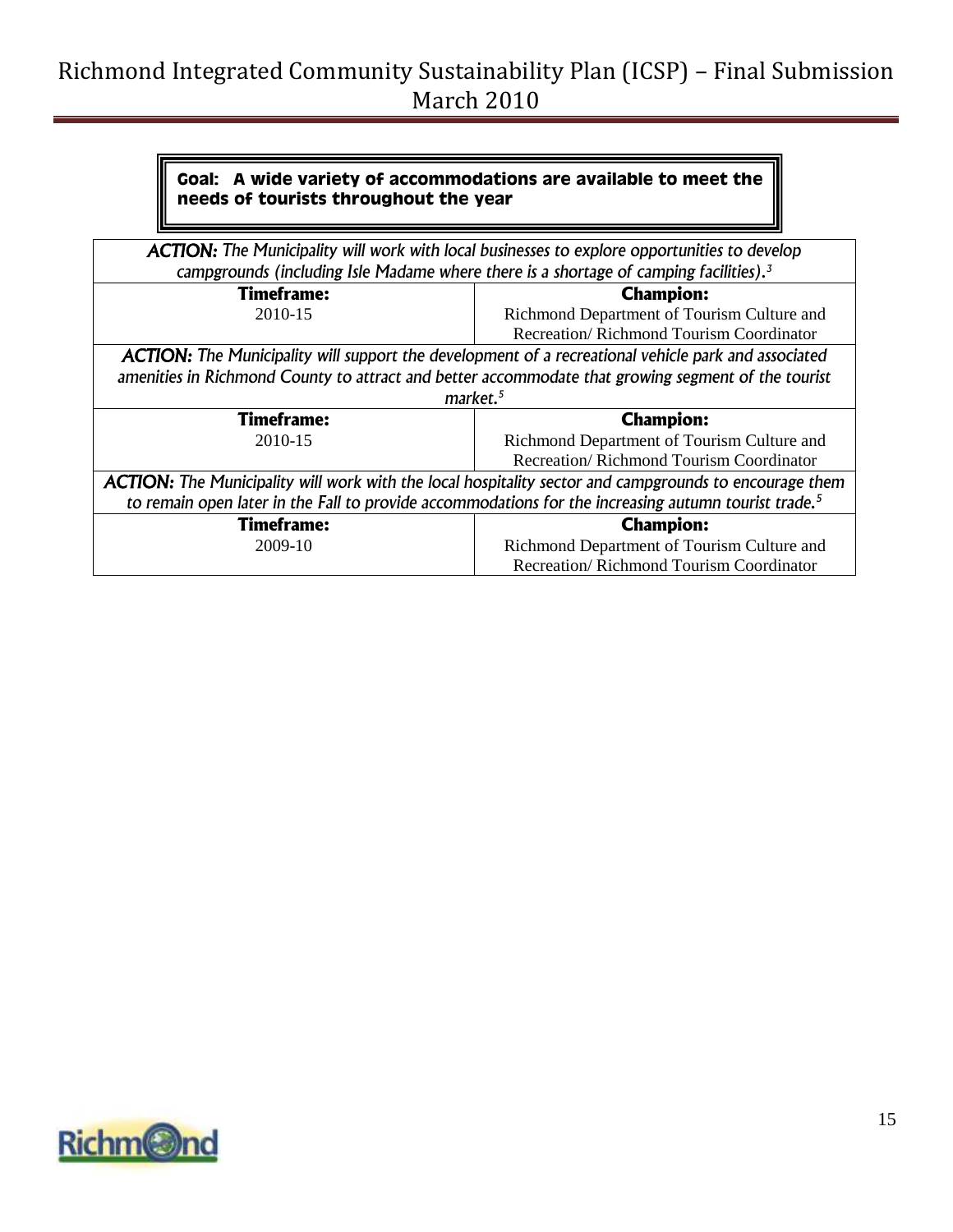#### **Goal: Richmond County is considered an integral part of the Cape Breton experience and tourists want to 'stay the extra day'**

| <b>ACTION:</b> The Municipality will continue to work with Destination Cape Breton Association to project a |                                                |  |
|-------------------------------------------------------------------------------------------------------------|------------------------------------------------|--|
| unified picture of Cape Breton to the tourist world and allow easy web access to Richmond County            |                                                |  |
| destinations in a greater Cape Breton context. <sup>4</sup>                                                 |                                                |  |
| <b>Timeframe:</b>                                                                                           | <b>Champion:</b>                               |  |
| Ongoing                                                                                                     | Richmond Department of Tourism Culture and     |  |
|                                                                                                             | Recreation/Richmond Tourism Coordinator        |  |
| ACTION: As a matter of policy, the Municipality will continue to support the Cape Breton's Heritage         |                                                |  |
| Coast concept as a marketing theme. <sup>4</sup>                                                            |                                                |  |
| <b>Timeframe:</b>                                                                                           | <b>Champion:</b>                               |  |
| Ongoing                                                                                                     | Richmond Department of Tourism Culture and     |  |
|                                                                                                             | Recreation/Richmond Tourism Coordinator        |  |
| <b>ACTION:</b> The Municipality will continue to support community dances in halls throughout the County,   |                                                |  |
| and investigate the possibility of holding dinner/dance events in larger venues such as the Richmond Arena. |                                                |  |
| These events should be marketed to tourists in addition to local residents to provide entertainment options |                                                |  |
| in the evening. <sup>6</sup>                                                                                |                                                |  |
| <b>Timeframe:</b>                                                                                           | <b>Champion:</b>                               |  |
| 2009-10                                                                                                     | Richmond Department of Tourism Culture and     |  |
|                                                                                                             | Recreation/Richmond Tourism Coordinator        |  |
| ACTION: The Municipality will investigate the feasibility of providing wireless internet hotspots in key    |                                                |  |
| locations in Richmond County such as the Municipal Administration Building and the existing or any new      |                                                |  |
| Visitor Information Centre in St. Peters to provide a service to tourists and a means to research tourist   |                                                |  |
| attractions. <sup>5</sup>                                                                                   |                                                |  |
| <b>Timeframe:</b>                                                                                           | <b>Champion:</b>                               |  |
| 2010-15                                                                                                     | Richmond Department of Tourism Culture and     |  |
|                                                                                                             | <b>Recreation/Richmond Tourism Coordinator</b> |  |

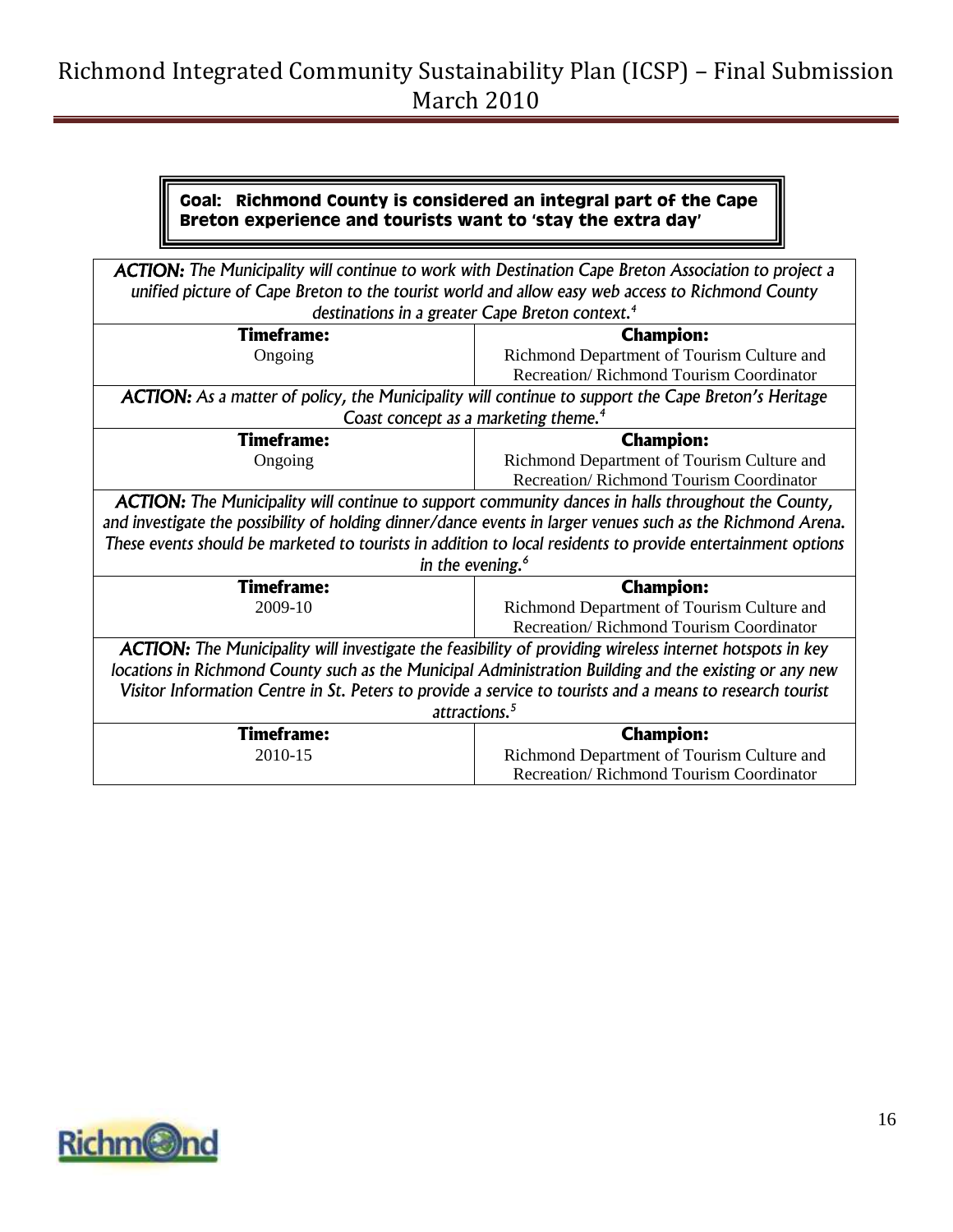#### **Goal: That Richmond County's many cultural attractions have the personnel training and capacity to maximize tourist potential and visitor experiences**

*ACTION: The Municipality will support more historical documentation of places or attractions which should be available at the existing or any future Visitor Information Centres to give people some local context and provide a more complete picture of Richmond County's cultural tapestry and give people additional reasons to visit these communities. This documentation can be prepared and targeted to certain niche markets such as genealogy.<sup>1</sup>*

| Timeframe:                                                                                                   | <b>Champion:</b>                                                                                          |
|--------------------------------------------------------------------------------------------------------------|-----------------------------------------------------------------------------------------------------------|
| 2010-15                                                                                                      | Richmond Department of Tourism Culture and                                                                |
|                                                                                                              | Recreation                                                                                                |
| <b>ACTION:</b> The Municipality will seek ways to provide opportunities for industry operators and seasonal  |                                                                                                           |
| staff to be trained in the off-season in customer service, telephone skills, product knowledge and other     |                                                                                                           |
| essential skills in the tourism industry. $3$                                                                |                                                                                                           |
| <b>Timeframe:</b>                                                                                            | <b>Champion:</b>                                                                                          |
| 2009-10                                                                                                      | Richmond Department of Tourism Culture and                                                                |
|                                                                                                              | Recreation/Richmond Tourism Coordinator                                                                   |
| <b>ACTION:</b> The Municipality will partner with other levels of governments and local tourist operators to |                                                                                                           |
|                                                                                                              | encourage attractions to offer a more interactive experience (opportunities to open locks, make items) so |
| that the tourism experience goes beyond a sign or plaque. <sup>1</sup>                                       |                                                                                                           |
| <b>Timeframe:</b>                                                                                            | <b>Champion:</b>                                                                                          |
| 2009-10                                                                                                      | Richmond Department of Tourism Culture and                                                                |
|                                                                                                              | Recreation/Richmond Tourism Coordinator                                                                   |

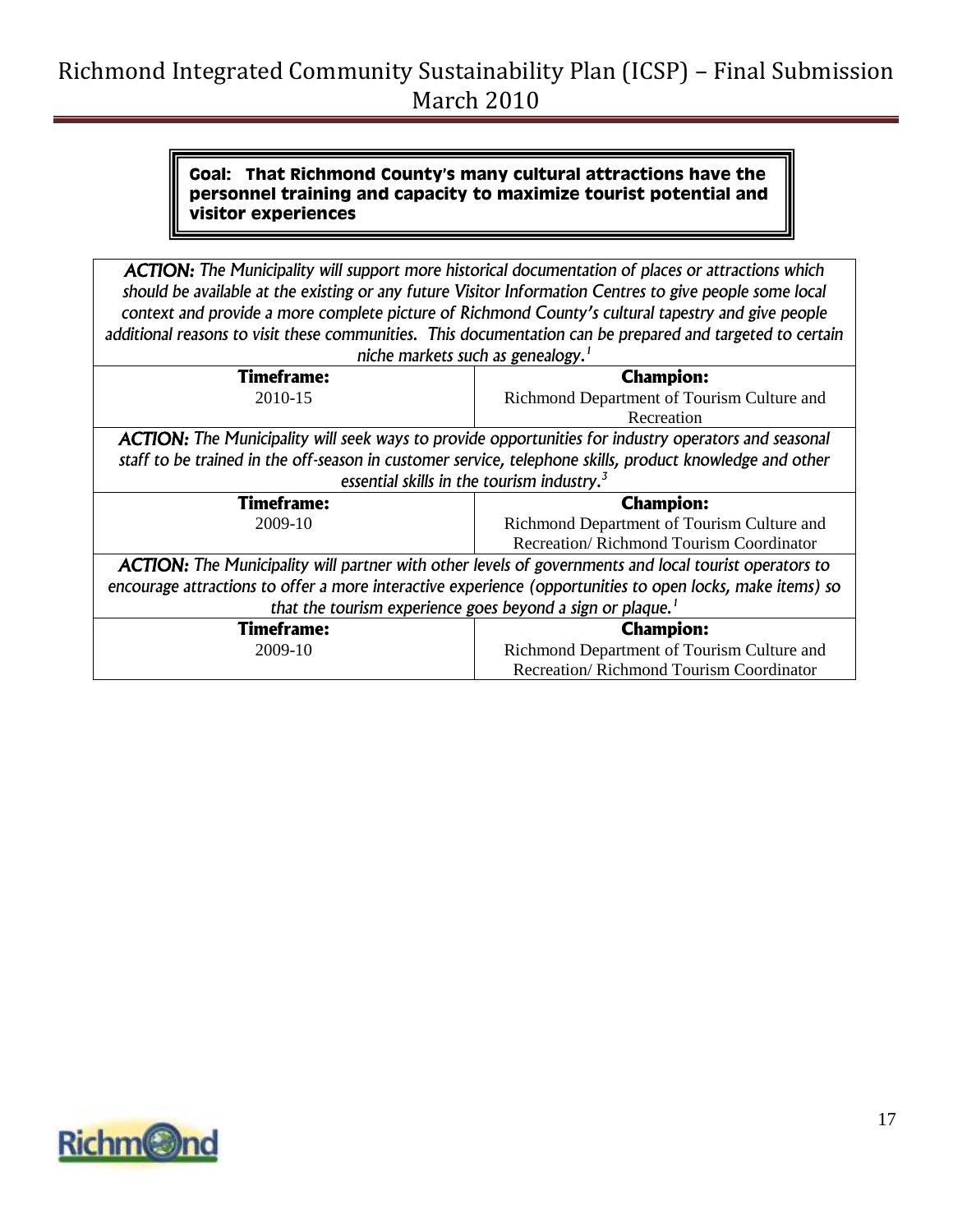#### **Goal: That Richmond County takes advantage of its spectacular Natural beauty to encourage eco and adventure tourism**

| <b>ACTION:</b> The Municipality will identify strategic locations and viewsheds throughout the County where   |                                                                                       |
|---------------------------------------------------------------------------------------------------------------|---------------------------------------------------------------------------------------|
| look-off points can be developed. These locations can be developed to also include information kiosks or      |                                                                                       |
| picnic areas. <sup>3</sup>                                                                                    |                                                                                       |
| <b>Timeframe:</b>                                                                                             | <b>Champion:</b>                                                                      |
| 2010-15                                                                                                       | Richmond Department of Tourism Culture and                                            |
|                                                                                                               | Recreation/Richmond Tourism Coordinator                                               |
| <b>ACTION:</b> The Municipality (or St. Peter's Tourism Association) will promote the nature trail along St   |                                                                                       |
| Peter's Bay towards River Tillard as a viable tourist attraction. <sup>7</sup>                                |                                                                                       |
| <b>Timeframe:</b>                                                                                             | <b>Champion:</b>                                                                      |
| 2010-15                                                                                                       | Richmond Department of Tourism Culture and                                            |
|                                                                                                               | Recreation/Richmond Tourism Coordinator                                               |
| <b>ACTION:</b> The Municipality will work with land owners to support land purchases or policies that promote |                                                                                       |
| coastal access through trails or other uses to ensure a reasonable amount of coastal frontage is preserved    |                                                                                       |
| for public use. <sup>8</sup>                                                                                  |                                                                                       |
| <b>Timeframe:</b>                                                                                             | <b>Champion:</b>                                                                      |
| Ongoing                                                                                                       | Richmond Department of Tourism Culture and                                            |
|                                                                                                               | Recreation/Richmond Tourism                                                           |
|                                                                                                               | Coordinator/Richmond Vested Property Clerk                                            |
| ACTION: The Municipality will investigate the feasibility of developing winter recreation infrastructure      |                                                                                       |
| where appropriate in Richmond County, with the intention of promoting activities such as cross country        |                                                                                       |
| skiing and snowmobiling.                                                                                      |                                                                                       |
| <b>Timeframe:</b>                                                                                             | <b>Champion:</b>                                                                      |
| 2010-15                                                                                                       | Richmond Department of Tourism Culture and                                            |
|                                                                                                               | Recreation/Richmond Tourism Coordinator                                               |
| ACTION: The Municipality will investigate developing the network of old lumber trails around Sporting         |                                                                                       |
| Mountain for recreation, including connecting to strategic amenities such as Hill's Lake Falls. <sup>5</sup>  |                                                                                       |
|                                                                                                               |                                                                                       |
| <b>Timeframe:</b>                                                                                             | <b>Champion:</b>                                                                      |
| 2010-15                                                                                                       | Richmond Department of Tourism Culture and<br>Recreation/Richmond Tourism Coordinator |



1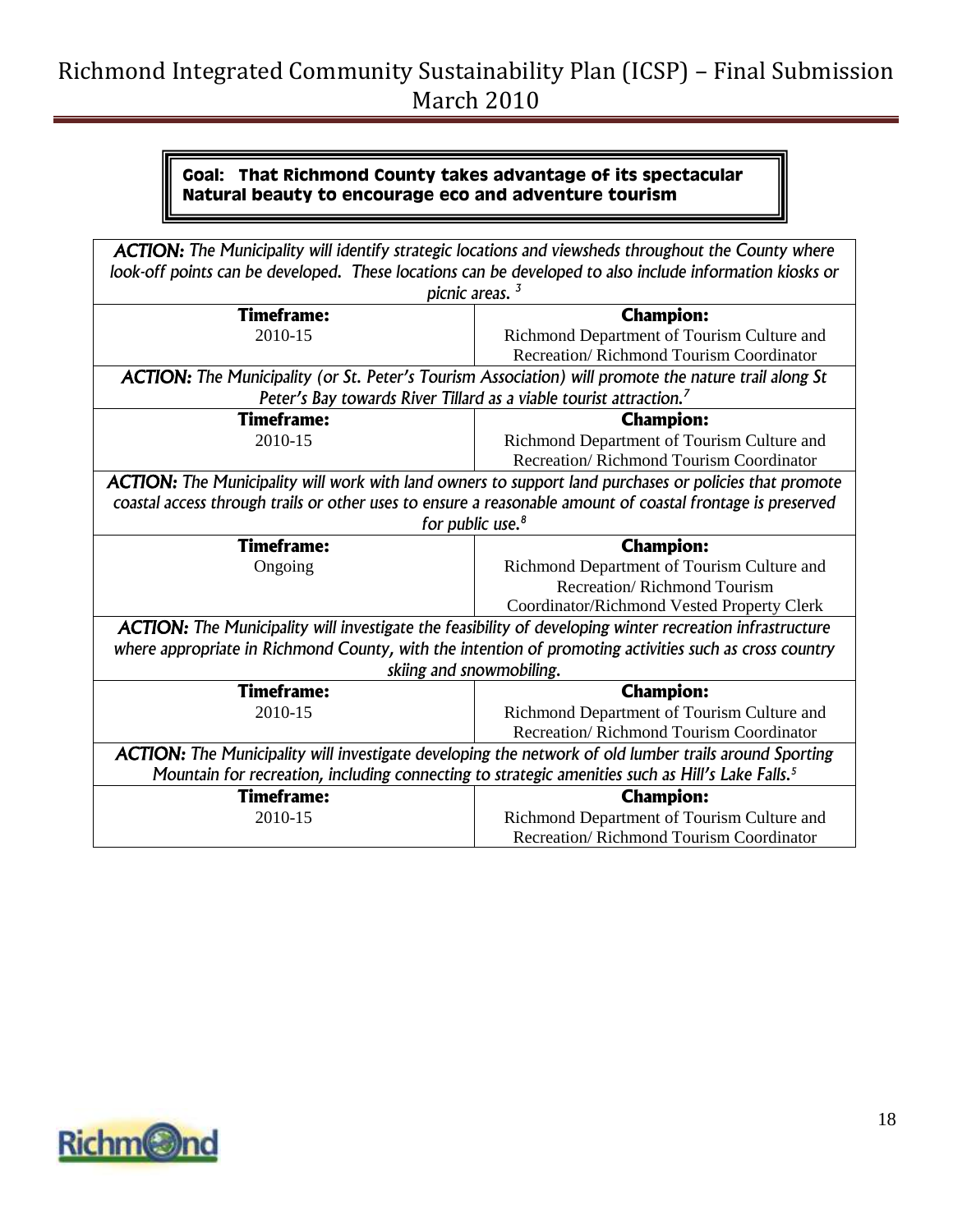### **Goal: That tourists to Richmond County are impressed with the cleanliness and attractiveness of the community and countryside**

| ACTION: The Municipality will work to conduct an inventory of publicly accessible trails and beaches and             |                                              |                                         |
|----------------------------------------------------------------------------------------------------------------------|----------------------------------------------|-----------------------------------------|
| identify and repair damaged or inadequate signage. The Municipality will use this information to investigate         |                                              |                                         |
| upgrading existing trails and beaches to meet industry standards (and install trash receptacles at more              |                                              |                                         |
| beaches) and in the future to develop bike trails where useful and look to standardizing tourist signs. <sup>3</sup> |                                              |                                         |
| <b>Timeframe:</b>                                                                                                    | <b>Champion:</b>                             |                                         |
| 2009-10                                                                                                              | Richmond Department of Tourism Culture and   |                                         |
|                                                                                                                      |                                              | Recreation/Richmond Tourism Coordinator |
| <b>ACTION:</b> The Municipality will work to install attractive and coordinated directional and wayfinding           |                                              |                                         |
| signage throughout Richmond County to market tourist attractions and amenities. <sup>4</sup>                         |                                              |                                         |
| <b>Timeframe:</b>                                                                                                    | <b>Champion:</b>                             | <b>Capital Project</b>                  |
| 2010-15                                                                                                              | <b>Richmond Department</b>                   | \$100,000                               |
|                                                                                                                      | of Tourism Culture and                       |                                         |
|                                                                                                                      | Recreation/Richmond                          |                                         |
|                                                                                                                      | <b>Tourism Coordinator</b>                   |                                         |
| <b>ACTION:</b> The Municipality will investigate installing or updating community welcome signs where                |                                              |                                         |
| appropriate. <sup>2</sup>                                                                                            |                                              |                                         |
| <b>Timeframe:</b>                                                                                                    | <b>Champion:</b>                             |                                         |
| 2009-10                                                                                                              | Richmond Department of Tourism Culture and   |                                         |
|                                                                                                                      | Recreation/Richmond Tourism Coordinator      |                                         |
| ACTION: The Municipality will continue to support the St. Peter's Façade Program and implementation of               |                                              |                                         |
| the Signage and Interpretive Program. <sup>9</sup>                                                                   |                                              |                                         |
| <b>Timeframe:</b>                                                                                                    | <b>Champion:</b>                             |                                         |
| 2009-10                                                                                                              | Richmond Department of Tourism Culture and   |                                         |
|                                                                                                                      | Recreation/Richmond Tourism Coordinator      |                                         |
| ACTION: The Municipality will continue to lobby the Department of Transportation and Infrastructure                  |                                              |                                         |
| Renewal to upgrade and maintain deteriorating roads. <sup>5</sup>                                                    |                                              |                                         |
| <b>Timeframe:</b>                                                                                                    | <b>Champion:</b>                             |                                         |
| Ongoing                                                                                                              | Richmond Department of Public Works          |                                         |
| ACTION: The Municipality will work with the Department of Transportation and Infrastructure Renewal to               |                                              |                                         |
| investigate the addition of bike lanes and trails in strategic locations when rebuilding roads. <sup>5</sup>         |                                              |                                         |
| <b>Timeframe:</b>                                                                                                    | <b>Champion:</b>                             |                                         |
| Ongoing                                                                                                              | Richmond Department of Public Works/Richmond |                                         |
|                                                                                                                      | <b>Physical Activity Coordinator</b>         |                                         |

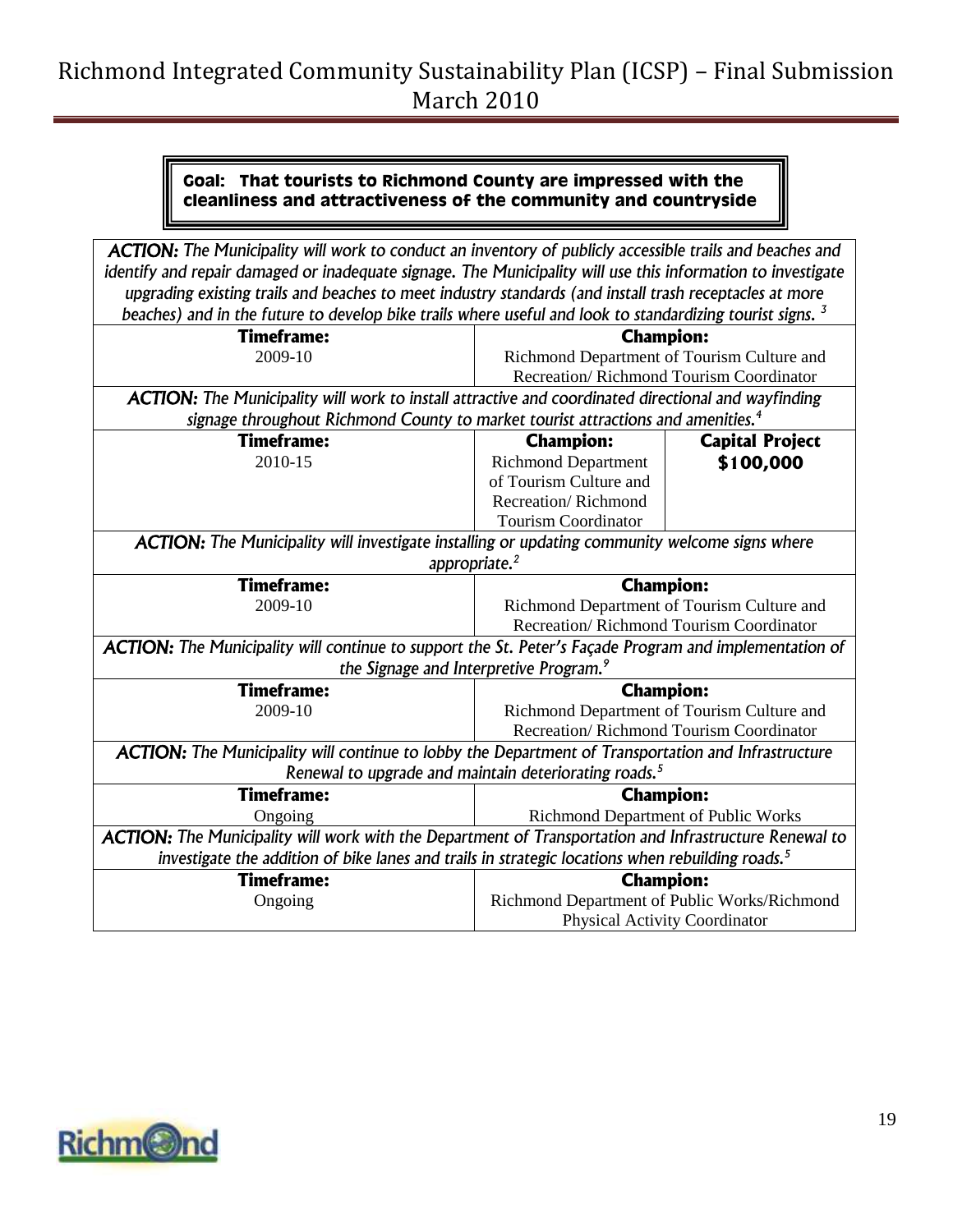#### **Goal: Local residents are aware of and visit local tourist attractions**

| <b>ACTION:</b> The Municipality will work to direct advertising to events and locations, through the media or<br>County publications, to local residents to make up for lack of accommodations in winter and encourage |                                            |
|------------------------------------------------------------------------------------------------------------------------------------------------------------------------------------------------------------------------|--------------------------------------------|
| locals to visit attractions or festivals in their own communities. <sup>1</sup>                                                                                                                                        |                                            |
| <b>Timeframe:</b>                                                                                                                                                                                                      | <b>Champion:</b>                           |
| Ongoing                                                                                                                                                                                                                | Richmond Department of Tourism Culture and |
|                                                                                                                                                                                                                        | Recreation                                 |
| ACTION: The Municipality will seek to coordinate open house at existing or proposed new Visitor                                                                                                                        |                                            |
| Information Centres to promote events for local residents. <sup>2</sup>                                                                                                                                                |                                            |
| <b>Timeframe:</b>                                                                                                                                                                                                      | <b>Champion:</b>                           |
| Ongoing                                                                                                                                                                                                                | Richmond Department of Tourism Culture and |
|                                                                                                                                                                                                                        | Recreation                                 |

### <span id="page-19-0"></span>**3.2 Point Tupper and Heavy Industry**

Despite growth in tourism, Richmond County"s biggest individual economic sector remains industry and its vitality is essential to Richmond County's economic sustainability. Point Tupper's Newpage pulp and paper mill accounts for roughly one third of Richmond County's tax base, and it is surrounded by a number of other heavy industrial facilities such as the Nova Scotia Power Plant (coal), Statia Terminals (hydrocarbon storage) and the SOEP Gas Fractionation Plant (natural gas storage and processing), among others. The industrially designated lands of the Point Tupper area encompass approximately 2,900 hectares, with 13 kilometres of water frontage. The opening of the Canso Causeway in 1955 effectively ended the ferry based industry in the Strait of Canso (until then Port Hawkesbury and Mulgrave grew around the ferry between them as coal and steel products from the mines and mills of Sydney, Glace Bay and environs were transferred from rail cars in Cape Breton, across the strait to rail cars in Mulgrave and connecting to the North American rail network). The Causeway did however act to block off the cold water currents from the Gulf of St. Lawrence (which typically froze the Strait out past Isle Madame), thus creating what amounted to be one of Eastern North America"s largest and deepest ice free harbours. Local governments of the area immediately noted the industrial potential of this area and encouraged heavy industries to locate to Point Tupper, taking advantage of large amounts of inexpensive undeveloped land and easy access to major shipping routes. Pulp and paper and several other industries soon moved in, spurring rapid population growth in Port Hawkesbury through the 1960"s and 70"s. While businesses have come and gone over the last few decades, and the industrial base never did grow as large as once anticipated, at present over 1000 people work in the industrial park, and Richmond County recognizes the importance of this sector to the local and regional economy.

Richmond County intends to support the industrial sector at Point Tupper through three separate approaches: infrastructure improvements, an effective marketing and promotional campaign and through co-operation with other municipalities, agencies and institutions in the Strait of Canso area. It is the Municipality"s intention that infrastructure or land constraints in the Point Tupper area (which include Bear Head and Port Malcolm) do not prevent the expansion of existing businesses or potential addition of new industries to the park. While there is currently a large amount of room for business expansion, in the medium to long term that may not always be the case, particularly with the anticipated development of the Canso Superport in Guysborough County. Two studies over the last decade have identified road, wharf and infrastructure improvements which should be done as required to address potential growth and make the Point Tupper district an attractive location for new industries. The Municipality will have to work with the Province and Federal Government to implement some of the recommendations, given jurisdictional issues around roads and wharves.

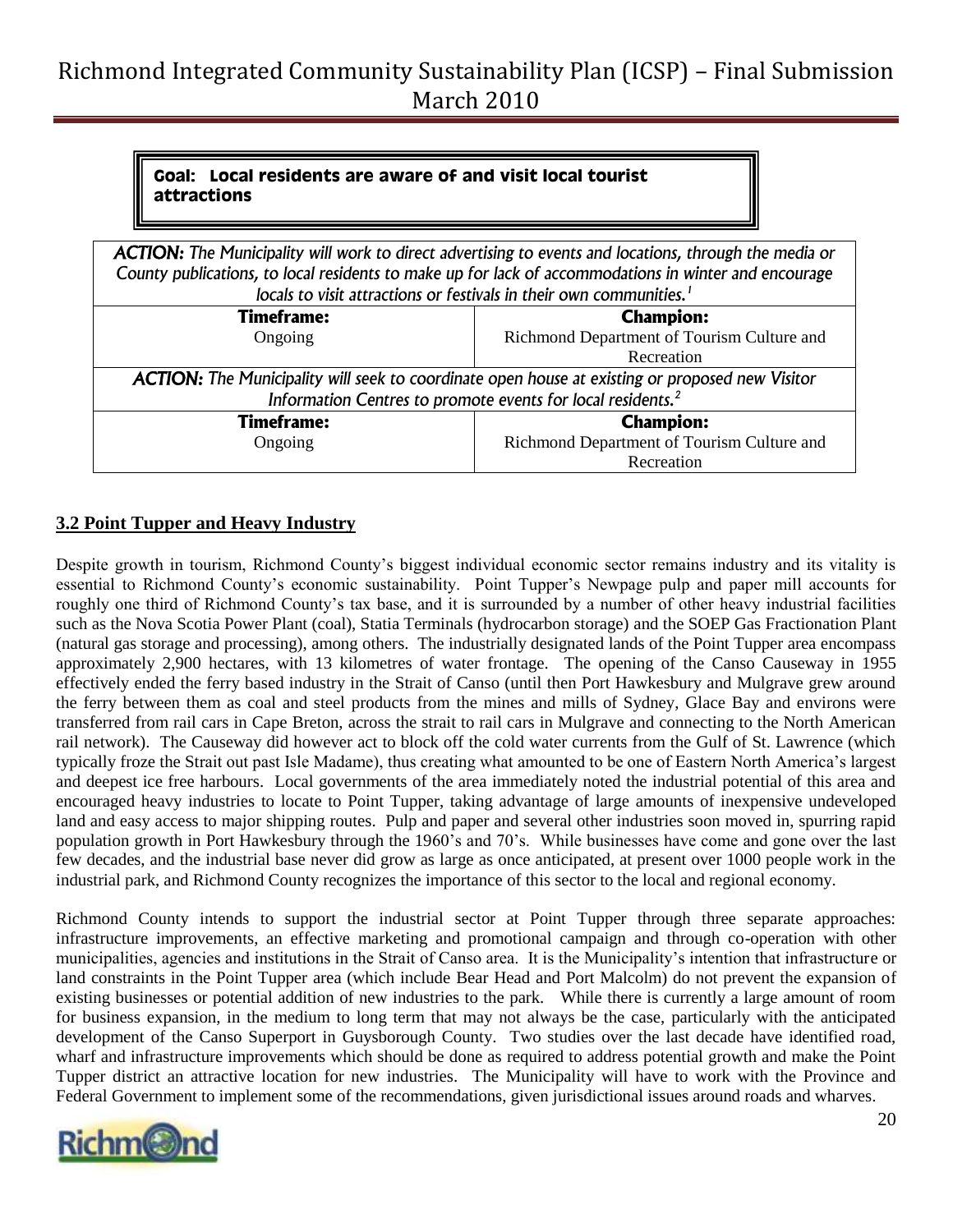An effective and wide reaching marketing campaign will also serve to bring Point Tupper and its many advantages to the attention of investors and multi-national companies who may be looking to locate on Canada"s East Coast. A strong brand identity for Point Tupper should be established. Promoting the area as an "International Energy Gateway" addresses its prime targeted audience, given the natural gas, oil and coal processing and shipping occurring in the Strait Area, and likely accelerating with additional industrial developments in Guysborough County and offshore. Given the regional nature of much of the economic growth occurring, each Strait Area municipality benefits from co-operation and bringing a stronger unified voice to other levels of governments and the industrial sector. This could also serve to help address one of the growing concerns relating to industrial growth, which is a shortage of skilled and unskilled labour, given the ongoing out-migration of young people from the region. Some businesses have indicated that it is hard to find or retain good workers, which makes it harder to deliver on promises of abundant labour, which used to be easier. Richmond County intends to address this by working with local post secondary institutions and the industrial sector to better match industrial labour requirements with the programming available at the schools. Richmond Council believes that given local employment opportunities matching the skills and interests of students and graduates, more young people would prefer to remain in the Strait Area.

Attracting industrial growth should also not be limited to large multinational companies. In anticipating future growth small industries should be targeted as well, as the economy can also be successfully grown '20-30 jobs at a time'. Richmond County should work with the Town of Port Hawkesbury to develop the Joint Industrial Park when demand warrants it, as well as investigate the feasibility of developing an incubator facility for businesses new to the area. While the incubator mall concept has been tried in the past in Nova Scotia with mixed results, an approach where large companies are provided a quickly accessible base of operations while awaiting the completion of a more permanent facility could be very attractive to new industries.

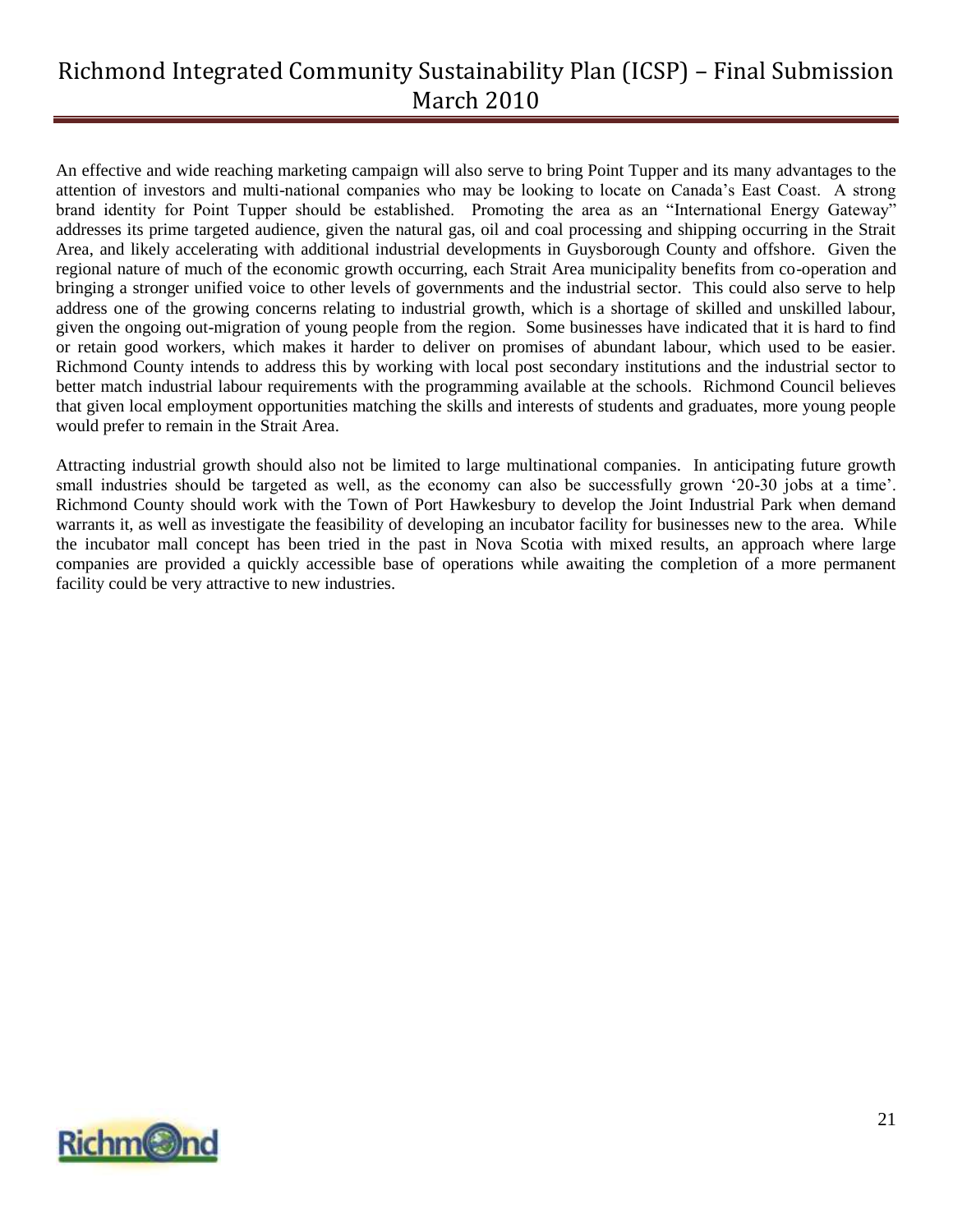#### **Goal: That the land and amenities at the Point Tupper, Bear Head and Port Malcolm areas make western Richmond County an attractive location for existing businesses to expand and for new businesses to locate**

| <b>ACTION:</b> The Municipality will continue to support a fully developed port at the Strait of Canso as central      |                                             |  |
|------------------------------------------------------------------------------------------------------------------------|---------------------------------------------|--|
| to the future of the regional economy. <sup>10</sup>                                                                   |                                             |  |
| <b>Timeframe:</b>                                                                                                      | <b>Champion:</b>                            |  |
| Ongoing                                                                                                                | Richmond Department of Economic Development |  |
| <b>ACTION:</b> The Municipality will conduct land swaps and clarify ownerships so that it owns as much of the          |                                             |  |
| undeveloped land in the Port Malcolm area as is needed to make it easier to encourage industrial growth. <sup>11</sup> |                                             |  |
| <b>Timeframe:</b>                                                                                                      | <b>Champion:</b>                            |  |
| 2010-15                                                                                                                | Richmond Department of Economic Development |  |
| <b>ACTION:</b> The Municipality will investigate the reconnecting of the Little River Water Supply (rebuild the        |                                             |  |
| pipeline that was there in the 1980's, including reconstructing existing pumping stations) to increase the             |                                             |  |
| capacity by 40 million litres per day if required 11                                                                   |                                             |  |
| <b>Timeframe:</b>                                                                                                      | <b>Champion:</b>                            |  |
| Beyond 2015                                                                                                            | Richmond Department of Economic Development |  |
| ACTION: The Municipality will support the 3 kilometer upgrade of the road from Statia to Port Malcolm                  |                                             |  |
| to make it easier for industries to locate there and improve transportation <sup>11</sup>                              |                                             |  |
| <b>Timeframe:</b>                                                                                                      | <b>Champion:</b>                            |  |
| Beyond 2015                                                                                                            | Richmond Department of Economic Development |  |
| <b>ACTION:</b> The Municipality will investigate the siting and development of a common user wharf in the              |                                             |  |
| Point Tupper Business Park to attract a range of industrial users, including smaller scale ones. Locations to          |                                             |  |
| consider could include the area between Madden and Peebles points (between Newpage and NSPI sites)                     |                                             |  |
| and the area near Ship Point.                                                                                          |                                             |  |
| <b>Timeframe:</b>                                                                                                      | <b>Champion:</b>                            |  |
| 2010-15                                                                                                                | Richmond Department of Economic Development |  |
| ACTION: The Municipality will investigate the feasibility of developing an incubator facility either at Point          |                                             |  |
| Tupper or jointly with the Town of Port Hawkesbury in the Joint Business Park. This will provide industries            |                                             |  |
| new to the area with space and infrastructure to establish themselves. <sup>11</sup>                                   |                                             |  |
| <b>Timeframe:</b>                                                                                                      | <b>Champion:</b>                            |  |
| 2010-15                                                                                                                | Richmond Department of Economic Development |  |
| <b>ACTION:</b> The Municipality will encourage the Province to give priority to deep moorage dependent uses            |                                             |  |
| when selling Bear Head lands with direct access to the Strait of Canso so those industries have access to              |                                             |  |
| sufficient land to locate their facilities in the region. <sup>12</sup>                                                |                                             |  |
| <b>Timeframe:</b>                                                                                                      | <b>Champion:</b>                            |  |
| Ongoing                                                                                                                | Richmond Department of Economic Development |  |

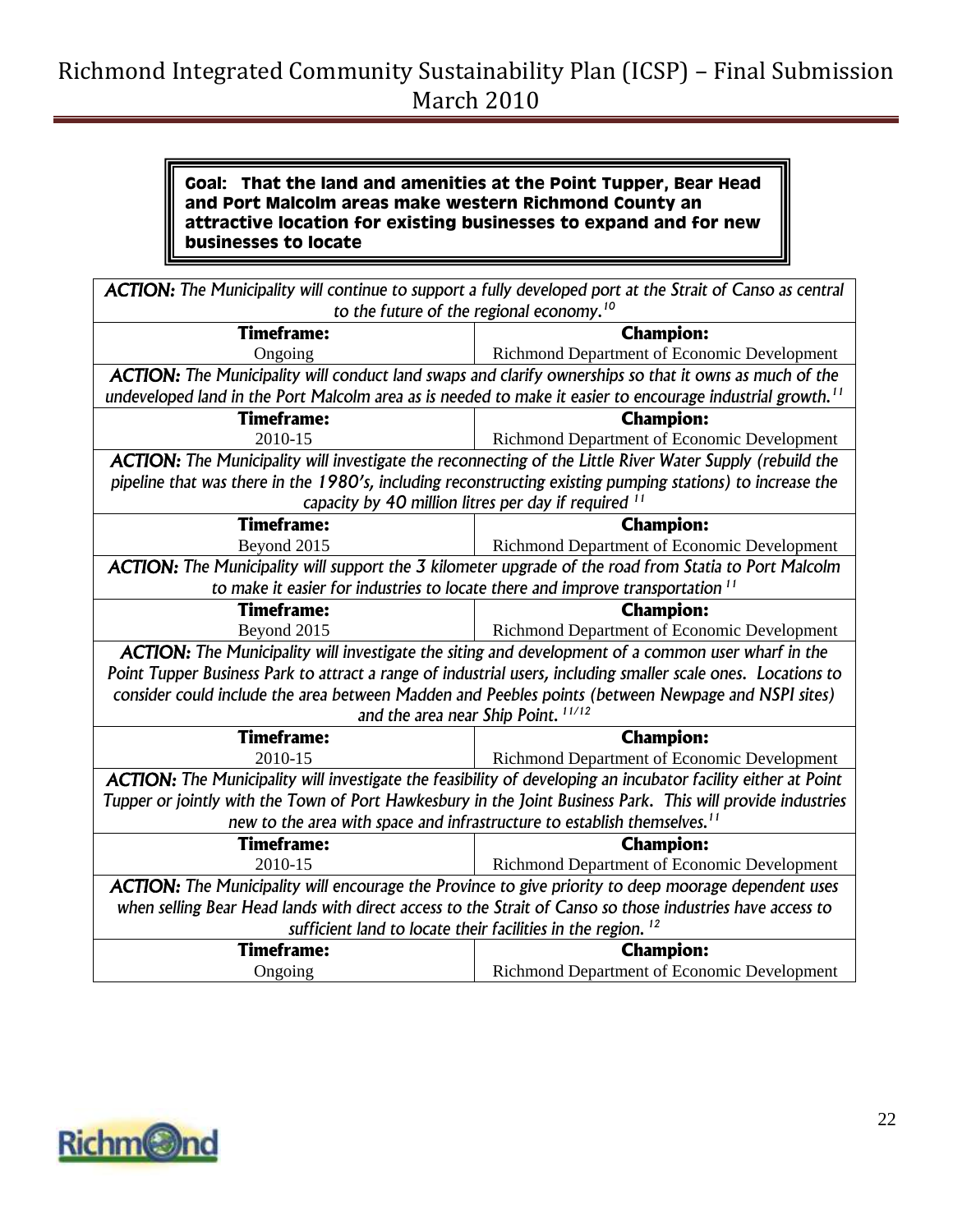#### **Goal: Point Tupper is marketed widely and effectively and is universally seen as a desirable location for local, regional and international industries to expand**

| <b>ACTION:</b> The Municipality will support the branding of Point Tupper as an "International Energy      |                                             |  |
|------------------------------------------------------------------------------------------------------------|---------------------------------------------|--|
| Gateway" to emphasize and encourage expansion of industries in this sector. In addition to marketing       |                                             |  |
| initiatives, gateway signs should be installed at key locations. <sup>12</sup>                             |                                             |  |
| <b>Timeframe:</b>                                                                                          | <b>Champion:</b>                            |  |
| 2010-15                                                                                                    | Richmond Department of Economic Development |  |
| <b>ACTION:</b> The Municipality will assist with the promotion of Point Tupper with a more aggressive      |                                             |  |
| marketing pitch, including logo, brochure, website and booths at trade shows, especially those focusing on |                                             |  |
| natural gas related developments. <sup>11</sup>                                                            |                                             |  |
| <b>Timeframe:</b>                                                                                          | <b>Champion:</b>                            |  |
| 2010-15                                                                                                    | Richmond Department of Economic Development |  |

**Goal: The Point Tupper area is a source of pride for residents of Richmond County through its combination of economic output and functional landscaping that creates a visual signature for the area and generates positive aesthetic layout to attract the interest of residents and visitors**

| <b>ACTION:</b> The Municipality will partner with businesses in the area to develop landscape guidelines for the    |                                             |  |
|---------------------------------------------------------------------------------------------------------------------|---------------------------------------------|--|
| treatment of industrial areas. <sup>12</sup>                                                                        |                                             |  |
| <b>Timeframe:</b>                                                                                                   | <b>Champion:</b>                            |  |
| 2010-15                                                                                                             | Richmond Department of Economic Development |  |
| ACTION: The Municipality will conduct a survey of tree stands on either side of the access roads and at             |                                             |  |
| potential vista points, and assess possibilities for selective clearing to open up vistas as well as adding parking |                                             |  |
| or interpretive boards (outlining the history of the area, for example) where appropriate. <sup>12</sup>            |                                             |  |
| <b>Timeframe:</b>                                                                                                   | <b>Champion:</b>                            |  |
| 2010-15                                                                                                             | Richmond Department of Economic Development |  |

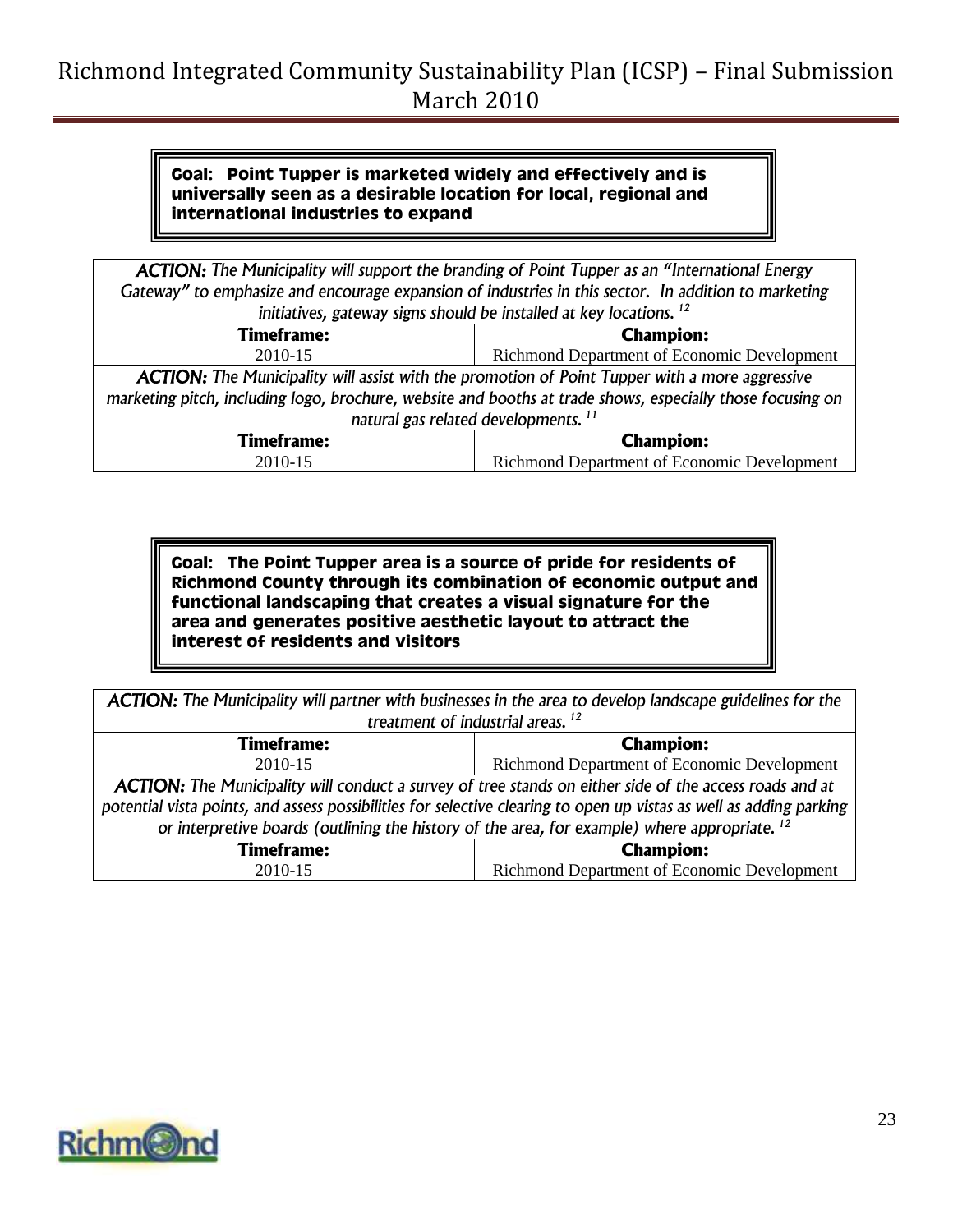**Goal: The Point Tupper industrial park benefits from intermunicipal and regional cooperation in the Strait Area, where industrial development is encouraged and promoted in cooperation with other potential industrial projects in the Strait of Canso area**

|                                                                                                                  | <b>ACTION:</b> The Municipality will support the creation of an Atlantic Gateway Committee, which will include |  |
|------------------------------------------------------------------------------------------------------------------|----------------------------------------------------------------------------------------------------------------|--|
| the Cape Breton Regional Municipality and other Strait Area municipalities as well as the Strait-Highlands       |                                                                                                                |  |
| Regional Development Agency, to promote inter-municipal co-operation regarding the regionally significant        |                                                                                                                |  |
| port developments proposed in Guysborough County. <sup>12</sup>                                                  |                                                                                                                |  |
| <b>Timeframe:</b>                                                                                                | <b>Champion:</b>                                                                                               |  |
| Ongoing                                                                                                          | Richmond Department of Economic Development                                                                    |  |
| <b>ACTION:</b> The Municipality will seek to create a marketing partnership with Guysborough County (tax         |                                                                                                                |  |
| sharing arrangement, etc) to avoid competition and allow the area to be promoted with one voice. <sup>12</sup>   |                                                                                                                |  |
| <b>Timeframe:</b>                                                                                                | <b>Champion:</b>                                                                                               |  |
| Ongoing                                                                                                          | Richmond Department of Economic Development                                                                    |  |
| <b>ACTION:</b> The Municipality will facilitate dialogue between St. Francis Xavier, Cape Breton University, the |                                                                                                                |  |
| Nova Scotia Community College and local industries, with the aim to generate academic, industrial and            |                                                                                                                |  |
| commercial activity in the region. <sup>12</sup>                                                                 |                                                                                                                |  |
| <b>Timeframe:</b>                                                                                                | <b>Champion:</b>                                                                                               |  |
| Ongoing                                                                                                          | Richmond Department of Economic Development                                                                    |  |

#### <span id="page-23-0"></span>**3.3 Richmond County Fishery**

Much of Richmond County"s history is tied to the sea. While boatbuilding has declined as a main industry in Richmond County, fishing has remained, and continues to be a significant source of employment, particularly on Isle Madame and the southeastern coast of the County (especially from L"Ardoise to Little Harbour). Depending on the season, dozens of fishing boats ply the inshore waters off Richmond County catching lobster, crab, cod, mackerel and others. Many of these fish are processed in plants within Richmond County, providing additional jobs in the communities, particularly Isle Madame. The fishing industry is a long standing tradition in many parts of the County, and it is a job that often gets passed down from generation to generation. Most current fishermen were introduced to the profession by older relatives, and relatively few are the first in their family to take up the profession. While many fishermen have diversified from fishing only one species, fishing incomes can vary throughout the year due to fluctuating market prices. Recognizing the cultural value of the industry as well as the jobs and incomes generated, the Municipality is committed to ensuring the long term sustainability of the Richmond County fishery.

While market prices and income support mechanisms are beyond the range of municipal responsibility, and much of the fishing infrastructure such as wharves are in federal jurisdiction, there are some areas where the Municipality can still support the industry. Infrastructure improvements, such as extending 3-phase power to the Little Harbour Wharf to improve the operation of that facility (which is crucial to the economy of the L'Ardoise area) and working with local harbour authorities and federal agencies to improve coordination and cooperation between harbours are initiatives which would help ensure the long term sustainability of the industry. Harbour authorities can also supplement their incomes through investigating diversified uses of wharves and docks such as including festivals, museums and encouraging

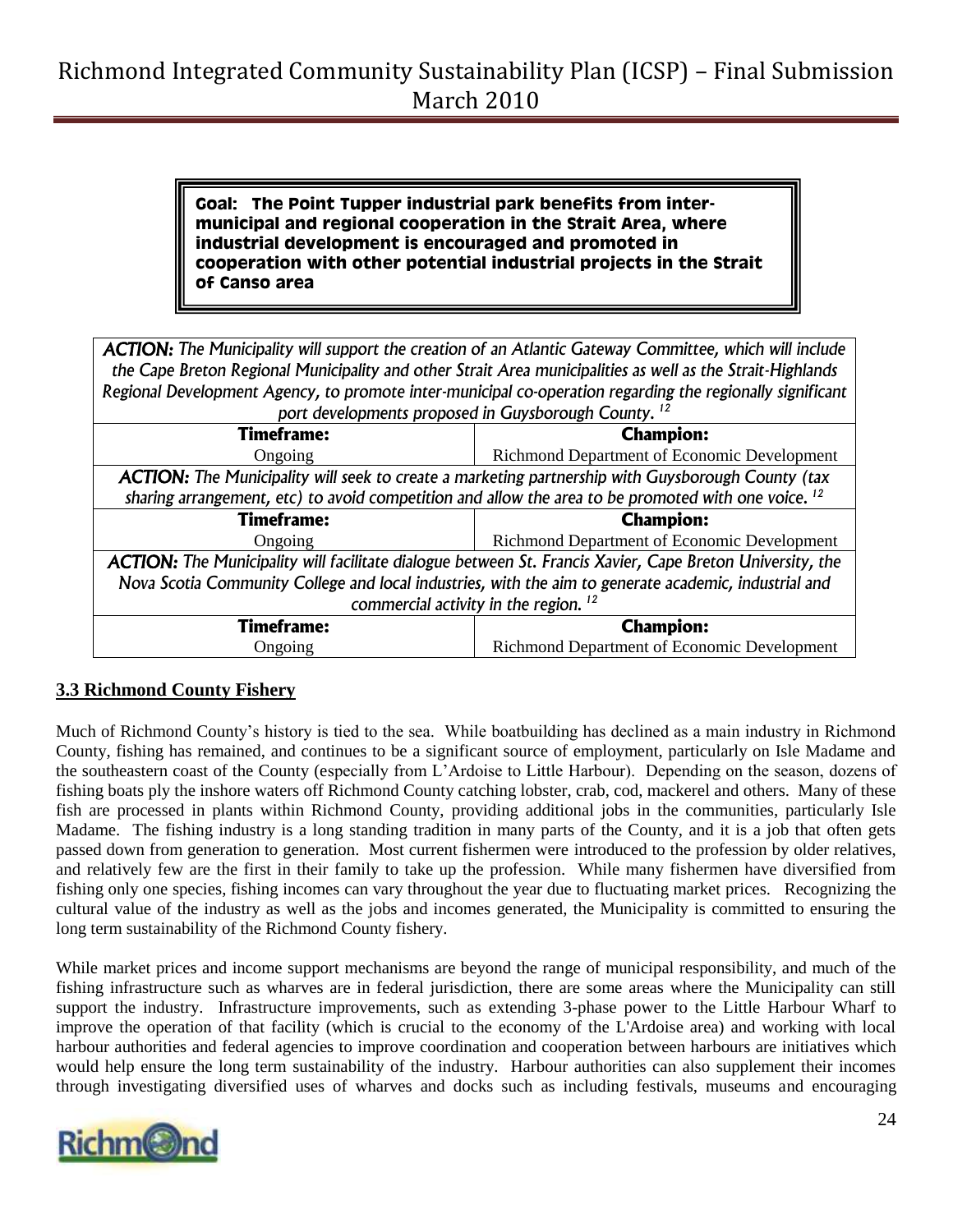recreational boating. Additionally, the market for fish products can be improved through the development and promotion of fish markets and wharfside selling to tourists, which provides fishermen an additional source of revenue.

### **Goal: The fishing industry remains an integral part of Richmond County's economy and is supported by all levels of government**

| <b>ACTION:</b> The Municipality will work with other levels of government to assist in installing 3-phase power       |                                             |  |
|-----------------------------------------------------------------------------------------------------------------------|---------------------------------------------|--|
| to assist the Little Harbour Wharf, given that at present, it is the only designated "core harbour" in the            |                                             |  |
| County. $5$                                                                                                           |                                             |  |
|                                                                                                                       |                                             |  |
| <b>Timeframe:</b>                                                                                                     | <b>Champion:</b>                            |  |
| 2010-15                                                                                                               | Richmond Department of Economic Development |  |
| <b>ACTION:</b> The Municipality will work with local fishermen to promote fish markets and wharfside selling          |                                             |  |
| operations in Richmond County to tourists.                                                                            |                                             |  |
| <b>Timeframe:</b>                                                                                                     | <b>Champion:</b>                            |  |
| 2009-10                                                                                                               | Richmond Department of Economic Development |  |
| <b>ACTION:</b> The Municipality will lobby the federal government to ensure repairs and maintenance to small          |                                             |  |
| craft harbours occur as needed so that fishermen have usable facilities to load and unload their catch. <sup>13</sup> |                                             |  |
| <b>Timeframe:</b>                                                                                                     | <b>Champion:</b>                            |  |
| Ongoing                                                                                                               | Richmond Department of Economic Development |  |
| <b>ACTION:</b> The Municipality will partner with local harbour authorities and other government agencies to          |                                             |  |
| improve cooperation and coordination between harbour authorities regarding maintenance, capacity                      |                                             |  |
| building and diversified uses. <sup>13</sup>                                                                          |                                             |  |
| Timeframe:                                                                                                            | <b>Champion:</b>                            |  |
| Ongoing                                                                                                               | Richmond Department of Economic Development |  |

#### <span id="page-24-0"></span>**3.4 Green Economy**

It is well known that the benefits of energy efficiency, renewable energy and other green initiatives extends beyond simply the environmental impacts of reduced greenhouse gas emissions and cleaner air, water and soil. In recent years, companies have started up throughout Canada who specialize in energy efficient retrofits and renewable energies, including the making and selling of wind turbines and solar panels. The recommendations contained in this section help address Richmond County"s environmental sustainability as their implementation results in reduced greenhouse gas emissions in the County, and they also address the County"s economic sustainability as the emerging green industry sector helps create jobs in the County. There are already companies in the County specializing in wind turbine installation, and by encouraging others to locate here, it creates jobs and helps diversify the economy, reducing the reliance on the existing industrial sector.

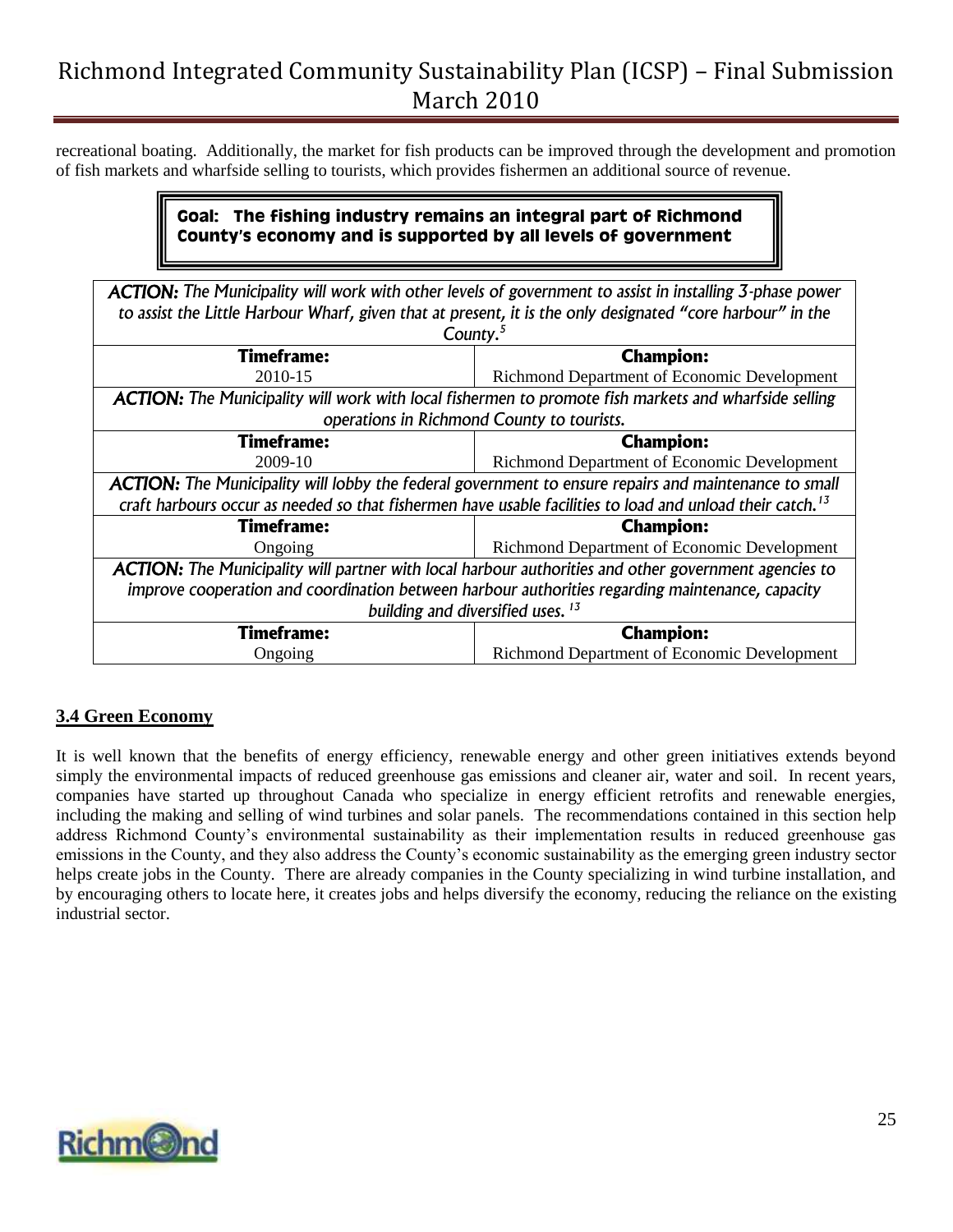#### **Goal: A local green industry has emerged in Richmond County to address the increased emphasis on energy efficiency and renewable energy in the public and private sector, creating jobs and investment in the community**

| <b>ACTION:</b> The Municipality will support the retrofitting of municipal buildings for energy efficiency and the |  |
|--------------------------------------------------------------------------------------------------------------------|--|
| use of renewable energy technology to save money and reduce greenhouse gas emissions. <sup>14</sup>                |  |

| Timeframe:                                                                                                            | <b>Champion:</b>                                           |
|-----------------------------------------------------------------------------------------------------------------------|------------------------------------------------------------|
| 2010-15                                                                                                               | Richmond Department of Public Works/Municipal              |
|                                                                                                                       | <b>Sustainability Coordinator</b>                          |
| <b>ACTION:</b> The Municipality will support local industries to install heat recovery equipment at the coal          |                                                            |
| power plant and/or pulp and paper mill, and use the generated heat to heat greenhouses, serve as a                    |                                                            |
| potentially new source of revenue or as a new energy source to attract local businesses to Point Tupper <sup>14</sup> |                                                            |
| <b>Timeframe:</b>                                                                                                     | <b>Champion:</b>                                           |
| 2010-15                                                                                                               | Richmond Department of Economic                            |
|                                                                                                                       | Development/Municipal Sustainability Coordinator           |
| <b>ACTION:</b> The Municipality will develop a county-wide policy addressing wind turbine development for             |                                                            |
| small and large scale turbines recognizing the benefits they bring to the community and encouraging the               |                                                            |
|                                                                                                                       | development of small scale green industries in the County. |
| <b>Timeframe:</b>                                                                                                     | <b>Champion:</b>                                           |
| 2009-10                                                                                                               | <b>Eastern District Planning Commission/Municipal</b>      |
|                                                                                                                       | <b>Sustainability Coordinator</b>                          |

### <span id="page-25-0"></span>**3.5 St. Peter's Village Commercial**

St. Peters is one of the largest communities in Richmond County by population, and the only one within the Municipality with "village" status, meaning under the *Municipal Government Act*, its Village Commission is authorized to pass certain by-laws and provide some municipal services. As Highway 4 passes directly through the village, it is also a main commercial hub for Richmond County and the key stopping point between Port Hawkesbury and Sydney. St. Peter"s contains the greatest concentration of shops and services in Richmond County, and the Municipality is intent on ensuring the village remains a viable location for existing businesses and an attractive one for newcomers. It has been mentioned in community consultations that there is not enough space in the downtown core for new commercial establishments and with few infill opportunities at present, that could act to constrain future growth. In order to ensure that commercial growth is not unduly constrained, land use policies in the St. Peter"s Municipal Planning Strategy and Land Use By-law should be reviewed on an ongoing basis to ensure that commercial growth can occur on a sustainable fashion. These reviews should also happen in other plan areas in the event that there is a need for expanded commercial development in other communities. There also are certain infrastructure and policy improvements that can be implemented in downtown St. Peter"s to support the existing commercial core, including parking enhancements ensuring sufficient parking for potential customers as well as encouraging locals and employees to park in rear parking spaces, freeing up spaces for customers and tourists. As discussed earlier in this section, the façade improvement and streetscape programs are intended to make St. Peter"s a more attractive place for tourists.

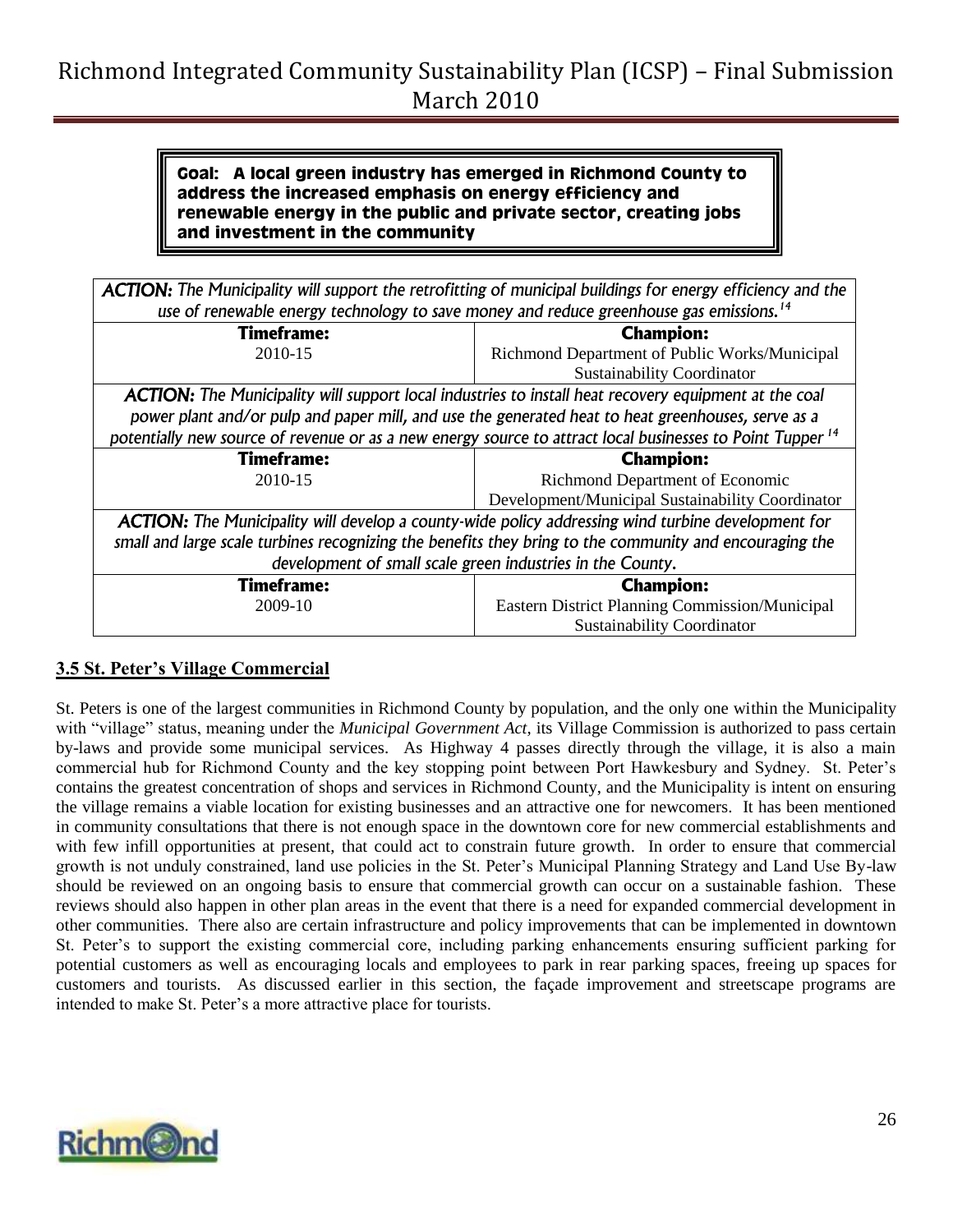#### **Goal: That land use policies allow the expansion of commercial development where appropriate**

| <b>ACTION:</b> Recognizing the suitability of the St. Peter's area for commercial development, the Municipality |                                             |  |
|-----------------------------------------------------------------------------------------------------------------|---------------------------------------------|--|
| will support extending the commercial designation up Corbett's Road in St. Peters with the extension of         |                                             |  |
| municipal services. <sup>7</sup>                                                                                |                                             |  |
| <b>Timeframe:</b>                                                                                               | <b>Champion:</b>                            |  |
| 2010-15                                                                                                         | <b>Eastern District Planning Commission</b> |  |
| ACTION: The Municipality will review local Municipal Planning Strategies as needed to ensure land use           |                                             |  |
| planning regulations are not constricting local commercial interests.                                           |                                             |  |
| <b>Timeframe:</b>                                                                                               | <b>Champion:</b>                            |  |
| Ongoing                                                                                                         | <b>Eastern District Planning Commission</b> |  |
|                                                                                                                 |                                             |  |

**Goal: Residents and tourists find shopping in Richmond County to be easy and convenient as local businesses are easily accessible through adequate parking**

*ACTION: The Municipality will work with St. Peters Village Commission to investigate ways to improve parking in St. Peter's village core. This can be done with the Main Street Project to increase total parking spaces and more efficient use of parking spaces.<sup>2</sup>*

|         | <b>Timeframe:</b> | <b>Champion:</b>                            |
|---------|-------------------|---------------------------------------------|
| 2010-15 |                   | Richmond Department of Economic Development |

#### <span id="page-26-0"></span>**3.6 Community Economic Development**

Richmond County is a large municipality consisting of many small communities and much of the future economic activity of the County will be at the local community level, be it tourism-related, small scale industry or local commercial. Each community in Richmond County has a unique role within the economic fabric of the community. Some like St. Peter"s are more urban in nature, some, like Sporting Mountain fundamentally rural, some, like Arichat are local service centres and others are built around a specific industry such as tourism in Dundee or heavy industry in Point Tupper. Community economic development involves identifying objectives for development in particular communities as well as determining the means for achieving the objectives and instituting a framework for review. The Municipality needs to co-operate with community groups to determine opportunities for economic development and community growth. Beyond providing physical and land use planning support to community commercial uses in core villages as discussed in the last section, there are several agencies and programs available to provide support to entrepreneurs, developers and local businesses. These agencies include the Strait-Highlands Regional Development Agency which focuses on community development by developing partnerships with development organizations and providing advisory support, Nova Scotia Business Inc. assists local companies and attracts international companies to the Province, Enterprise Cape Breton Corp assists and coordinates efforts to generate wealth and create sustainable jobs and InRich, a Community Business Development Corporation assists businesses in starting up and expanding through seed capital, business counseling and other financial assistance. These organizations, in working with municipalities and the business sector, are meant to provide operational

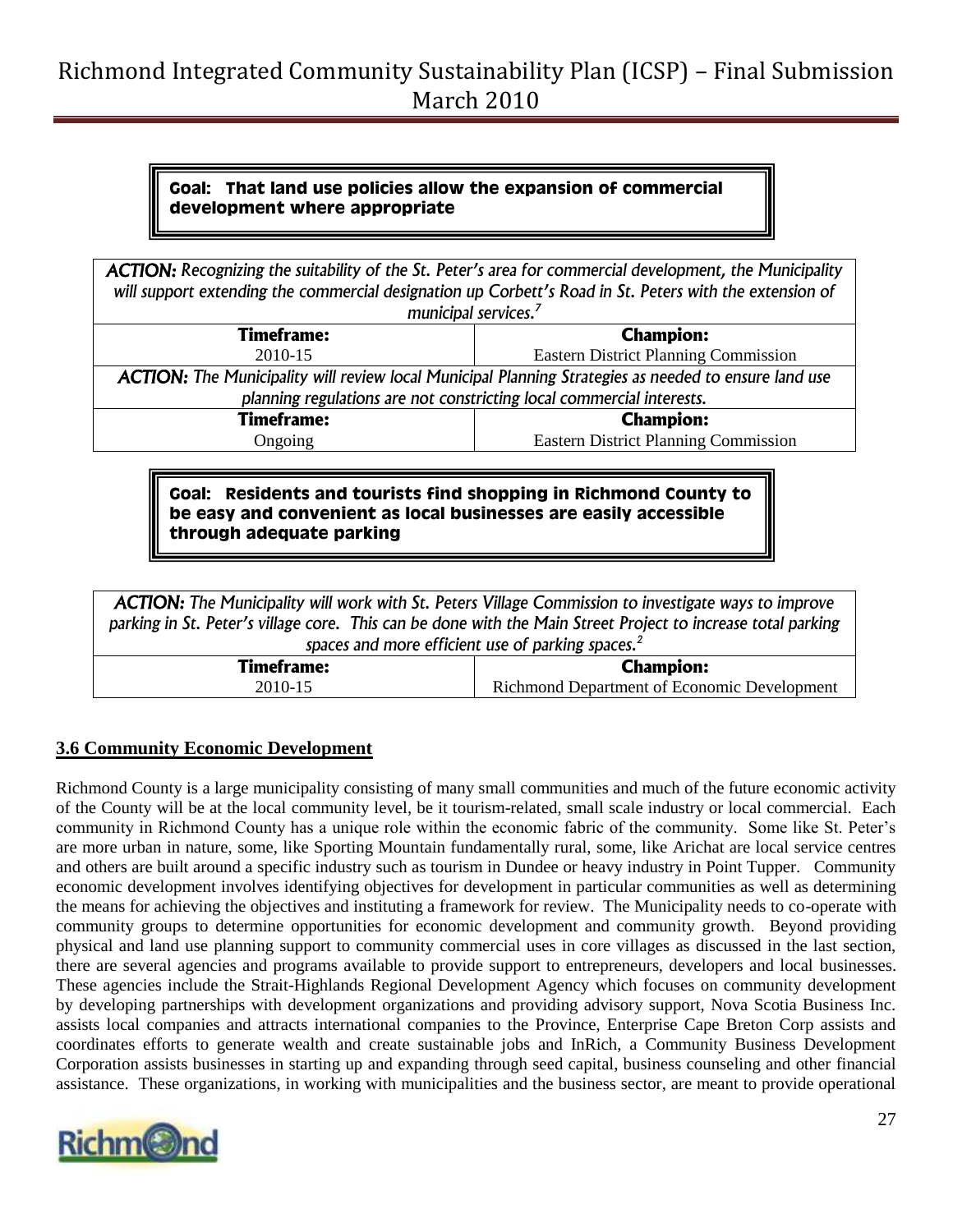support to entrepreneurs and help give them the skills necessary to grow and market their business and navigate the bureaucracy. Internet and broadband expansion to rural areas is a significant opportunity for community economic development in Richmond County as it becomes easier for musicians, artisans and small scale local manufacturers to market their goods regionally, nationally and internationally. The Municipality should work to promote E-commerce throughout Richmond County.

Community economic development also involves retaining residents and attracting newcomers to Richmond County. In anticipation of possible future residential growth resulting from industrial expansion at Point Tupper, or in any other growth in the County, the Municipality will plan for this possibility and direct growth to suitable areas. The responsible development community does not object to regulations so long as they are clearly stated and fairly enforced. The Municipality will also work with local economic development organizations such as Development Isle Madame Association, St. Peter"s Economic Development Organization, L"Ardoise Association for Economic Development and others to develop strategies to promote their communities as attractive places to live, including providing easy to find information on job opportunities, housing and services available. These strategies are discussed in greater detail in Section 2.3 of this Plan. The economic and social organizations of these communities, as well as the community at large must help integrate newcomers into the community so they feel included in the day to day life, which will help encourage them to remain in Richmond County.

#### **Goal: Entrepreneurs find Richmond County an attractive place to establish and remotely market cottage industries and small scale businesses**

| <b>ACTION:</b> The Municipality will continue to support the expansion of broadband internet services<br>throughout the County                                       |  |  |
|----------------------------------------------------------------------------------------------------------------------------------------------------------------------|--|--|
| <b>Champion:</b>                                                                                                                                                     |  |  |
| Richmond Department of Economic Development                                                                                                                          |  |  |
| ACTION: The Municipality will partner with S-HRDA, Enterprise Cape Breton, Nova Scotia Business Inc.                                                                 |  |  |
| and others to offer support for small businesses in areas such as e-commerce, web design, developing<br>business plans and navigating the bureaucracy. <sup>10</sup> |  |  |
| <b>Champion:</b>                                                                                                                                                     |  |  |
| Richmond Department of Economic Development                                                                                                                          |  |  |
|                                                                                                                                                                      |  |  |

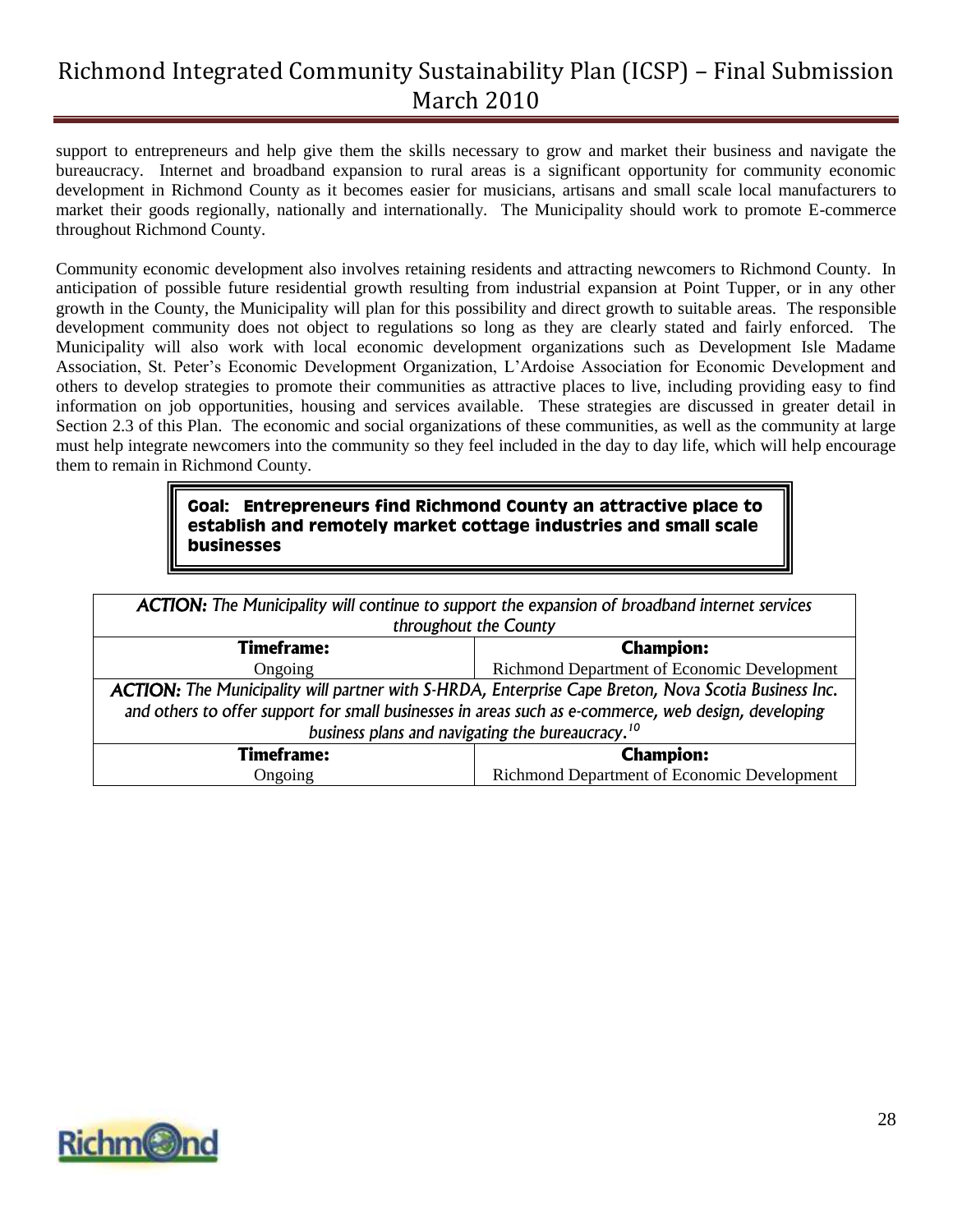#### **Goal: Industry and commerce in Richmond County and the Strait Area are encouraged through sector partnerships and an integrated marketing approach**

| <b>ACTION:</b> The Municipality will work, possibly with neighbouring municipalities, to create a regional |                                                                                                   |  |
|------------------------------------------------------------------------------------------------------------|---------------------------------------------------------------------------------------------------|--|
| professional services group to share expertise on development as the need arises. <sup>15</sup>            |                                                                                                   |  |
| <b>Timeframe:</b>                                                                                          | <b>Champion:</b>                                                                                  |  |
| Ongoing                                                                                                    | Richmond Department of Economic Development                                                       |  |
| <b>ACTION:</b> The Municipality will continue to support the S-HRDA on its focus on small businesses,      |                                                                                                   |  |
| community enterprise and economic development, forging partnerships and coordinating activities of         |                                                                                                   |  |
| agencies and organizations. <sup>10</sup>                                                                  |                                                                                                   |  |
|                                                                                                            |                                                                                                   |  |
| <b>Timeframe:</b>                                                                                          | <b>Champion:</b>                                                                                  |  |
| Ongoing                                                                                                    | Richmond Department of Economic Development                                                       |  |
| <b>ACTION:</b> The Municipality will encourage each of the economic development agencies [NSBI, S-HRDA,    |                                                                                                   |  |
|                                                                                                            | ECBC, etc] working in Richmond County to clarify their roles and mandates to avoid duplication of |  |
| services and maximize the efficiency of the services they provide. <sup>10</sup>                           |                                                                                                   |  |
| <b>Timeframe:</b>                                                                                          | <b>Champion:</b>                                                                                  |  |

### **Goal: Richmond County offers an attractive rural setting for new residents moving into the region**

*ACTION: In anticipation of future growth, the Municipality will work to define residential opportunities within a 10-20 kilometre radius of Point Tupper and investigate how to best accommodate this future potential growth.<sup>11</sup>*

| <b>Timeframe:</b>                                                                                                   | <b>Champion:</b>                    |  |
|---------------------------------------------------------------------------------------------------------------------|-------------------------------------|--|
| <b>Richmond Department of Public Works</b><br>Beyond 2015                                                           |                                     |  |
| <b>ACTION:</b> In conjunction with the above strategy, the Municipality will investigate providing passive (trails) |                                     |  |
| and active (new playground) recreation infrastructure in the Evanston area to create community space and            |                                     |  |
| encourage people to move there as a result of possible Point Tupper industrial expansion. <sup>11</sup>             |                                     |  |
| <b>Timeframe:</b>                                                                                                   | <b>Champion:</b>                    |  |
| Beyond 2015                                                                                                         | Richmond Department of Public Works |  |

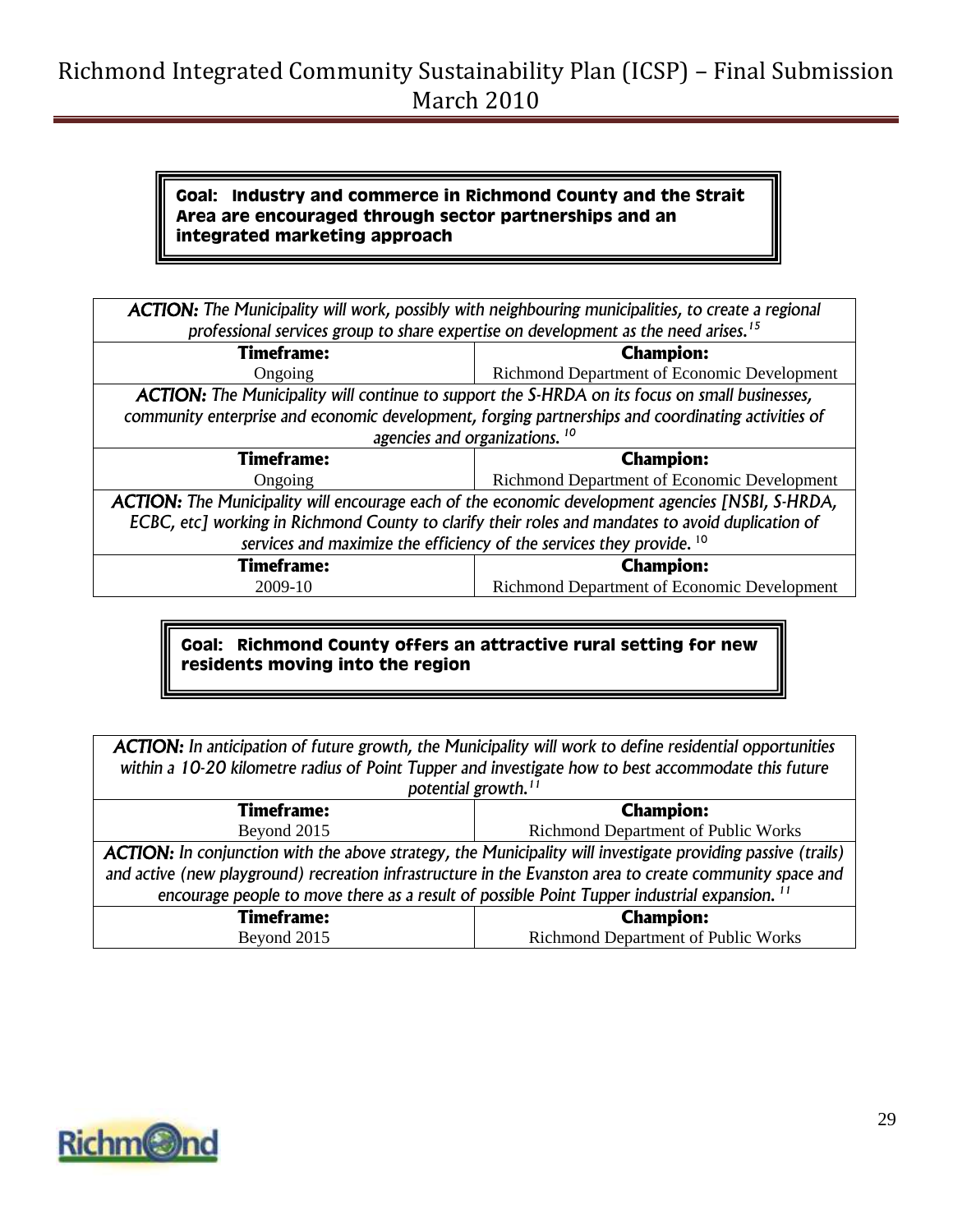### <span id="page-29-0"></span>**3.7 Transportation Networks**

An efficient and well maintained transportation network is essential to Richmond County"s economic sustainaibility. This includes road, rail and air connections within the County and outside its borders. Highway 104/4 is Richmond County"s transportation backbone, extending from Inverness County at one end to the Cape Breton Regional Municipality at the other. It is one of the main transportation routes between the Canso Causeway and Greater Sydney and brings tourists and trade through the County. Most paved and unpaved roads in the County are managed and maintained by the Nova Scotia Department of Transportation and Infrastructure Renewal.

Point Tupper is served by the Cape Breton and Central Nova Scotia Railway (CBCNSR), which connects the industrial park to Sydney and mainland Nova Scotia. An old rail line connected St. Peters to the CBCNSR line which is now abandoned, and the future of the CBCNSR rail line itself to Sydney is uncertain given the decline in industrial activity in the CBRM in the last few decades. While there are no major airports in Richmond County, scheduled passenger service occurs from the J.A. Douglas McCurdy Sydney Airport and the Port Hawkesbury Airport, located just outside Richmond County, serves charters, businesses, and increasingly tourist flights. The Port Hawkesbury Airport serves an important function for the Point Tupper industrial park, and Richmond County provides financial assistance for its continued operation. Public transportation in Richmond County is provided by the Strait Transit Co-operative, which connects several rural communities with the regional services at the Strait Richmond Hospital and in the Town of Port Hawkesbury. It provides a crucial transportation option for those unable to drive and is also an asset that makes Richmond County a more desirable place to live.

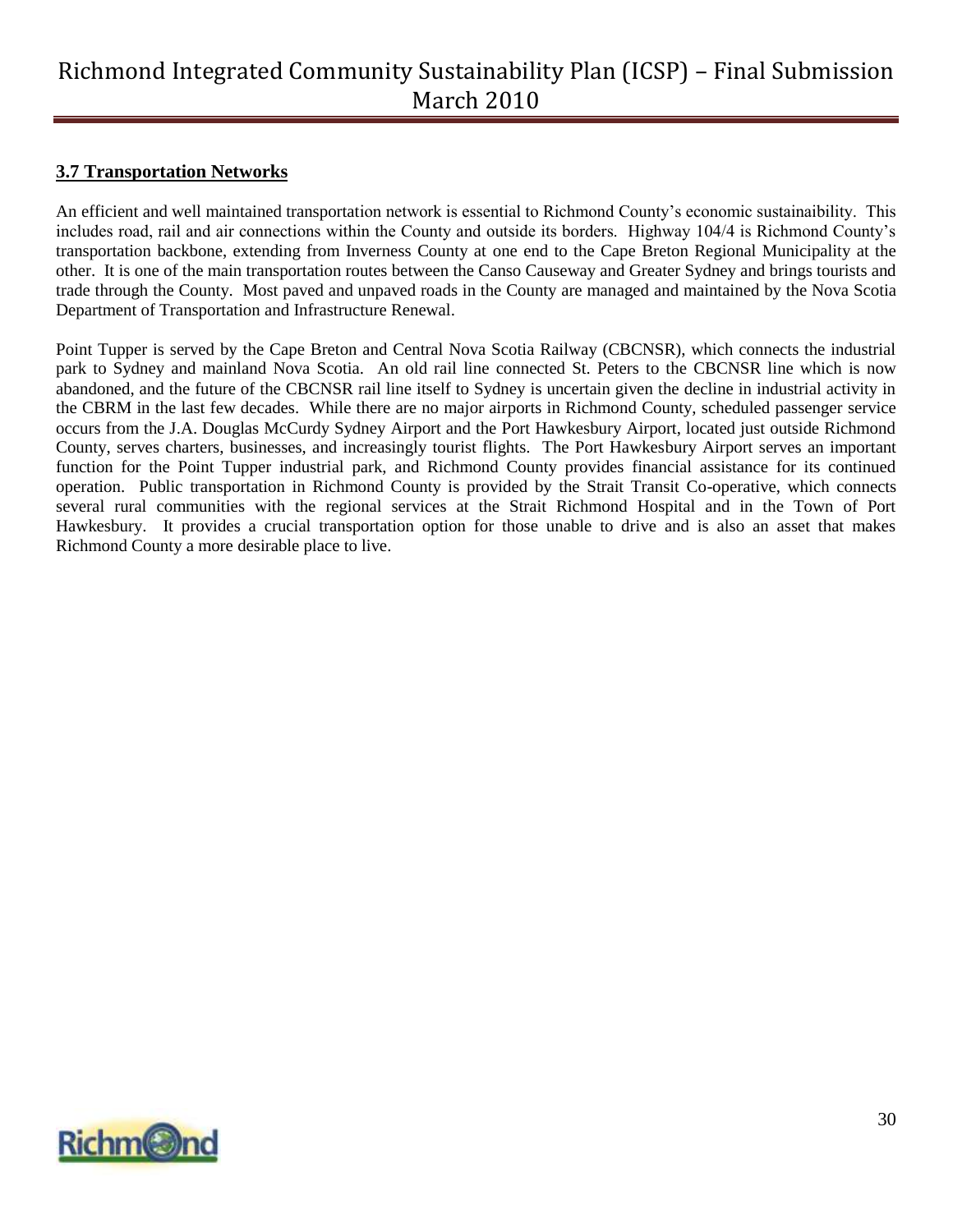#### **Goal: That Richmond County is linked to an integrated and well maintained transportation network allows people and goods to move quickly and efficiently into, outside of and throughout the County.**

| <b>ACTION:</b> The Municipality will work with neighbouring municipalities to ensure the construction of the              |                                                                                                                    |  |
|---------------------------------------------------------------------------------------------------------------------------|--------------------------------------------------------------------------------------------------------------------|--|
| Port Hawkesbury Highway 104 By-pass. The Municipality should also encourage the alignment of the                          |                                                                                                                    |  |
| proposed highway such that further access to the industrial areas to the east of Landrie Lake is available. <sup>11</sup> |                                                                                                                    |  |
| <b>Timeframe:</b>                                                                                                         | <b>Champion:</b>                                                                                                   |  |
| 2010-15                                                                                                                   | Richmond Department of Economic Development                                                                        |  |
| <b>ACTION:</b> The Municipality will continue to work with other municipalities and agencies to ensure that the           |                                                                                                                    |  |
|                                                                                                                           | Port Hawkesbury Airport continues to operate on a year round basis and should explore the possibility of           |  |
|                                                                                                                           | an industrial sector contribution to maintaining its continued winter operation. <sup>12</sup>                     |  |
| <b>Timeframe:</b>                                                                                                         | <b>Champion:</b>                                                                                                   |  |
| Ongoing                                                                                                                   | Richmond Department of Economic Development                                                                        |  |
| ACTION: The Municipality will work with Department of Transportation to investigate upgrades to                           |                                                                                                                    |  |
|                                                                                                                           | Highway 4 through St. Peters, to improve the general condition of the road and remove dangerous curves             |  |
|                                                                                                                           | to make it safer for pedestrians, cars and the large number of trucks which pass through the village. The          |  |
|                                                                                                                           | long term goal could be looking at extending the 104 to by-pass St. Peter's and ending in Barra Head. <sup>7</sup> |  |
| <b>Timeframe:</b>                                                                                                         | <b>Champion:</b>                                                                                                   |  |
| Beyond 2015                                                                                                               | Richmond Department of Public Works                                                                                |  |
|                                                                                                                           | ACTION: In the event of a Highway 104 By-pass around St. Peters being constructed, the Municipality                |  |
|                                                                                                                           | will support an impact study to assess the opportunities and threats which may be presented by this                |  |
|                                                                                                                           | development. <sup>2</sup>                                                                                          |  |
| <b>Timeframe:</b>                                                                                                         | <b>Champion:</b>                                                                                                   |  |
| Beyond 2015                                                                                                               | Richmond Department of Economic Development                                                                        |  |
| ACTION: The Municipality will continue to support the Strait Area Transit initiative, recognizing the                     |                                                                                                                    |  |
| benefits it provides to residents in cost savings in transportation (given the expected increase in fuel prices)          |                                                                                                                    |  |
|                                                                                                                           | as well as providing additional transportation options, allowing more people the opportunities to work and         |  |
| shop in the region.                                                                                                       |                                                                                                                    |  |
| <b>Timeframe:</b>                                                                                                         | <b>Champion:</b>                                                                                                   |  |
| Ongoing                                                                                                                   | Richmond Department of Economic Development                                                                        |  |
| <b>ACTION:</b> The Municipality will work with the Cape Breton Regional Municipality to encourage additional              |                                                                                                                    |  |
| rail traffic in Cape Breton and present the business case for rail on the Island given the rumoured closure of            |                                                                                                                    |  |
| the Cape Breton and Central Nova Scotia railway. <sup>12</sup>                                                            |                                                                                                                    |  |
| <b>Timeframe:</b>                                                                                                         | <b>Champion:</b>                                                                                                   |  |
| Ongoing                                                                                                                   | Richmond Department of Economic Development                                                                        |  |

<span id="page-30-0"></span>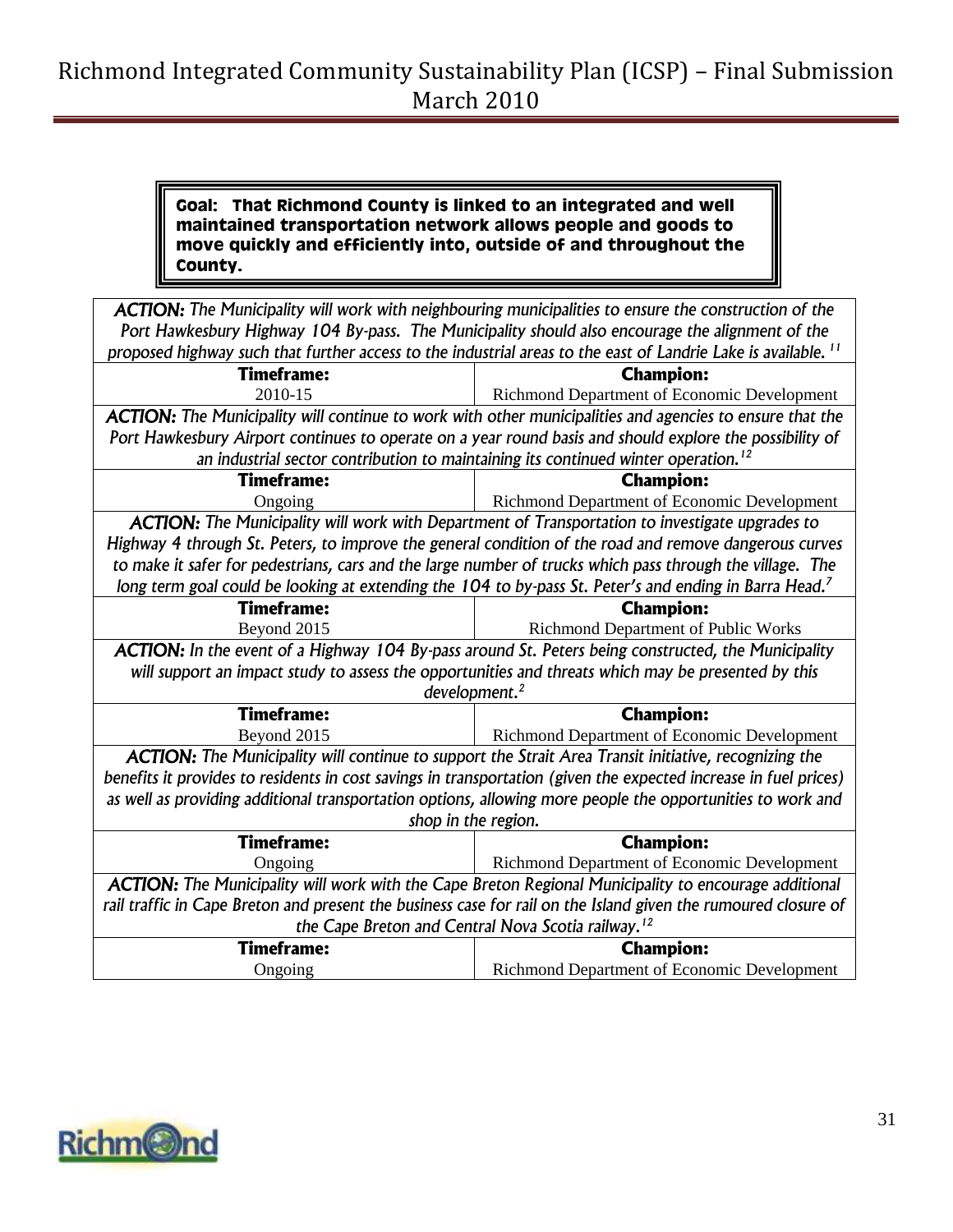#### **3.8 Land Resources and Development**

Richmond County"s municipally owned land is potentially a very valuable asset from an economic development perspective. It is believed that the Municipality owns a variety of properties throughout the County, some of which are unused and having the potential to be sold or used for development purposes. The identification and inventory of these lands is a useful first step in maximizing the potential economic benefit which could be accrued from such lands.

#### **Goal: That all of Richmond County's owned land is identified and available for economic development projects where opportunities arise.**

| <b>ACTION:</b> The Municipality will conduct an internal inventory of municipal lands within Richmond County. |                                                |  |
|---------------------------------------------------------------------------------------------------------------|------------------------------------------------|--|
| <b>Timeframe:</b>                                                                                             | <b>Champion:</b>                               |  |
| 2009-10                                                                                                       | Richmond County Department of Finance/Richmond |  |
|                                                                                                               | <b>Vested Property Clerk</b>                   |  |

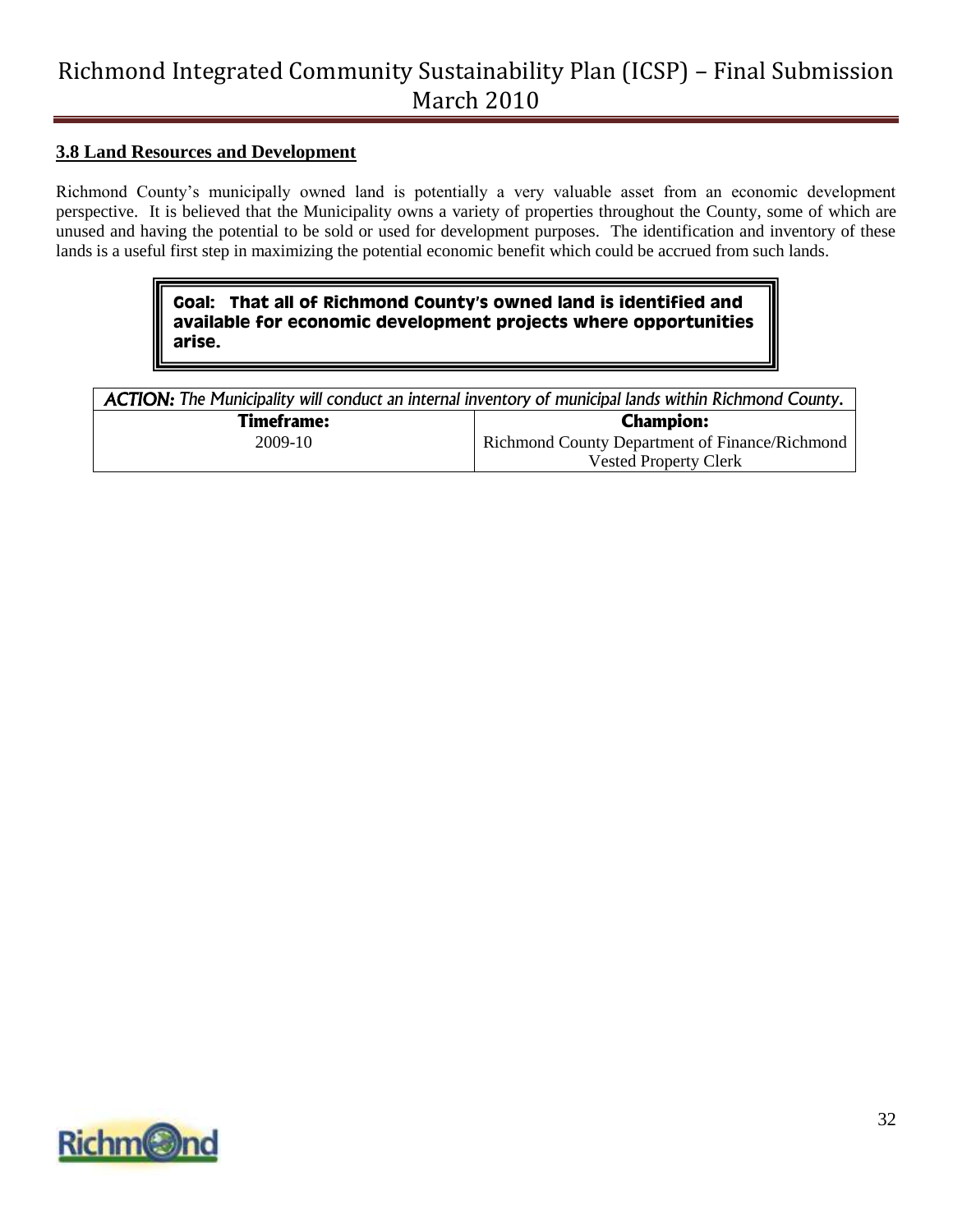# <span id="page-32-0"></span>**4. ENVIRONMENTAL SUSTAINABILITY**

*Richmond County is enhanced by its beautiful natural setting. With a relatively small population, the County features large tracts of clean undeveloped land and a diverse tremendous coastal ecosystem, including islands, coves, beaches and marshes. In recent years in Canada, protection of the environment has emerged as a public policy priority and Richmond County is no different, as threats both within and outside its control need to be monitored and addressed. Management of the coastal zone is important, as sea level rise threatens ecosystems and infrastructure. While Richmond County's contribution to the global greenhouse gas emissions that are said to cause much of the sea level rise (among other things) are minute, there is much the County can do to show municipal leadership in doing its share reduce its own emissions. The Municipality has greater control over its own water and wastewater treatment systems, and recognizes the importance of their working well to the preservation of Richmond's ecological integrity. While most developers prefer serviced lots, they are becoming sparse, which has an impact on environmental and economic sustainability as incoming residents either move elsewhere or are forced to establish onsite servicing. Richmond County intends to work with residents with private well and septic systems to maximize the efficiency of these systems while protecting the environment. Richmond County strives to do its part to ensure clean air, water and soil for its residents and ecosystems.*

### <span id="page-32-1"></span>**4.1 Coastal Management Issues**

As virtually all of Richmond County lies within 10 kilometres of tidal waters, the entire County fits into the concept of a coastal zone. Richmond County has an extensive coastline on the Strait of Canso, Atlantic Ocean and the Bras d"Or Lake. As such, management of coastal issues,, particularly in light of anticipated sea level increases in coming decades is a very important to Richmond"s environmental sustainability.

Richmond County has a variable coastline. While there are sandy beaches, most of the coastline consists of rocky shores, with many bays and coves. Salt marshes are prevalent in the River Inhabitants basin and western Isle Madame. These are ecologically valuable in that they are highly productive year round and a big factor in the food chain. They provide great habitat to many organisms, as well as acting as a natural processor of waste and a buffer against storm surges and floods. Over the last century, Nova Scotia has been impacted by an increase in the overall sea level of about 30 centimetres (caused by a combination of climate change and general regional land subsidence). The impact of this is currently being studied by the Ocean Management Research Network of the University of Ottawa, working with the Municipality and the Development Isle Madame Association. In the next Century, according to the State of Nova Scotia"s Coast Report, sea level rise is expected to accelerate to range of 70-140cm. While there remains some debate as to the overall extent of the human cause of this trend, there is little doubt that sea levels will continue to rise in the foreseeable future. This would have an impact on people, properties, infrastructure, wildlife and ecosystems. The most immediate of these impacts occur during storm surges, usually during extra-tropical storms in the fall and winter, but periodically (and occasionally very destructively) when tropical cyclones in the summer and fall approach shore. A definite challenge to integrated coastal management planning is the complex intergovernmental framework that exists between different municipalities as well as provincial and federal agencies who are each responsible for certain components of the coastal zone.

Water quality has also become an issue in some coastal areas. An increase in the amount of land based effluent discharges for instance has resulted in the closure of the entire River Inhabitants basin for shellfish harvesting. Several other harbour areas in Richmond County are also closed to shellfish harvesting. While there is limited commercial shellfish harvesting in this part of Nova Scotia, water quality concerns should be addressed in matters of land use planning and other areas where the Municipality has jurisdiction, including wastewater treatment, which will be addressed later in this chapter.

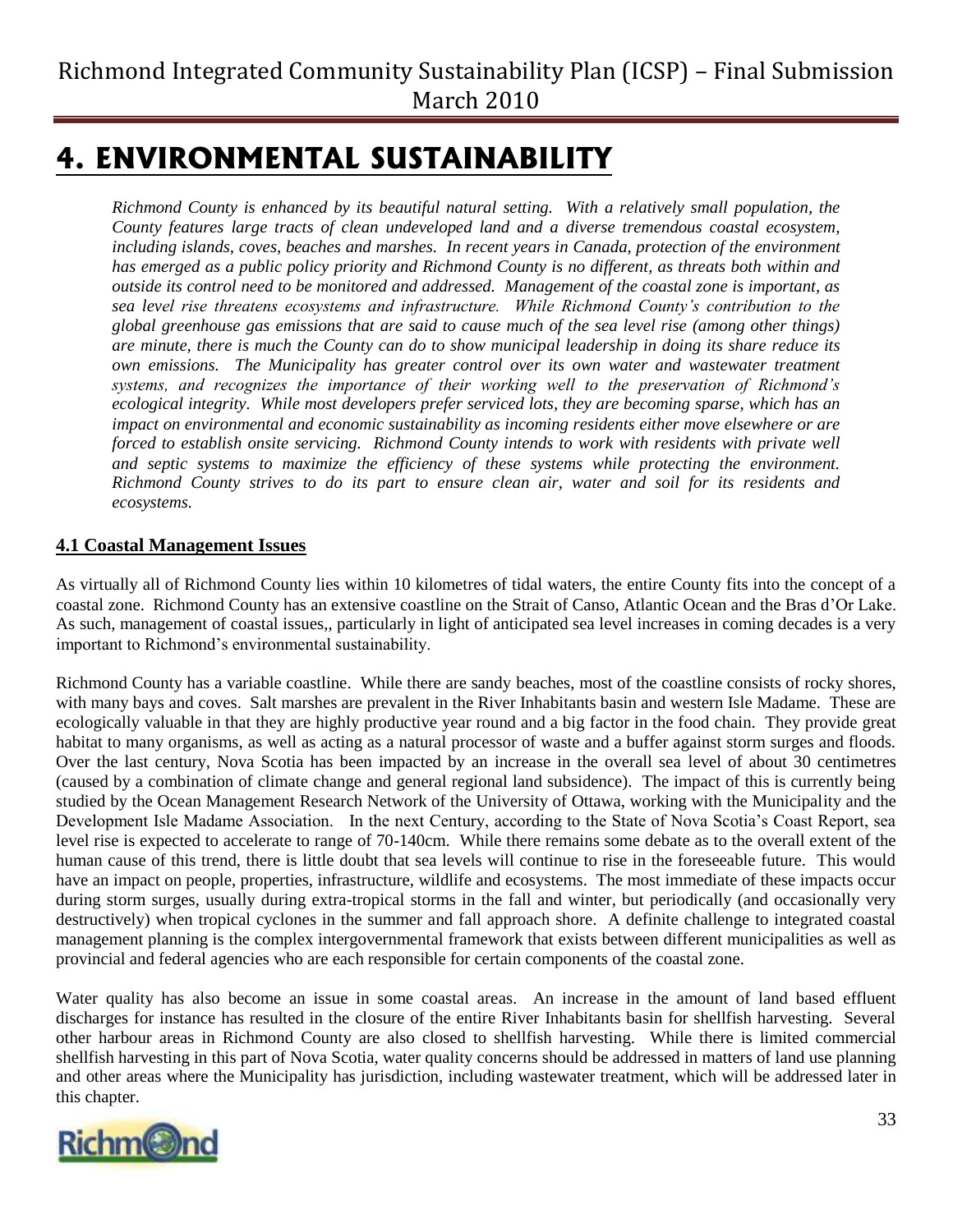The Bras d"Or lakes system is a different situation from the open ocean, being an inland salty sea (although the salt content of 22 parts per thousand is only about two thirds of the 35 parts per thousand in the Atlantic) so not as susceptible to storm surges but containing a more contained ecoystem. As there are only two natural outflows of the Lakes (excluding the St. Peter"s Canal), both at the north end, there is a low rate of water circulation (typically between 2 and 40 years, depending on location). As such, the Lakes are more vulnerable to impacts from development and due to its unique history and ecology, have been nominated as a UNESCO Biosphere Reserve. At this point, the Lakes are fairly clean and the overall human impact is modest, although some areas close to shore are influenced by pressures related to resource use and shoreline development, including coliform pollution, sedimentation and some decrease in biodiversity. Richmond County recognizes the value of the protection of the Lakes and would like to ensure that development in its vicinity not have a negative impact on the marine and shoreline ecosystem.

#### **Goal: Richmond County is able to mitigate potential impacts of sea level rise along its coasts and direct future development accordingly**

*ACTION: The Municipality will work with other governmental and non governmental agencies to identify environmentally sensitive areas in Richmond County, particularly in relation to the coastal zone. This could eventually lead into addressing the issue of sea level rise.<sup>15</sup>*

> **Timeframe:** 2010-15

**Champion:** Richmond County Department of Public Works/Municipal Sustainability Coordinator

### **Goal: Land use planning policies within Richmond County are able to adequately reflect coastal and shoreline issues and concerns**

*ACTION: The Municipality will establish development standards for the Bras d'Or Lakes watershed recognizing its sensitive ecological position and addressing issues raised by the Bras d'Or Lakes Collaborative Environmental Planning Initiative.<sup>23</sup>*

| Conadolative Liivii omnientai Fiaminig mitiative.                                                                |                                             |  |
|------------------------------------------------------------------------------------------------------------------|---------------------------------------------|--|
| <b>Timeframe:</b>                                                                                                | <b>Champion:</b>                            |  |
| 2010-15                                                                                                          | <b>Eastern District Planning Commission</b> |  |
| ACTION: In planned areas of Richmond County, the proximity to and protection of coastlines will be               |                                             |  |
| considered by the Municipality in evaluating developments. <sup>16</sup>                                         |                                             |  |
| <b>Timeframe:</b>                                                                                                | <b>Champion:</b>                            |  |
| Ongoing                                                                                                          | <b>Eastern District Planning Commission</b> |  |
| ACTION: The Municipality will work with Eastern District Planning Commission to review local municipal           |                                             |  |
| planning strategies to take into account coastal issues, including sea level rise and concerns of water quality. |                                             |  |
| <b>Timeframe:</b>                                                                                                | <b>Champion:</b>                            |  |
| 2010-15                                                                                                          | <b>Eastern District Planning Commission</b> |  |

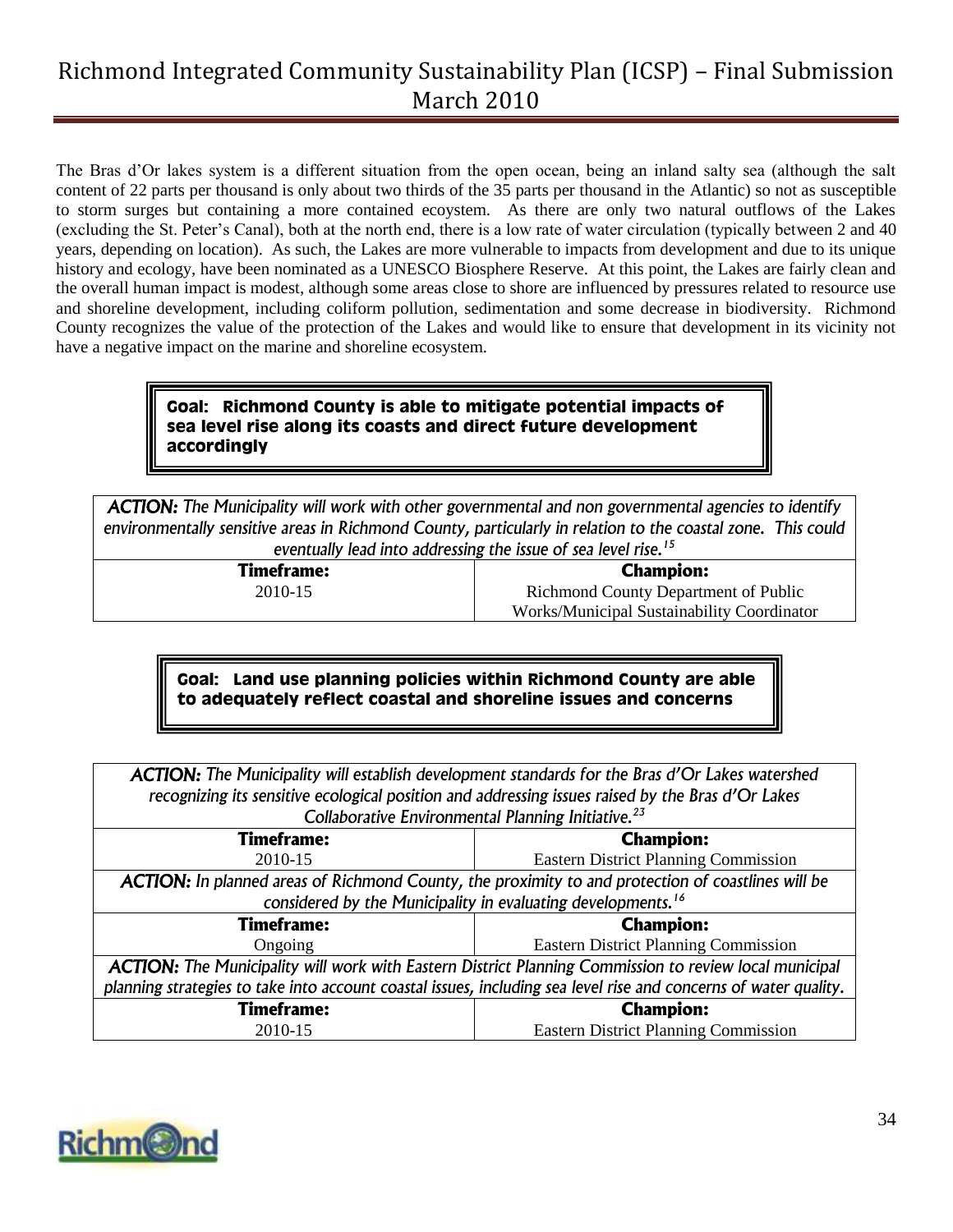#### <span id="page-34-0"></span>**4.2 Drinking Water Supply and Treatment**

Richmond County"s drinking water supply is a mix of private wells tapping into aquifers and municipally treated water, tapping into lakes or wells. Standards for drinking water are set by the Province of Nova Scotia, and the protection of drinking water supplies, including aquifers, is considered a provincial interest. Currently in Richmond County, municipal water distribution systems are available in the communities of Arichat and Petit de Grat (tapping into Babin's Lake just north of Arichat), as well Louisdale, Evanston and Whiteside (tapping into two wells near Shannon Lake). St. Peter"s system is managed by the St. Peter's Village Commission. CBCL Consulting Engineers recently completed an evaluation of Richmond County"s other municipal water treatment facilities. While the report concluded that both the Isle Madame and the Louisdale/Evanston/Whiteside systems are in relatively good condition, there are some concerns with elevated levels of iron and manganese in the Louisdale system as well as low water pressure in some locations and leaky pipes. This has caused some inefficiencies in the water distribution network that should be addressed to enhance the security of the system. The Municipality is also in the process of reviewing watershed boundaries to ensure that land use planning controls are compatible with water supply areas, to address the Statement of Provincial Interest. Land use planning policies in the County will continue to restrict development in watershed areas to ensure that no development which might pose a hazard to the water supply be permitted.

Richmond County also sits on top of several aquifers, which provide water to residents in rural areas through the use of private wells. The Municipality is interested in maintaining a safe and viable water supply for residents, including investing in capital improvements for water delivery systems in un-serviced areas as well as identifying additional aquifer protection measures.

> **Goal: Protect the long term integrity of municipal water treatment facilities**

*ACTION: The Municipality will proceed with pre-design work related to construction of a water treatment plant for the Louisdale/Evanston/Whiteside Water System to address high levels of iron and manganese in the water<sup>17</sup>*

| uie water         |                            |                        |
|-------------------|----------------------------|------------------------|
| <b>Timeframe:</b> | <b>Champion:</b>           | <b>Capital Project</b> |
| 2009-10           | <b>Richmond Department</b> | \$25,000               |
|                   | of Public Works            |                        |

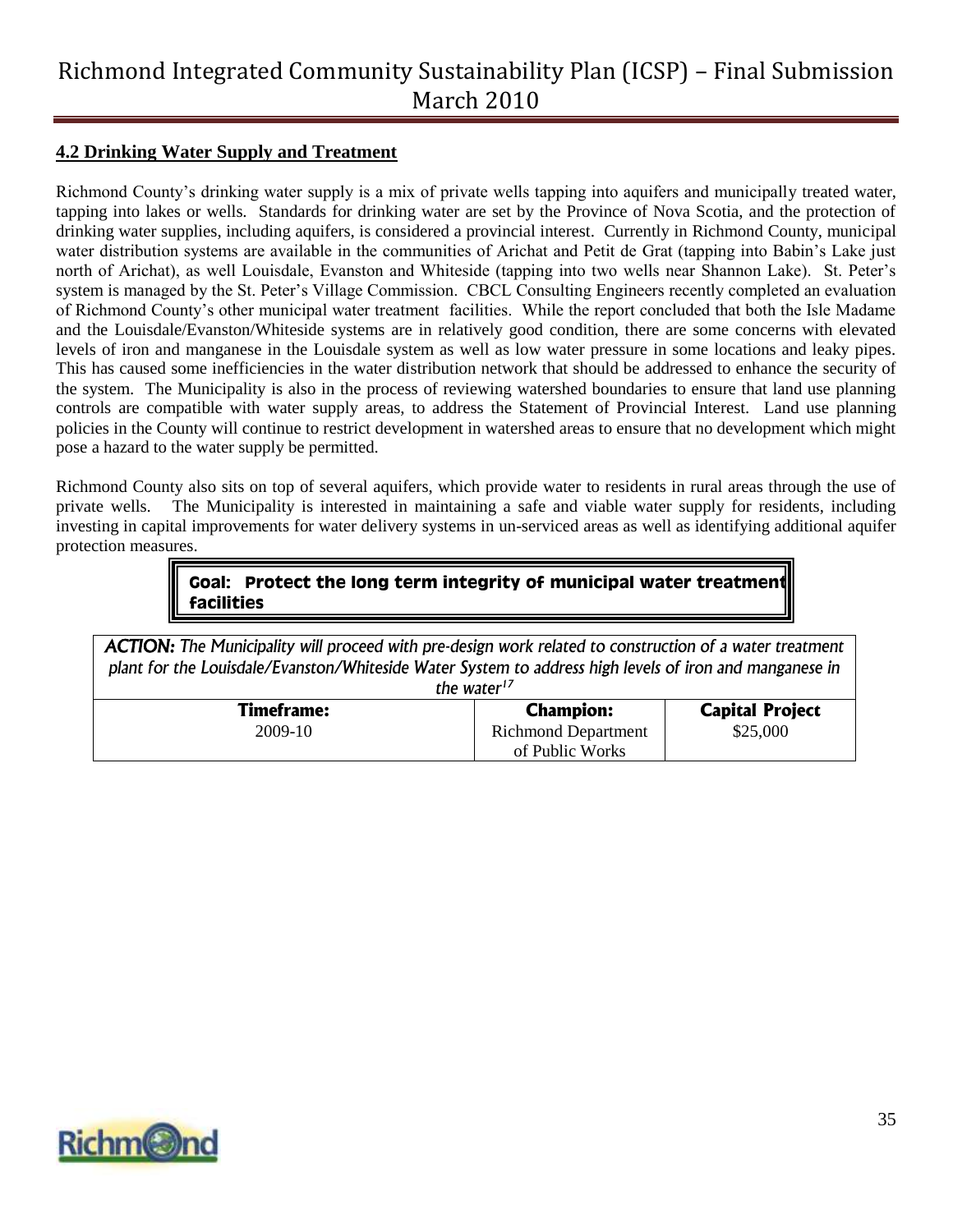### **Goal: Protect the long term integrity of municipal drinking water supplies**

*ACTION: The Municipality will work to implement the key recommendations contained in the Source Water Protection Plan for Richmond including purchase of land in the Louisdale/Evanston/Whiteside Water Supply Area (\$150,000), re-establishing the boundaries of the Water Supply Zone O-3 for the Arichat/Petit de Grat Water Supply (\$20,000) and pursuit of Public Water Supply Designations for both water supplies (\$5,000).*

| $\boldsymbol{v}$ atti suppiits $\boldsymbol{v}$ yooo $\boldsymbol{v}$                                       |                            |                        |
|-------------------------------------------------------------------------------------------------------------|----------------------------|------------------------|
| <b>Timeframe:</b>                                                                                           | <b>Champion:</b>           | <b>Capital Project</b> |
| 2010-15                                                                                                     | <b>Richmond Department</b> | Total implementation   |
|                                                                                                             | of Public Works            | cost: \$175,000        |
| <b>ACTION:</b> The Municipality will proceed with a comprehensive leak detection and repair program for the |                            |                        |
| <b>Richmond Water Utility</b>                                                                               |                            |                        |
| <b>Timeframe:</b>                                                                                           | <b>Champion:</b>           | <b>Capital Project</b> |
| 2010-15                                                                                                     | <b>Richmond Department</b> | \$150,000              |
|                                                                                                             | of Public Works            |                        |

**Goal: Richmond County's aquifers are protected and are a viable and sustainable source of drinking water for residents.**

*ACTION: The Municipality will conduct an inventory of underground aquifers within the County with an aim to developing appropriate protection measures.<sup>5</sup>*

> **Timeframe:** 2010-15

**Champion:** Richmond Department of Public Works

**Goal: Assist un-serviced areas of Richmond with the development of municipal drinking water supply systems.**

*ACTION: The Municipality will continue to invest funds in the development of proper drinking water supply and delivery systems for unserviced areas of Richmond. These funds should support both feasibility and pre-design study work as well as capital construction. <sup>5</sup>*

| <b>Timeframe:</b> | Champion:                           |
|-------------------|-------------------------------------|
| Jngoing           | Richmond Department of Public Works |
|                   |                                     |

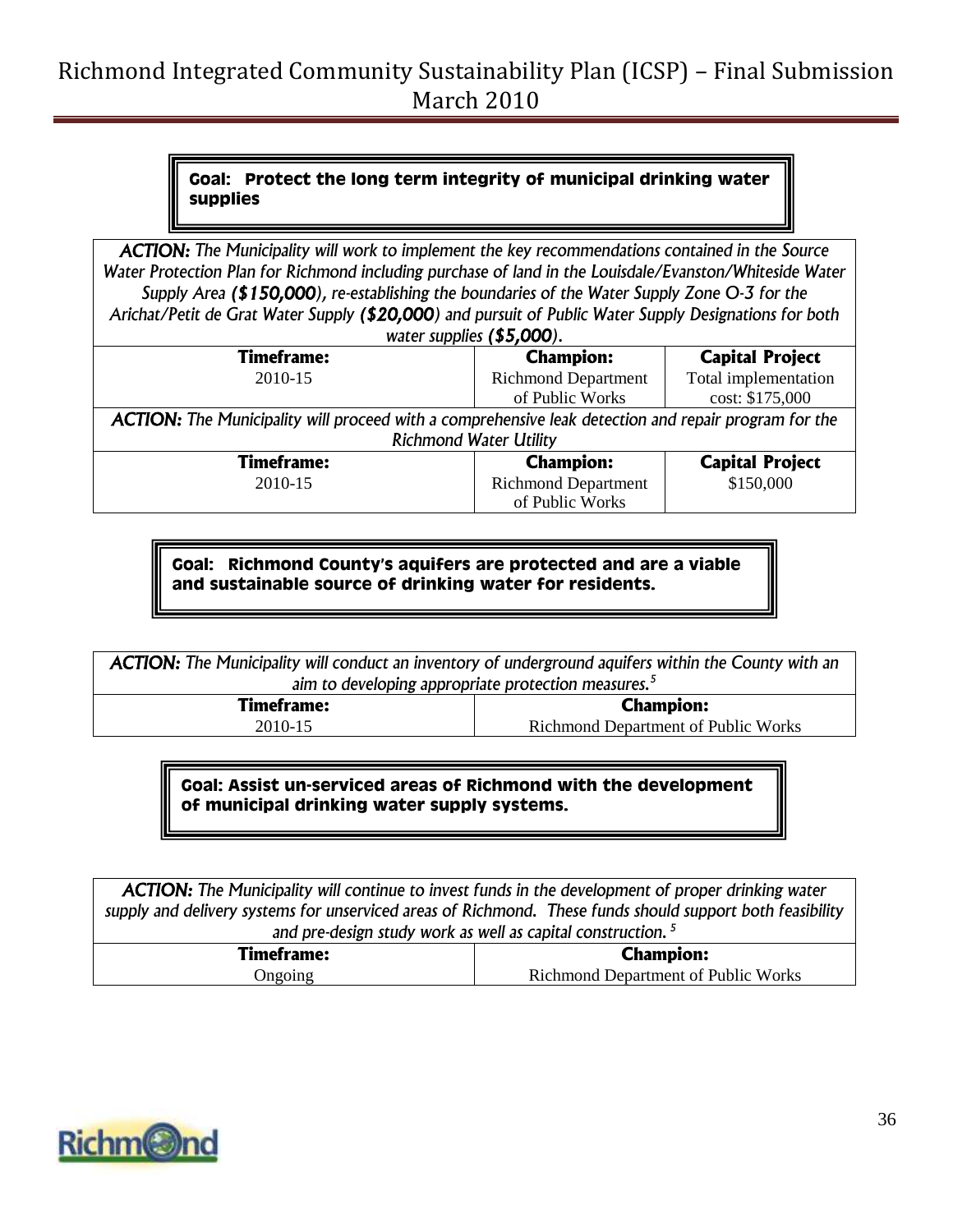#### <span id="page-36-0"></span>**4.3 Wastewater Management**

Clean water is a key component of environmental sustainability, and the Municipality is intent that the water treatment systems are up to date and meet the needs of residents while preserving the integrity of the natural environment, including tidal and fresh waterbodies. Wastewater treatment in Richmond County occurs in more densely developed areas through municipal sewers leading to wastewater treatment plants in Arichat, Petit de Grat, Louisdale and Evanston. The St. Peter's wastewater treatment system is managed by their Village Commission. The more rural parts of the County usually have their wastewater treated on site by septic systems. The efficient use of municipal water supply and wastewater disposal systems are a provincial interest, and the Municipality is committed to ensuring that any new development maximizes the use of existing municipal servicing and new development requiring the extension of services is done in a way that minimizes servicing costs for the Municipality.

Each of the four wastewater treatment plants were built in the 1970"s. There have been complaints in recent years that parts of these systems are failing and in need of costly repairs. In early 2009, CBCL Consulting Engineers evaluated Richmond County"s water and wastewater systems (excluding St. Peter"s) and identified a number of improvements that should be made to bring the systems up to date and ensure they continue to work. These capital projects, summarized below, include upgrading pumping stations in Arichat, replacing the aging and virtually inoperable wastewater treatment plant in Evanston and various smaller projects to upgrade the piping and distribution systems. The improvements would result in cleaner water at the point of the outflows, thus helping protect the environment and are also beneficial from an environmental perspective given the increased ability to direct new residential development to municipally serviced lots, reducing the strain on the environment. Given the urgency and benefits of these recommended projects, they have been identified as funding priorities under the Gas Tax Agreement. To ensure cleaner water outcomes outside the currently municipally serviced areas, the Municipality will continue to work with residents to investigate the implementation and construction of wastewater management systems where feasible.

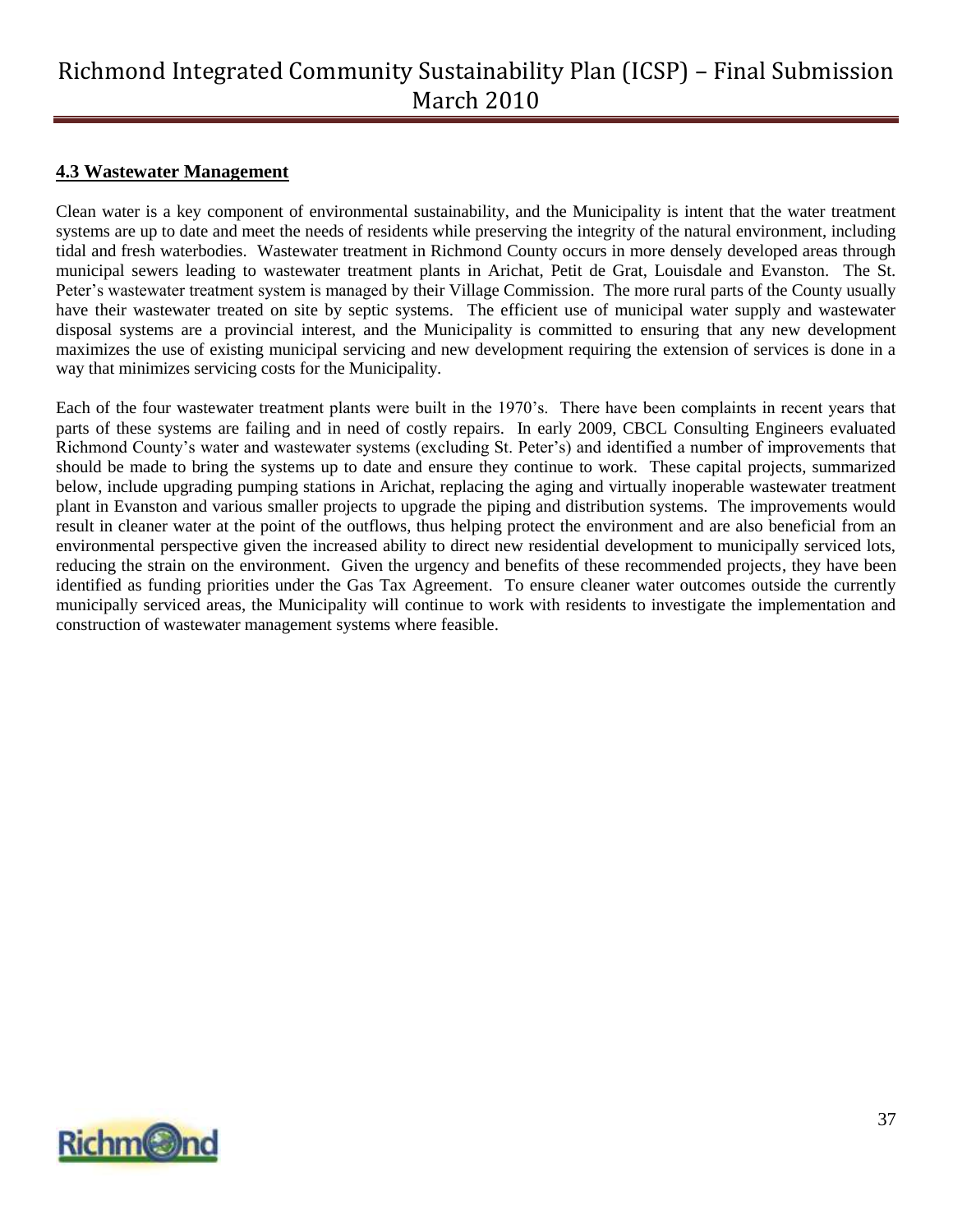### **Goal: Protect the natural environment by ensuring the long term integrity of existing municipal wastewater collection and treatment systems**

*ACTION: The Municipality will work to upgrade or replace each sewage pumping station in the Arichat Sewage Collection System to increase pumping capacity and reduce sewage overflow<sup>17</sup>* **Timeframe:** 2009-10 **Champion:** Richmond Department of Public Works **Capital Project** \$750,000 *ACTION: The Municipality will conduct and inflow/infiltration study in the Petit de Grat Sewage Collection System to assess condition of piping, manholes and pumping stations* **Timeframe:** 2010-15 **Champion:** Richmond Department of Public Works **Capital Project** \$90,000 *ACTION: The Municipality will replace the Evanston Wastewater Treatment Plant because the existing plant has reached the end of its useful life <sup>17</sup>* **Timeframe:** 2010-15 **Champion:** Richmond Department of Public Works **Capital Project** \$2,250,000

| ACTION: The Municipality will conduct a manhole inspection and rehabilitation program to reduce levels         |                                            |                        |
|----------------------------------------------------------------------------------------------------------------|--------------------------------------------|------------------------|
| of extraneous water entering all four municipal wastewater collection systems <sup>17</sup>                    |                                            |                        |
| <b>Timeframe:</b>                                                                                              | <b>Champion:</b>                           | <b>Capital Project</b> |
| 2010-15                                                                                                        | <b>Richmond Department</b>                 | \$250,000              |
|                                                                                                                | of Public Works                            |                        |
| <b>ACTION:</b> The Municipality will conduct risk assessment studies for each of the four municipal wastewater |                                            |                        |
| treatment plants to ensure compliance with future Canadian Council of Ministers of the Environment             |                                            |                        |
| Strategy for Municipal Wastewater Effluent. <sup>17</sup>                                                      |                                            |                        |
|                                                                                                                |                                            |                        |
| <b>Timeframe:</b>                                                                                              | <b>Champion:</b>                           | <b>Champion:</b>       |
| 2010-15                                                                                                        | <b>Richmond Department</b>                 | \$50,000 per plant     |
|                                                                                                                | of Public Works                            | (\$200,000 total)      |
| <b>ACTION:</b> The Municipality will continue to support land use planning policies that maximize the use of   |                                            |                        |
| existing infrastructure and where new municipal servicing is required, that such extensions are directed to    |                                            |                        |
|                                                                                                                | areas where servicing costs are minimized. |                        |
| <b>Timeframe:</b>                                                                                              | <b>Champion:</b>                           |                        |

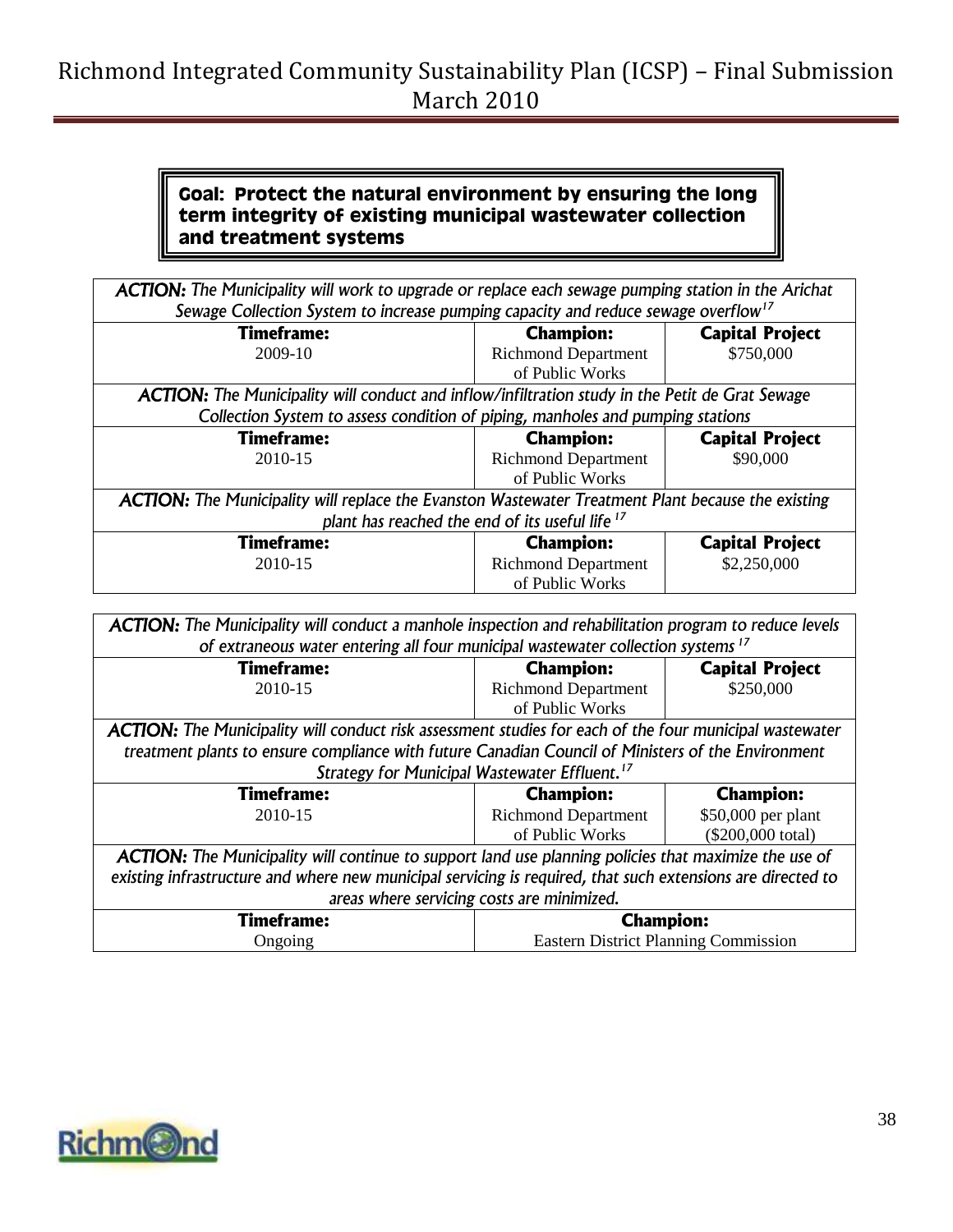### **Goal: Assist un-serviced areas of Richmond with the development of municipal wastewater management systems.**

| <b>ACTION:</b> The Municipality will proceed with pre-design work for the District 4 Wastewater Collection and<br><b>Treatment System</b> |                                            |                        |
|-------------------------------------------------------------------------------------------------------------------------------------------|--------------------------------------------|------------------------|
| <b>Timeframe:</b>                                                                                                                         | <b>Champion:</b>                           | <b>Capital Project</b> |
| 2009-10                                                                                                                                   | <b>Richmond Department</b>                 | \$35,000               |
|                                                                                                                                           | of Public Works                            |                        |
| ACTION: The Municipality will work to assist with a Wastewater Control Study for the communities of                                       |                                            |                        |
| District 3 - D'Escousse and Area.                                                                                                         |                                            |                        |
| <b>Timeframe:</b>                                                                                                                         | <b>Champion:</b>                           | <b>Capital Project</b> |
| 2010-15                                                                                                                                   | <b>Richmond Department</b>                 | \$40,000               |
|                                                                                                                                           | of Public Works                            |                        |
| <b>ACTION:</b> The Municipality will continue to invest funds in the development of proper wastewater                                     |                                            |                        |
| management systems for unserviced areas of Richmond. These funds should support both feasibility and                                      |                                            |                        |
| pre-design study work as well as capital construction.                                                                                    |                                            |                        |
| <b>Timeframe:</b>                                                                                                                         | <b>Champion:</b>                           |                        |
| Ongoing                                                                                                                                   | <b>Richmond Department of Public Works</b> |                        |

#### <span id="page-38-0"></span>**4.4 Solid Waste Management**

Richmond County provides weekly curbside collection of waste and recyclables from all properties fronting on public roads and private roads which have been incorporated into collection routes. Since 2003, Richmond County has required (the first municipality in Nova Scotia to do so) that all waste placed at the curbside be in a clear transparent bag, to allow collection staff to ensure that compostable material and recyclables were not being directed to the landfill. In 2005, the Municipality hired a full time staff person to carry out roadside inspection of waste, direct waste diversion education programs and participate in community cleanups. The Municipality also instituted a backyard composting program. As a result, by 2006-07, 51% of waste produced by residents and in the institutional, commercial and industrial sector was diverted from the landfill, either by way of recycling or composting, the highest rate of waste diversion in the Province. Richmond County intends to continue its waste management education program through compliance certificates for businesses, continued curbside inspections and school classroom visits and lectures. Through the influencing of behaviour, the Municipality intends to build on its successes of waste diversion.

Illegal dumping is one challenge faced by the Municipality in its efforts to provide a clean environment. Over the last number of years the Solid Waste By-law Enforcement Officer has been keeping detailed records of the location, quantity and types of waste being placed at illicit dumpsites throughout the County. While illegal dumping has occurred throughout Richmond County, most of it is close to secondary highways, with a greater concentration of known sites in the River Inhabitants area and Grand River. Illegal dumpsites are unsightly and pose contamination risks to the surrounding environment. Municipal Staff intend to continue patrolling for illegal dumping, responding to complaints about it, cleaning up the sites and where appropriate, pressing charges against offenders.

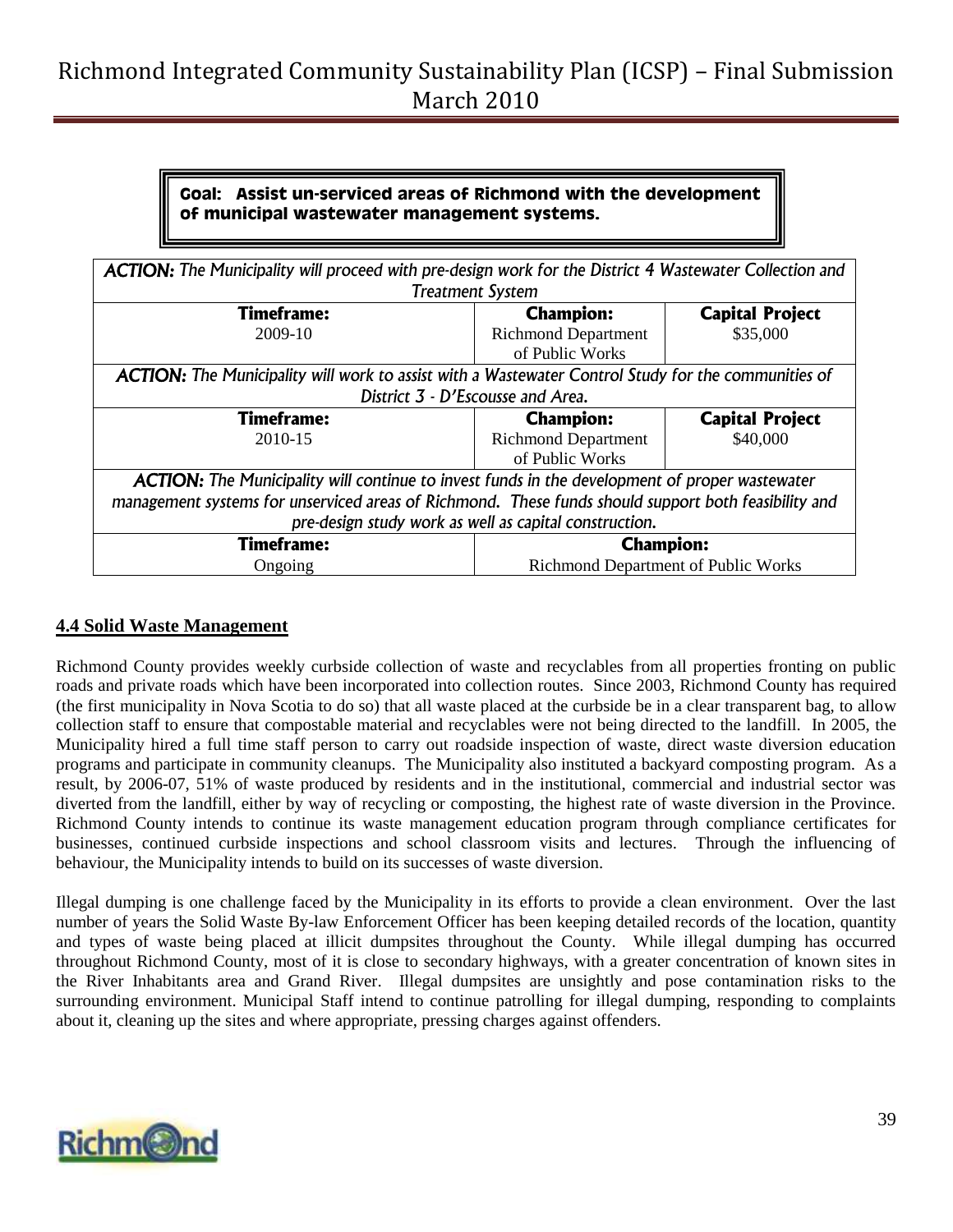#### **Goal: Richmond County builds on and expands its excellent provincially recognized waste diversion program**

*ACTION: The Municipality will continue to devote Municipal Staff resources toward education programs to encourage compliance with regulations and praise responsible individuals or companies.<sup>18</sup>*

> **Timeframe:** Ongoing

**Champion:** Richmond Department of Public Works/Recycling & Composting Assistant

### **Goal: The number of illegal dumpsites throughout Richmond County is reduced drastically**

*ACTION: The Municipality will continue to devote Municipal Staff resources to respond to complaints of illegal dumping in Richmond County, including the possibility of pressing charges against offenders. <sup>18</sup>*

> **Timeframe:** Ongoing

**Champion:** Richmond Department of Public Works/By-law Enforcement Officer

#### <span id="page-39-0"></span>**4.5 Climate Protection and Greenhouse Gas Reduction**

Clean air and reduction of greenhouse gas emissions are important objectives in the environmental sustainability of Richmond County. As discussed earlier in this chapter, the impacts of climate change are already being felt in some coastal areas of the County with increases in sea levels. While Richmond County"s impact on overall climate change is tiny, there is opportunity for the Municipality to show leadership and do its share to improve its environmental practices, both as a corporate entity, and by encouraging its residents to follow suit. In December 2008, the Strait Highlands Green Action: Partners for Climate Protection report was prepared for the Strait-Highlands Regional Development Agency outlining dozens of recommendations for reducing greenhouse gas emissions in the Counties of Richmond, Inverness and the Town of Port Hawkesbury, as well as implementation strategies to accomplish these.

While the environmental recommendations are too numerous to list individually in this Plan, it is recommended that the Municipality investigate the hiring of a Municipal Sustainability Coordinator, possibly in co-operation with other Strait Area municipalities, to investigate which policies are feasible and desirable in Richmond County, and coordinate their implementation. The ultimate goal of this is to reduce greenhouse gas emissions in Richmond County by 20% from 2005 levels. Municipal initiatives include refitting and retrofitting municipal buildings, purchasing energy efficient vehicles and incorporating energy efficient policies into planning documents. The Municipality can also work with the community to encourage residents to retrofit their homes to enhance energy efficiency, encourage carpooling and local food production and to implement a public education and awareness campaign on energy efficiency and conservation. Governments should lead by example where possible through demonstration projects and getting their own house in order and demonstrate municipal leadership. As some people can be suspicious of government intervention, where possible, implementation of environmental initiatives in the community should be done while working with community groups and

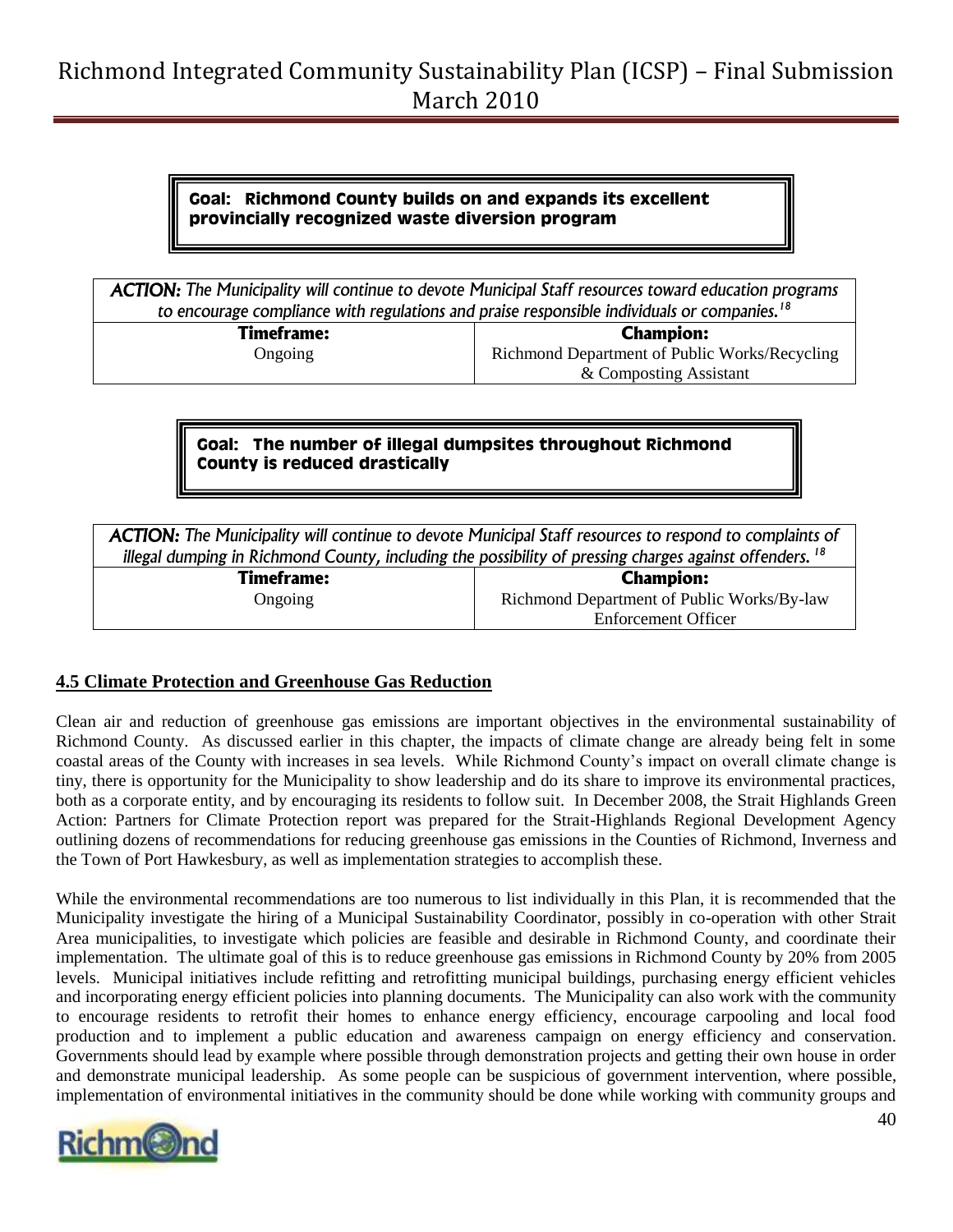the messaging must emphasize community well-being. As discussed in the Economic chapter, while actions to reduce greenhouse gas emissions have significant environmental benefits, they also bring obvious economic benefits to the community in the form of green industries, where new jobs are created through home and business retrofitting and renovations, initiation of new agricultural practices and local food production and installation and servicing of renewable energy technologies (including biomas as an energy source in Point Tupper industrial Park). Federal and provincial government agencies offer many incentives and rebates to residents interested increasing energy efficiency around the house or investing in renewable energy.

Increased reliance on renewable energy is another key indicator of increased environmental sustainability. The Government of Nova Scotia has set a goal for Nova Scotia Power to produce 25% of its energy from renewable sources by 2015. While the overwhelming majority of Nova Scotia"s electricity today results from coal generation, wind, solar and tidal generators are coming online throughout the Province, including some in Richmond County. Wind mapping done for the Province has indicated that several areas of the County are ideally situated for large scale wind turbine development. These areas include Isle Madame and the sparsely populated Point Tupper area, where there is already one large scale turbine operating, with several more planned. Richmond County intends to actively tap into this emerging renewable energy market and bring some of this investment into the County for the benefit of residents. Local companies are already building, selling and installing small turbines throughout Cape Breton Island. To ensure large scale wind turbine development is done responsibly and not negatively impact the quality of life of residents, as well as regulate small scale turbines, the Municipality is currently in the process of developing a comprehensive wind turbine policy for Richmond County. The Municipality will also continue to investigate the potential of other renewable energy sources in Richmond County and enact policies to encourage and where appropriate, regulate them.

#### **Goal: The Municipality takes a leadership role with the use of renewable energy and energy efficiency initiatives**

| <b>ACTION:</b> The Municipality will investigate the feasibility of hiring a Municipal Sustainability Coordinator to<br>spearhead the numerous initiatives suggested in the Partners for Climate Protection Milestone 3 Report<br>$($ \$60,000 per year) <sup>14</sup> |                                               |  |
|------------------------------------------------------------------------------------------------------------------------------------------------------------------------------------------------------------------------------------------------------------------------|-----------------------------------------------|--|
| <b>Timeframe:</b>                                                                                                                                                                                                                                                      | <b>Champion:</b>                              |  |
| 2010-15                                                                                                                                                                                                                                                                | Richmond Chief Administrative Officer         |  |
| <b>ACTION:</b> The Municipality will encourage energy efficient land use planning policies or development                                                                                                                                                              |                                               |  |
| guidelines where feasible. These would address issues such as lot and road design, and incorporating passive                                                                                                                                                           |                                               |  |
| solar design features or different construction materials. <sup>14</sup>                                                                                                                                                                                               |                                               |  |
| <b>Timeframe:</b>                                                                                                                                                                                                                                                      | <b>Champion:</b>                              |  |
| 2010-15                                                                                                                                                                                                                                                                | <b>Eastern District Planning Commission</b>   |  |
| ACTION: The Municipality will continue to support the Strait Area Transit initiative to encourage more                                                                                                                                                                 |                                               |  |
| people to find transportation options other than the personal vehicle, which will help to ultimately reduce                                                                                                                                                            |                                               |  |
| greenhouse gas emissions.                                                                                                                                                                                                                                              |                                               |  |
| <b>Timeframe:</b>                                                                                                                                                                                                                                                      | <b>Champion:</b>                              |  |
| Ongoing                                                                                                                                                                                                                                                                | Richmond Municipal Sustainability Coordinator |  |

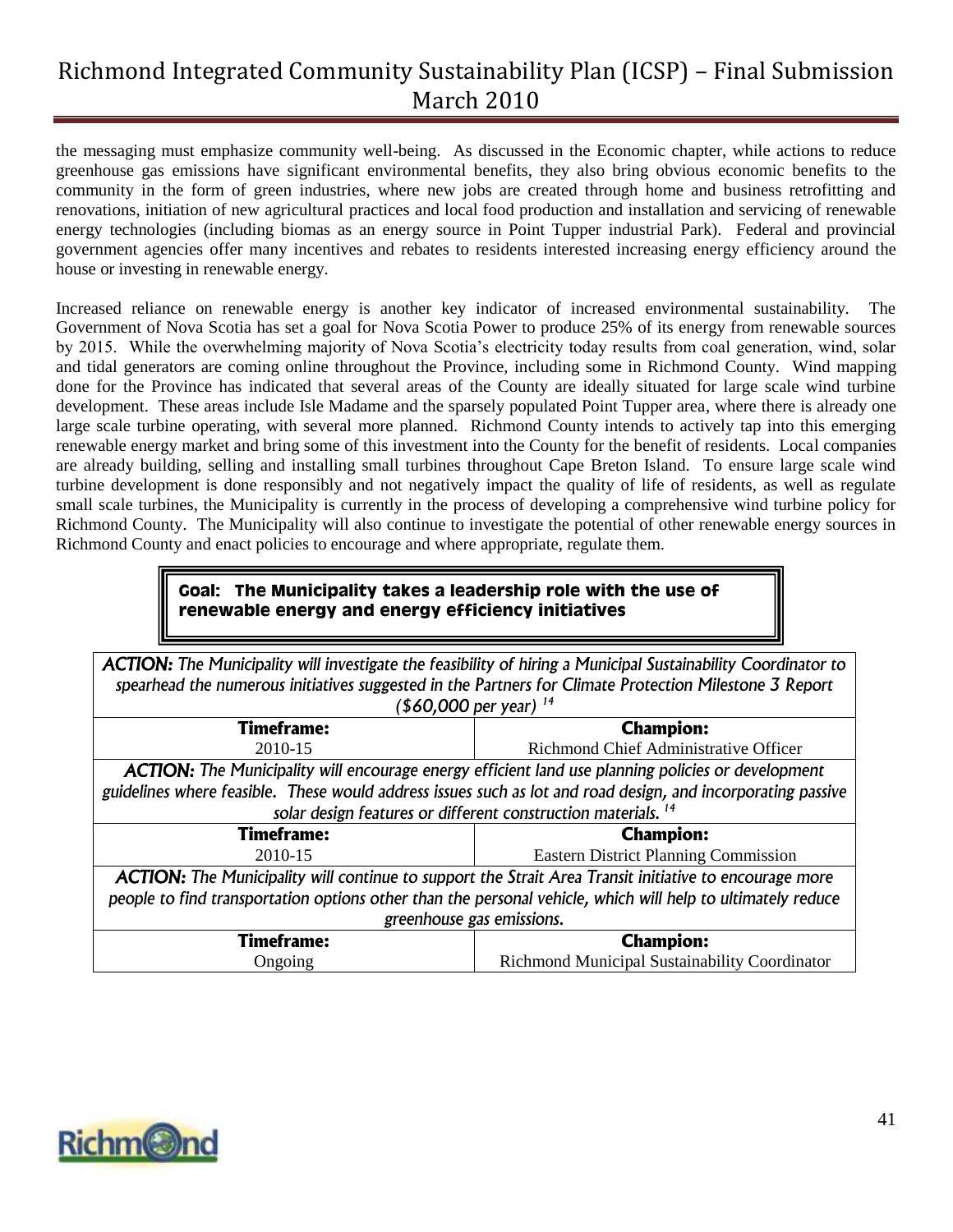### **Goal: Renewable energy is increasingly viewed as a viable power source both domestically and commercially**

| <b>ACTION:</b> The Municipality will develop a county-wide policy addressing wind turbine development for<br>small and large scale turbines recognizing the benefits they bring to the community and establishing |                                               |  |
|-------------------------------------------------------------------------------------------------------------------------------------------------------------------------------------------------------------------|-----------------------------------------------|--|
|                                                                                                                                                                                                                   |                                               |  |
| regulations to protect neighbouring properties.                                                                                                                                                                   |                                               |  |
| <b>Timeframe:</b>                                                                                                                                                                                                 | <b>Champion:</b>                              |  |
| 2009-10                                                                                                                                                                                                           | <b>Eastern District Planning Commission</b>   |  |
| ACTION: On an ongoing basis, the Municipality will assess the need for policies to encourage or regulate                                                                                                          |                                               |  |
| other forms of renewable energy within the Municipality, with the intention of setting a benchmark for                                                                                                            |                                               |  |
| local energy production.                                                                                                                                                                                          |                                               |  |
| <b>Timeframe:</b>                                                                                                                                                                                                 | <b>Champion:</b>                              |  |
| Ongoing                                                                                                                                                                                                           | Richmond Municipal Sustainability Coordinator |  |

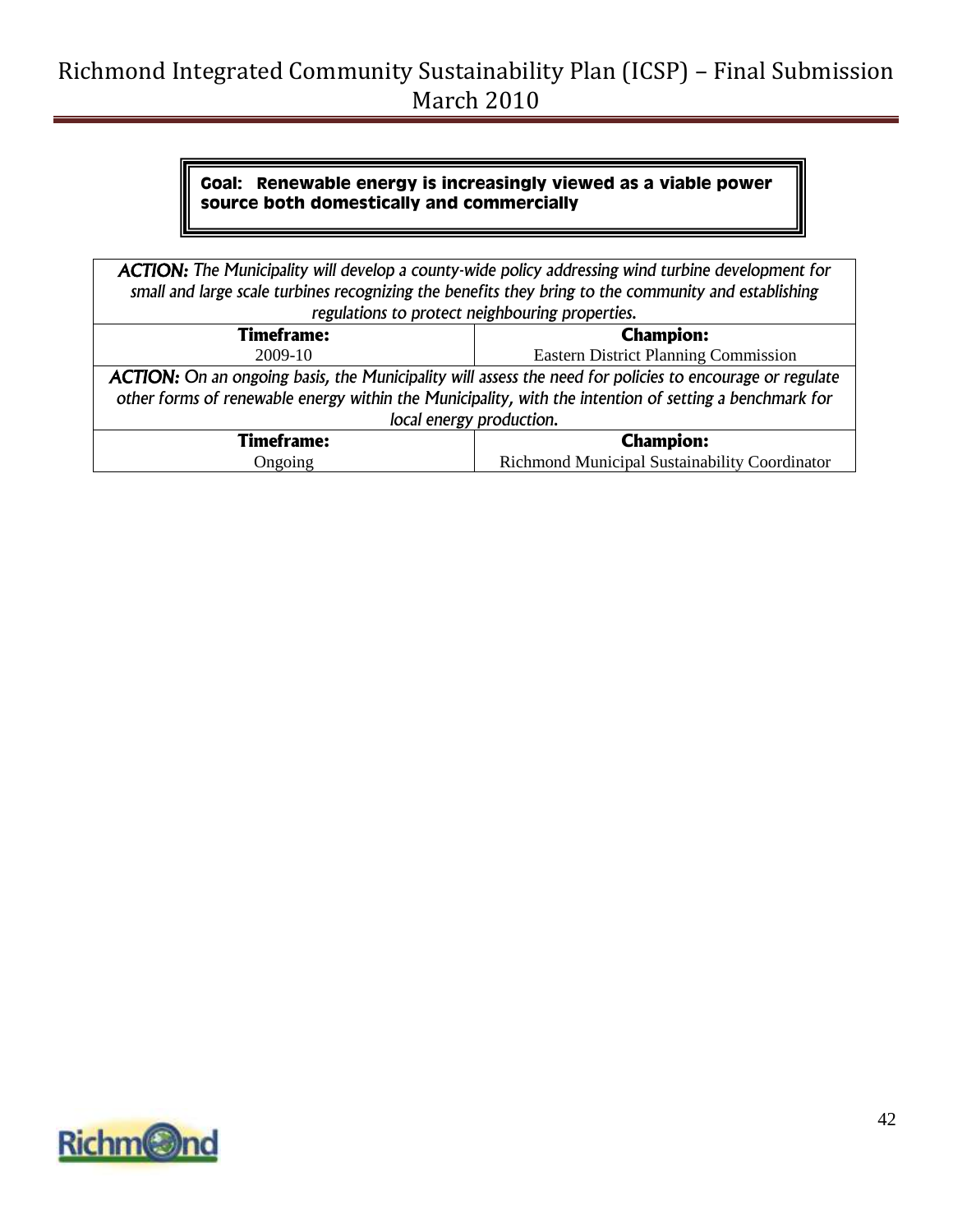# <span id="page-42-0"></span>**5. SOCIAL SUSTAINABILITY**

*Richmond County is committed to the health and well being of its residents and will work with other levels of government, community groups and residents to ensure the social sustainability of the County. While low population density constrains the efficient provision of social services, there are many ways in which the Municipality can play an engaged and positive role. Richmond County strives to provide residents with a comprehensive array of recreation programming opportunities throughout the County for residents of all ages, with the intention of promoting an active healthy lifestyle but also serving to build a sense of community among residents. Richmond County residents will also benefit from an expanded network of trails and development of passive recreation opportunities. For the County to remain a socially sustainable community, actions taken by the Municipality at present and into the future will also need to take into account demographic changes, including a rapidly aging population. While this applies to recreation programs, it also applies to a full range of social issues, including healthcare, continuing education, enhanced transportation options and housing. These last issues in particular involve the Municipality taking an active role in working with the provincial government. Richmond County's many volunteers also take it upon themselves to improve and protect the communities they call home, a valuable asset, and the Municipality intends to continue supporting these individuals and groups for the betterment of Richmond County.*

### <span id="page-42-1"></span>**5.1 Physical Activity and Recreation**

Richmond County is dedicated to the promotion of healthy activities for its residents, and wishes to implement a full range of activities and programs to encourage an active lifestyle for its residents, either through informal passive recreation opportunities (such as well maintained trails) and through organized programs, including sports, youth and senior programming. Physical activity outside the home promotes community cohesion in bringing people together, and the health benefits to participants are well documented. An abundance of recreational activities also help make Richmond County an attractive place to live. Generally, organized physical recreation programs operate under the Richmond Department of Tourism, Culture and Recreation. Most indoor sports use school gymnasiums, with some other programs operating out of community halls and fire halls. Richmond County"s one arena, Richmond Arena, is located in Louisdale and offers skating, hockey and ringette during the fall and winter months.

Richmond County is currently in the process of developing a Physical Activity Strategy with the goal of increasing over the next five years the "number of Richmond County residents incorporating active living into their daily lives." In order to accomplish this, physical activity programs must be accessible to all residents, and include programming for residents of different age groups and families. The draft Strategy included a number of recommendations, some of which are included in this section. Young people need to be targeted through education and programs geared towards youth, with the intention of developing healthy habits which will hopefully last through their life. Likewise the Municipality will need to work with employers and local government to implement wellness strategies as well as installing bike racks and making it easier for employees to bike and walk to work. This acts to reduce greenhouse gas emissions, but also a healthier active workforce reduces employee absenteeism. Activities geared towards older residents are important given that healthy active seniors are more likely to live independently and less at risk from falls and hip fractures and in the future, recreation programming is definitely going to need to take into account the growing number of seniors in the community.

The Municipality needs continue to work with other community organizations to increase the recreation services offered to residents. The seniors club in L"Ardoise is currently working to expand their community centre to provide additional space for physical activities for seniors in the area. Richmond Arena is run a volunteer association and is a major recreational facility in the County, which though well maintained for its age (35 years old in 2010) has recently been faced

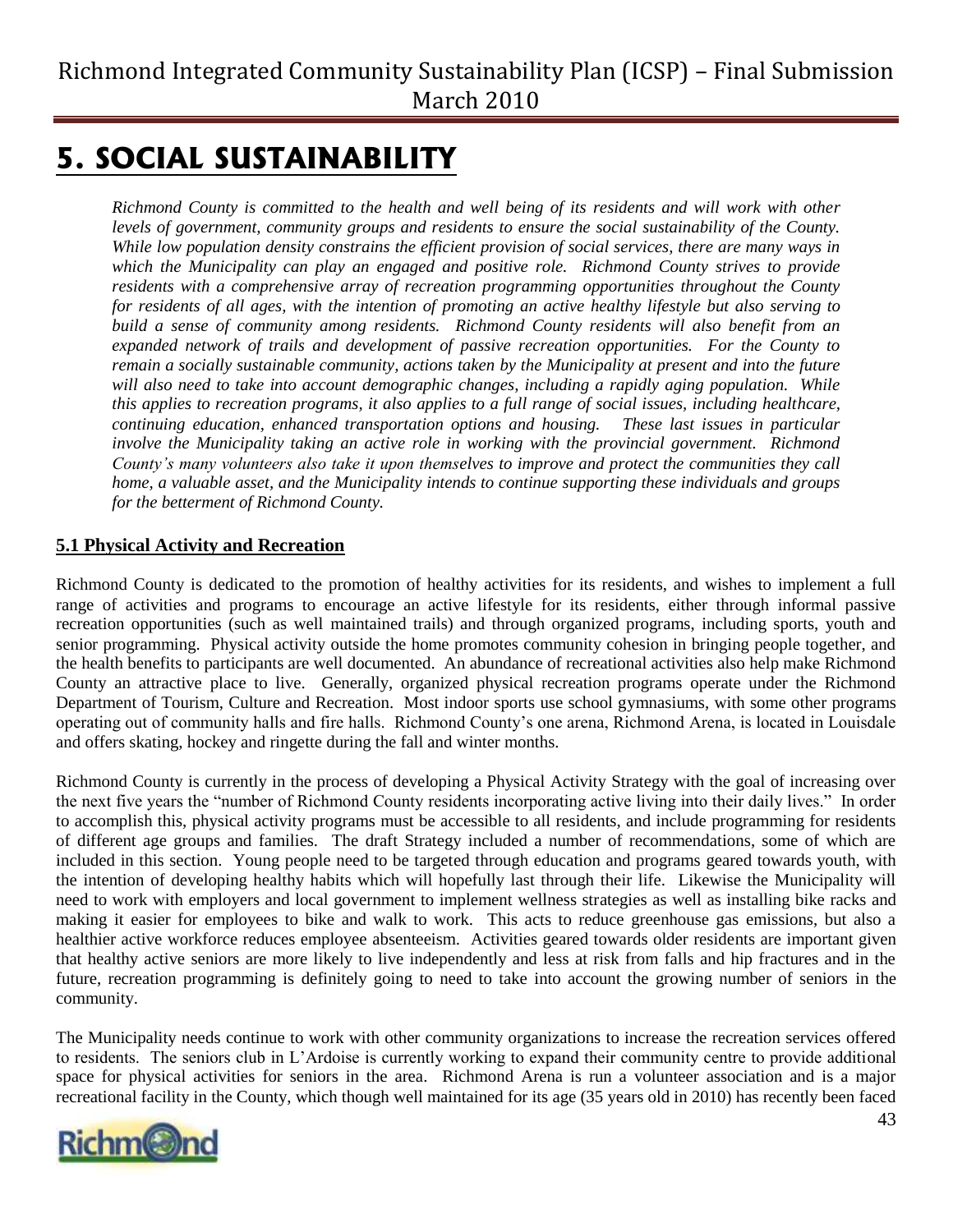with declining usage and fundraising income, at least partially attributable to demographic changes (especially a decrease in the number of young people- the arena"s primary users). An operational review conducted by CJMac Engineers in 2006 suggested the facility be reconfigured with a mandate beyond an ice arena to become a "Community Centre" offering a wider range of programming, particularly outside of the winter months, including those geared towards seniors, and that management be more integrated with Municipal programs. Programming could include additional winter sports at off-peak times, such as broomball and curling, if feasible. Richmond Arena is a tremendous asset to the County, especially the western end, though its convenient location near Highway 104 makes it easily accessible to most residents.

A comprehensive physical activity and recreation strategy also needs to take into account unorganized or informal recreation, including both "drop-in" programs at community centres or passive recreation facilities such as trails and bike paths. As mentioned in the Tourism section of this Plan, there already exist a number of trails in Richmond County, with the potential for several more. Existing trails are said to be generally good quality and well maintained, but they are largely not connected to eachother. While developing infrastructure for walking, biking and other sports creates jobs in the community and attracts visitors and tourists, it also promotes a healthier lifestyle. Some residents have also mentioned that the waterfront is an underutilized recreational asset in Richmond County, and the Municipality would be well served to build on that potential, by working with harbour authorities and other groups, particularly given that many coastal villages already have extensive maritime infrastructure such as wharves or public docks and marinas.

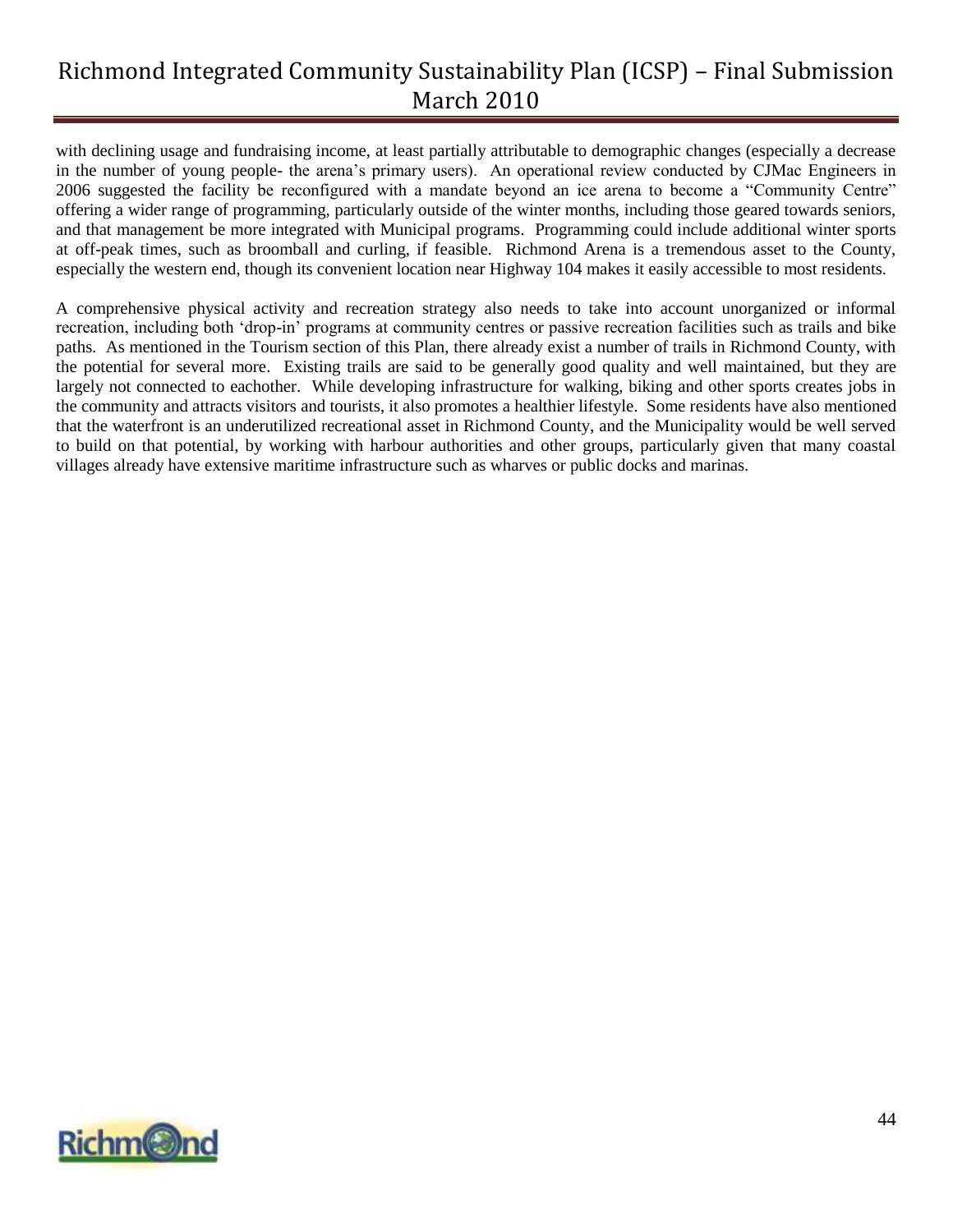### **Goal: Residents of all ages have access to and knowledge of physical recreation opportunities throughout Richmond County.**

| ACTION: The Municipality will work with Richmond County's community organizations to develop                    |                                                                                                             |  |  |
|-----------------------------------------------------------------------------------------------------------------|-------------------------------------------------------------------------------------------------------------|--|--|
| additional recreational programs in area. <sup>19</sup>                                                         |                                                                                                             |  |  |
| <b>Timeframe:</b>                                                                                               | <b>Champion:</b>                                                                                            |  |  |
| Ongoing                                                                                                         | Richmond Department of Tourism Culture and                                                                  |  |  |
|                                                                                                                 | Recreation/Richmond Physical Activity Coordinator                                                           |  |  |
| <b>ACTION:</b> The Municipality will investigate the development of a Community Gardening Program. This         |                                                                                                             |  |  |
|                                                                                                                 | can be linked to the St. Ann's Resident's Therapeutic Garden which is in a development stage. <sup>20</sup> |  |  |
| <b>Timeframe:</b>                                                                                               | <b>Champion:</b>                                                                                            |  |  |
| 2009-10                                                                                                         | Richmond Department of Tourism Culture and                                                                  |  |  |
|                                                                                                                 | Recreation/Richmond Physical Activity Coordinator                                                           |  |  |
| <b>ACTION:</b> In the interests of providing a greater variety of recreational opportunities for the growing    |                                                                                                             |  |  |
|                                                                                                                 | seniors cohort, the Municipality will investigate the feasibility of implementing a Seniors racquet sports  |  |  |
| program (ie: Pickle ball, easy tennis, badminton, table tennis, etc) <sup>20</sup>                              |                                                                                                             |  |  |
| <b>Timeframe:</b>                                                                                               | <b>Champion:</b>                                                                                            |  |  |
| 2009-10                                                                                                         | Richmond Department of Tourism Culture and                                                                  |  |  |
|                                                                                                                 | Recreation/Richmond Physical Activity Coordinator                                                           |  |  |
| ACTION: The Municipality will schedule concurrent physical activity opportunities to allow families to          |                                                                                                             |  |  |
|                                                                                                                 | participate together or at the same time (for example: an adult program running concurrent to a children's  |  |  |
| program) to ease the transportation burden on parents. <sup>20</sup>                                            |                                                                                                             |  |  |
| <b>Timeframe:</b>                                                                                               | <b>Champion:</b>                                                                                            |  |  |
| 2009-10                                                                                                         | Richmond Department of Tourism Culture and                                                                  |  |  |
|                                                                                                                 | Recreation/Richmond Physical Activity Coordinator                                                           |  |  |
| ACTION: The Municipality will increase the number of certified tumblebugs leaders, trainers and programs        |                                                                                                             |  |  |
| in Richmond County and continue to facilitate tumblebug training for parents, early childhood                   |                                                                                                             |  |  |
| professionals, etc. <sup>20</sup>                                                                               |                                                                                                             |  |  |
| <b>Timeframe:</b>                                                                                               | <b>Champion:</b>                                                                                            |  |  |
| 2009-10                                                                                                         | Richmond Department of Tourism Culture and                                                                  |  |  |
|                                                                                                                 | Recreation/Richmond Physical Activity Coordinator                                                           |  |  |
|                                                                                                                 | ACTION: The Municipality will work with the Strait Regional School Board to investigate holding an annual   |  |  |
|                                                                                                                 | "Active Healthy Living Fair" for all schools in Richmond County, enabling students to sample a variety of   |  |  |
| physical activities and promote a healthier lifestyle. <sup>20</sup>                                            |                                                                                                             |  |  |
| <b>Timeframe:</b>                                                                                               | <b>Champion:</b>                                                                                            |  |  |
| 2009-10                                                                                                         | Richmond Department of Tourism Culture and                                                                  |  |  |
|                                                                                                                 | Recreation/Richmond Physical Activity Coordinator                                                           |  |  |
| <b>ACTION:</b> The Municipality will work with the Board of the Richmond Arena to reconfigure the facility as a |                                                                                                             |  |  |
| Community Centre with a mandate beyond the ice arena. The shift to this concept will require arena              |                                                                                                             |  |  |
| management to be more integrated with municipal programs and also allow the more aggressive marketing           |                                                                                                             |  |  |
| of the expanded function of the facility. <sup>5</sup>                                                          |                                                                                                             |  |  |
| <b>Timeframe:</b>                                                                                               | <b>Champion:</b>                                                                                            |  |  |
| 2010-15                                                                                                         | Richmond Department of Tourism Culture and                                                                  |  |  |
|                                                                                                                 | Recreation/Richmond Physical Activity Coordinator                                                           |  |  |

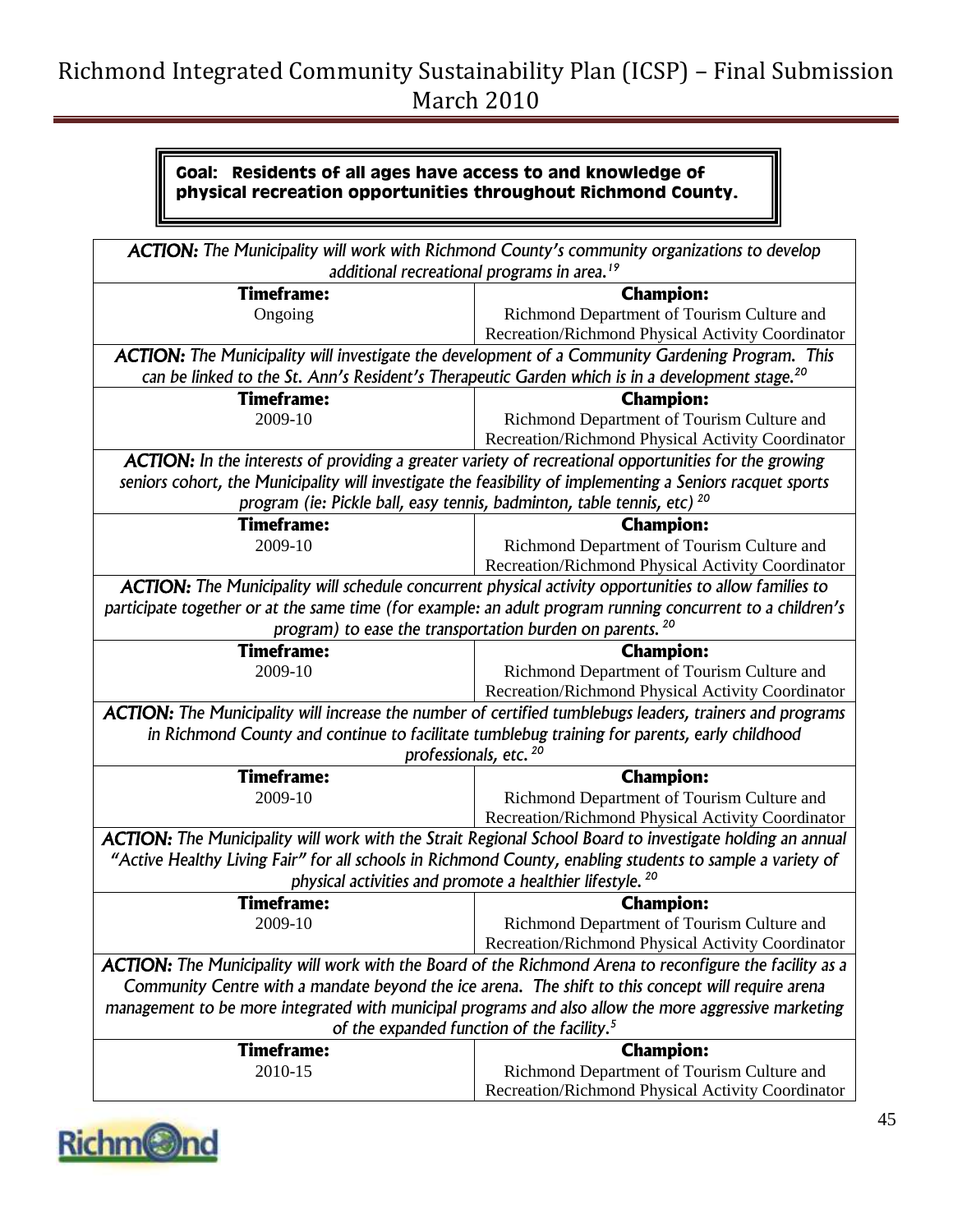*ACTION: The Municipality will work with the Board of the Richmond Arena to broaden the Arena's winter offerings to appeal to different interest and age groups and assess the feasibility of including programming such as curling or broomball during or outside of peak usage hours.<sup>5</sup>*

| <b>Timeframe:</b>                                                                                       | <b>Champion:</b>                                  |  |  |
|---------------------------------------------------------------------------------------------------------|---------------------------------------------------|--|--|
| 2009-10                                                                                                 | Richmond Department of Tourism Culture and        |  |  |
|                                                                                                         | Recreation/Richmond Physical Activity Coordinator |  |  |
| <b>ACTION:</b> The Municipality will work with the Board of the Richmond Arena to investigate expanding |                                                   |  |  |
| delivery of programs at the Arena to be all-season and more inclusive of the changing demographics of   |                                                   |  |  |
| users and potential users. <sup>5</sup>                                                                 |                                                   |  |  |
| <b>Timeframe:</b>                                                                                       | <b>Champion:</b>                                  |  |  |
| 2010-15                                                                                                 | Richmond Department of Tourism Culture and        |  |  |
| Recreation/Richmond Physical Activity Coordinator                                                       |                                                   |  |  |

**Goal: There are ample opportunities in Richmond County for spontaneous, unstructured physical activity for residents of all ages and abilities**

| <b>ACTION:</b> The Municipality will identify and promote physical activity opportunities that do not require    |                                                   |  |  |
|------------------------------------------------------------------------------------------------------------------|---------------------------------------------------|--|--|
| registration, advanced skills or other commitments (eg. drop in programs such as Ladies Ringette). <sup>20</sup> |                                                   |  |  |
| <b>Timeframe:</b><br><b>Champion:</b>                                                                            |                                                   |  |  |
| 2009-10                                                                                                          | Richmond Department of Tourism Culture and        |  |  |
|                                                                                                                  | Recreation/Richmond Physical Activity Coordinator |  |  |
| <b>ACTION:</b> Concurrent to the above strategy, the Municipality will investigate hiring adult activity         |                                                   |  |  |
| supervisors or recruit volunteer activity supervisors to oversee "drop in" activities. 20                        |                                                   |  |  |
| <b>Timeframe:</b>                                                                                                | <b>Champion:</b>                                  |  |  |
| 2009-10                                                                                                          | Richmond Department of Tourism Culture and        |  |  |
| Recreation/Richmond Physical Activity Coordinator                                                                |                                                   |  |  |

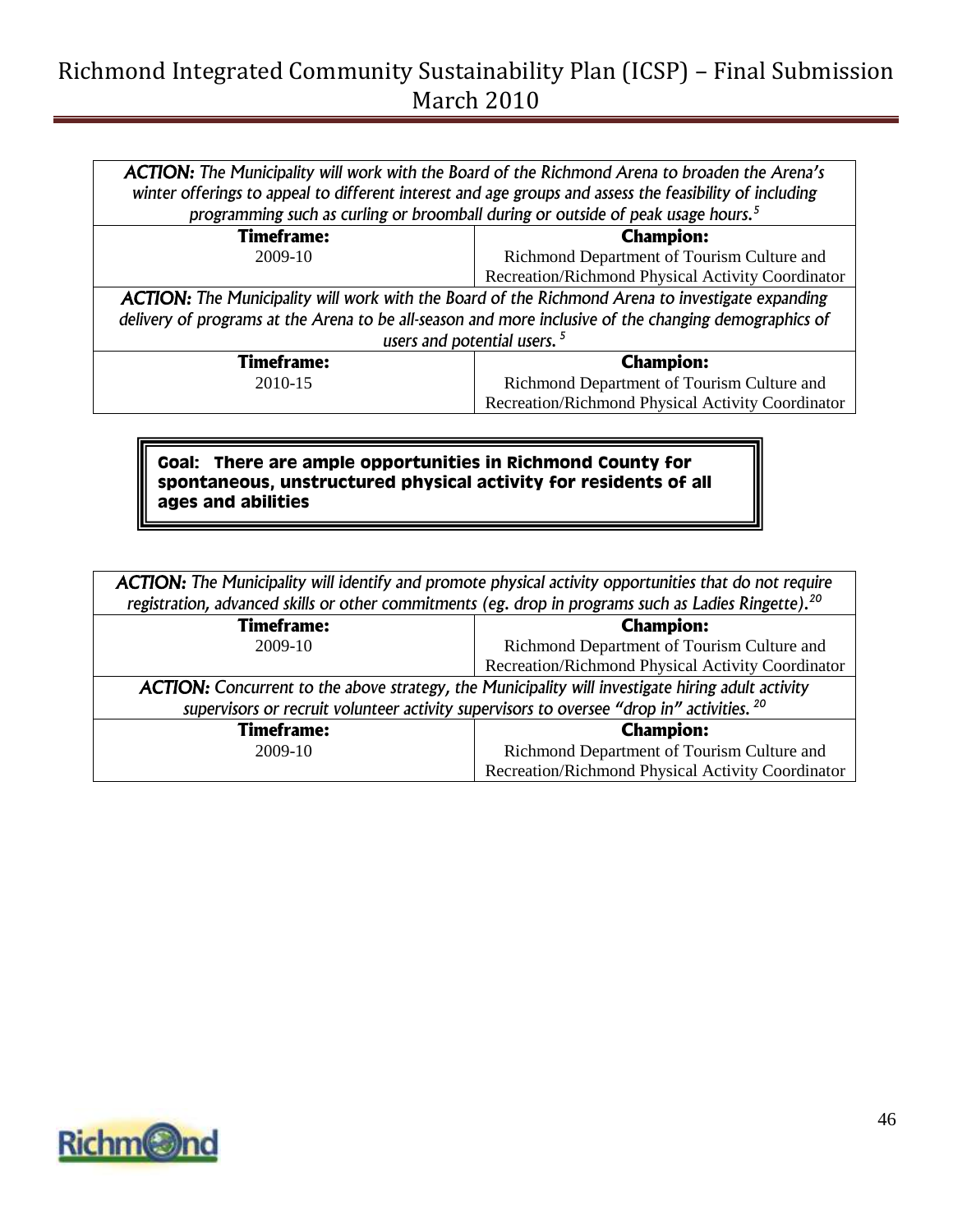#### **Goal: Richmond County's businesses and local government see the value in and are encouraged to incorporate employee wellness into their mission and values**

| ACTION: The Municipality will work with local businesses to encourage the installation of bike racks or   |                                                   |  |  |
|-----------------------------------------------------------------------------------------------------------|---------------------------------------------------|--|--|
| other infrastructure at these places of work to encourage physical activity. <sup>20</sup>                |                                                   |  |  |
| <b>Timeframe:</b><br><b>Champion:</b>                                                                     |                                                   |  |  |
| Ongoing                                                                                                   | Richmond Department of Tourism Culture and        |  |  |
|                                                                                                           | Recreation/Richmond Physical Activity Coordinator |  |  |
| ACTION: The Municipality will review and where possible revise their current policies to support physical |                                                   |  |  |
| activity initiatives. <sup>20</sup>                                                                       |                                                   |  |  |
| <b>Timeframe:</b>                                                                                         | <b>Champion:</b>                                  |  |  |
| 2009-10                                                                                                   | Richmond Department of Tourism Culture and        |  |  |
| Recreation/Richmond Physical Activity Coordinator                                                         |                                                   |  |  |

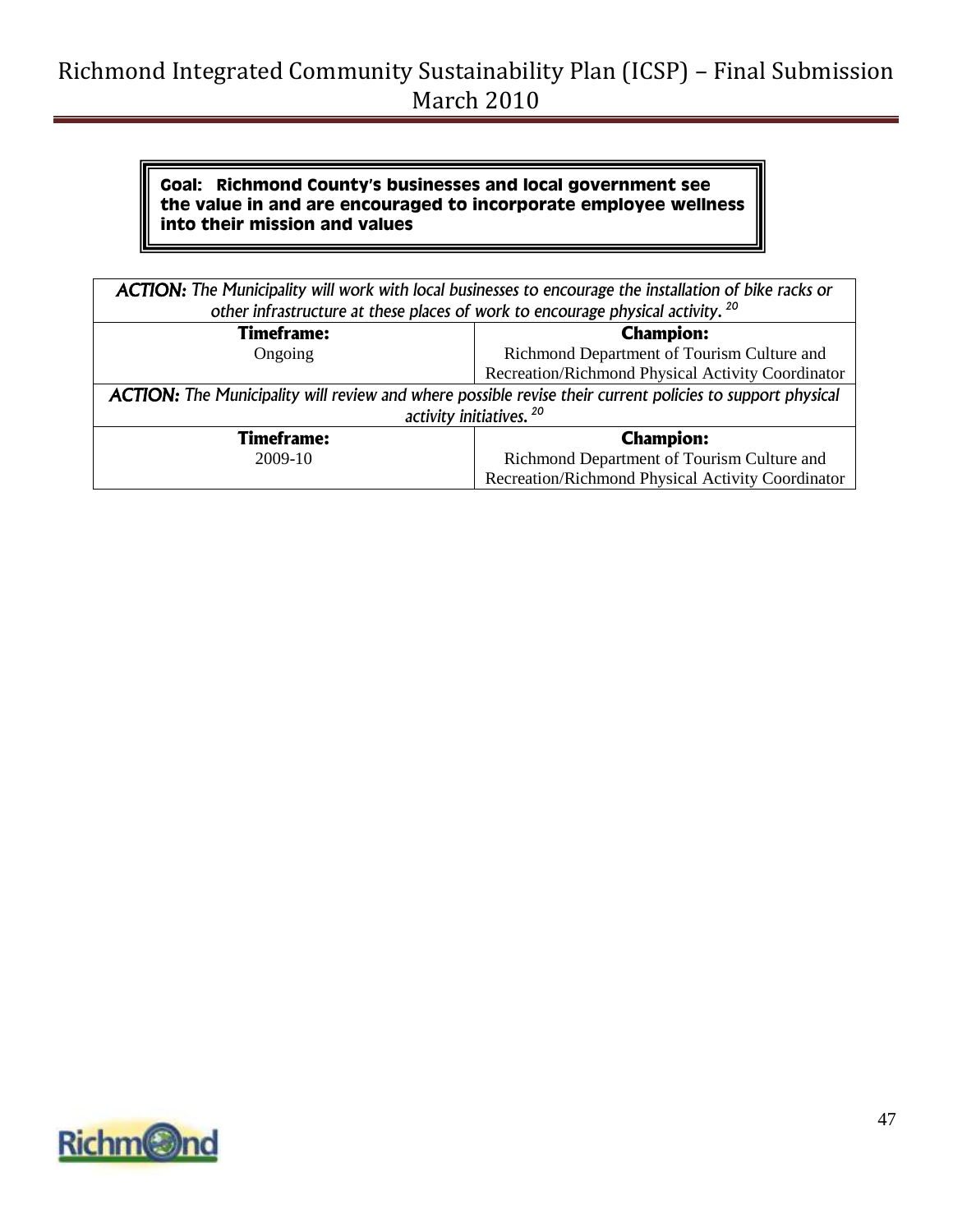#### **Goal: There is adequate provision of passive recreation opportunities throughout the County**

| <b>ACTION:</b> The Municipality will work with the St. Peters Economic Development Organization to expand       |                                                   |  |  |  |
|-----------------------------------------------------------------------------------------------------------------|---------------------------------------------------|--|--|--|
| the St. Peters trail network (especially along the Bras d'Or waterfront) and linking all public destinations in |                                                   |  |  |  |
| the town such as the downtown core, schools, museum and marina. <sup>9</sup>                                    |                                                   |  |  |  |
| <b>Timeframe:</b><br><b>Champion:</b>                                                                           |                                                   |  |  |  |
| 2010-15                                                                                                         | Richmond Department of Tourism Culture and        |  |  |  |
|                                                                                                                 | Recreation/Richmond Physical Activity Coordinator |  |  |  |
| <b>ACTION:</b> The Municipality will promote walking and running clubs in Richmond County Schools, linked to    |                                                   |  |  |  |
| Walkabout and Doctors Nova Scotia. These can also be connected with the Martell Richard Mini Memorial           |                                                   |  |  |  |
| Marathon and Cape Breton Fiddlers Run. <sup>20</sup>                                                            |                                                   |  |  |  |
| Timeframe:                                                                                                      | <b>Champion:</b>                                  |  |  |  |
| 2009-10                                                                                                         | Richmond Department of Tourism Culture and        |  |  |  |
|                                                                                                                 | Recreation/Richmond Physical Activity Coordinator |  |  |  |
| <b>ACTION:</b> The Municipality will investigate the development of a Nature Education Program which can be     |                                                   |  |  |  |
| linked to Provincial and local trails. <sup>20</sup>                                                            |                                                   |  |  |  |
| <b>Timeframe:</b>                                                                                               | <b>Champion:</b>                                  |  |  |  |
| 2009-10                                                                                                         | Richmond Department of Tourism Culture and        |  |  |  |
|                                                                                                                 | Recreation/Richmond Physical Activity Coordinator |  |  |  |
| <b>ACTION:</b> The Municipality will work to develop an updated Richmond County Outdoor Recreation Map          |                                                   |  |  |  |
| to encourage self guided outdoor pursuits for residents and tourists. <sup>20</sup>                             |                                                   |  |  |  |
| Timeframe:                                                                                                      | <b>Champion:</b>                                  |  |  |  |
| 2009-10<br>Richmond Department of Tourism Culture and                                                           |                                                   |  |  |  |
| Recreation/Richmond Physical Activity Coordinator                                                               |                                                   |  |  |  |

### **Goal: Richmond County maximizes the use and benefits of its waterfront and coastal areas**

*ACTION: The Municipality will work with local economic development agencies and community groups to encourage and support waterfront activities such as races or regattas to showcase and promote aquatic outdoor activities as well as increase the usage of waterfront facilities in the County.<sup>2</sup>*

| <b>Timeframe:</b>                                                                                                  | <b>Champion:</b>                                  |  |  |
|--------------------------------------------------------------------------------------------------------------------|---------------------------------------------------|--|--|
| 2009-10                                                                                                            | Richmond Department of Tourism Culture and        |  |  |
|                                                                                                                    | Recreation/Richmond Physical Activity Coordinator |  |  |
| <b>ACTION:</b> The Municipality will support land purchases or policies that promote coastal access through        |                                                   |  |  |
| trails or other uses that ensure a reasonable amount of coastal frontage is preserved for public use. <sup>8</sup> |                                                   |  |  |
| <b>Timeframe:</b>                                                                                                  | <b>Champion:</b>                                  |  |  |
| Ongoing                                                                                                            | Richmond Department of Tourism Culture and        |  |  |
|                                                                                                                    | Recreation/Richmond Physical Activity             |  |  |
|                                                                                                                    | Coordinator/Richmond Vested Property Clerk        |  |  |

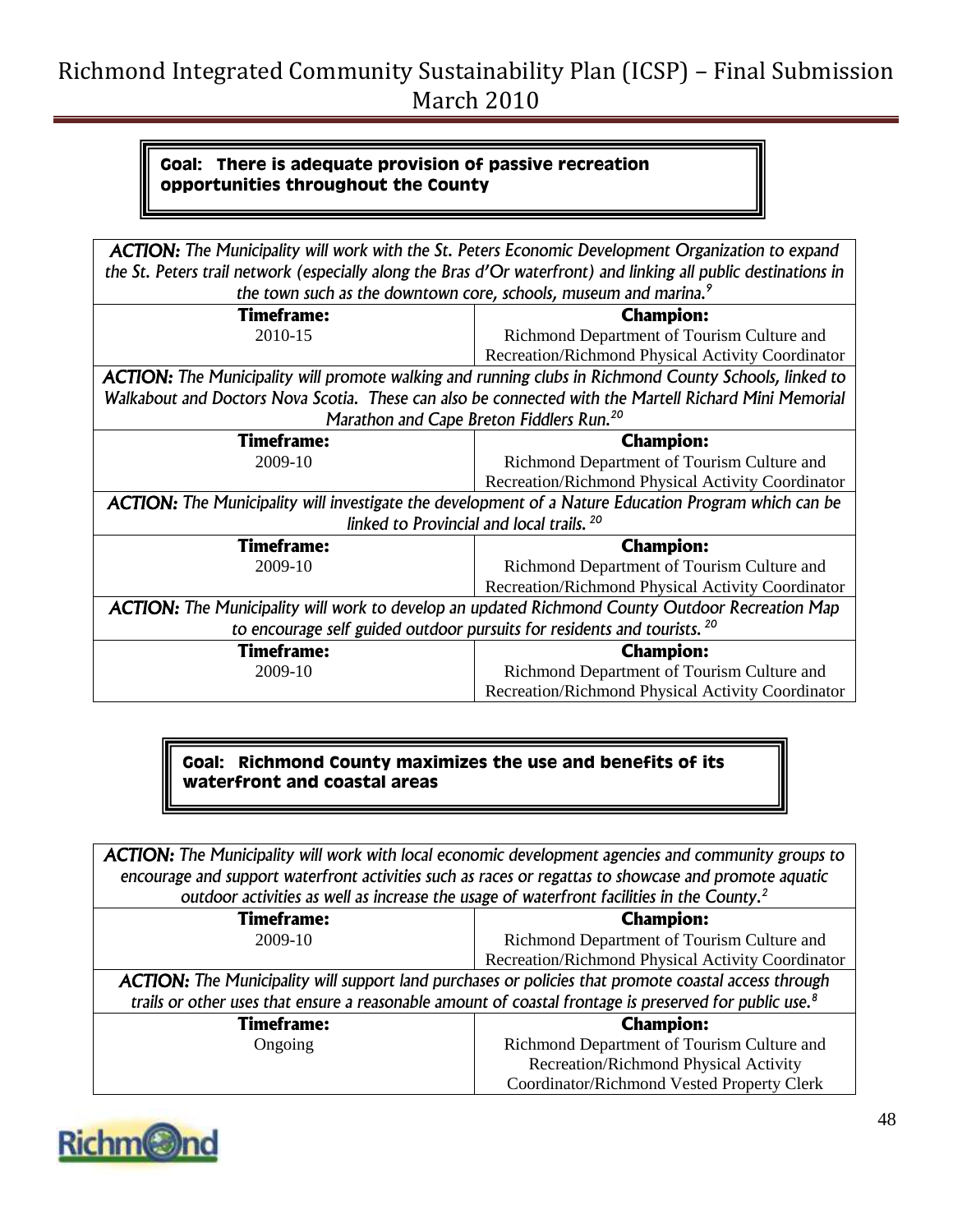#### <span id="page-48-0"></span>**5.2 Community Well-being**

Richmond County"s intention is that its community infrastructure meets present and future needs of its residents. Richmond County has a population that is diverse both culturally and economically and is also aging. As such there is a continuing need for social programs to allow people to live comfortably and remain healthy in their communities, needs which may change as the demographics of the County evolve.

The main provider of health care in Richmond County is the Strait-Richmond Hospital, located in Evanston, which also serves Port Hawkesbury and southern parts of Inverness County. While there are other medical professionals in Richmond County, including the Dr. Kingston Memorial Clinic in L"Ardoise, which has been lauded for its health promotion model, there remains in Richmond County, as in many rural areas, a shortage of doctors, which the Municipality is committed to address. The Strait-Richmond Hospital is a crucial asset for Richmond County, both in terms of employment and especially in the services it provides. While the hospital"s operation is under provincial jurisdiction, it is also responsible for providing a substantial portion of its budget annually through fundraising. If the hospital is not able to sustain that portion of its funding to maintain its services, the Municipality would likely be responsible to assist.

Education is another Provincial responsibility whose influence is very local. The Strait Regional School Board operates four schools in Richmond County: one primary, one middle, one kindergarten to Grade 8 and one secondary school. While it is often said that the ability of a community to sustain a school is essential for its long term viability, given that it attracts and keeps young families who send their children there, education is also a lifelong venture, and it is important that adult education and literacy programs are available to all residents. While health and education are areas of provincial jurisdiction, and the Municipality has little control over the operational aspects of the institutions, the County intends to work with other organizations or groups such as health clinics and literacy councils to ensure these measures of community well being are addressed. Volunteerism is one component of Richmond"s community fabric that cannot be downplayed. Richmond County residents are known for their open and community-minded nature, and with declining and aging populations, volunteers will become ever more crucial in the social sustainability of the County, and their continued dedication to their community is a tremendous asset that benefits everyone. Where possible, the Municipality intends to work with the volunteer sector to assist in the important community benefits they provide.

While the Chapel Island First Nation falls outside the jurisdiction of Richmond County and many social services are provided on the reserve, by the simple reality of geography there is much integration between residents of the two jurisdictions. Residents of Chapel Island go to St. Peter"s to shop, and the Strait Area Transit Co-op is investigating establishing regular bus service to Chapel Island to connect it to the rest of Richmond County and Port Hawkesbury. Richmond County is committed to working with the Chapel Island Band Administration to investigate the sharing of services and inter-municipal co-operation for residents of both jurisdictions.

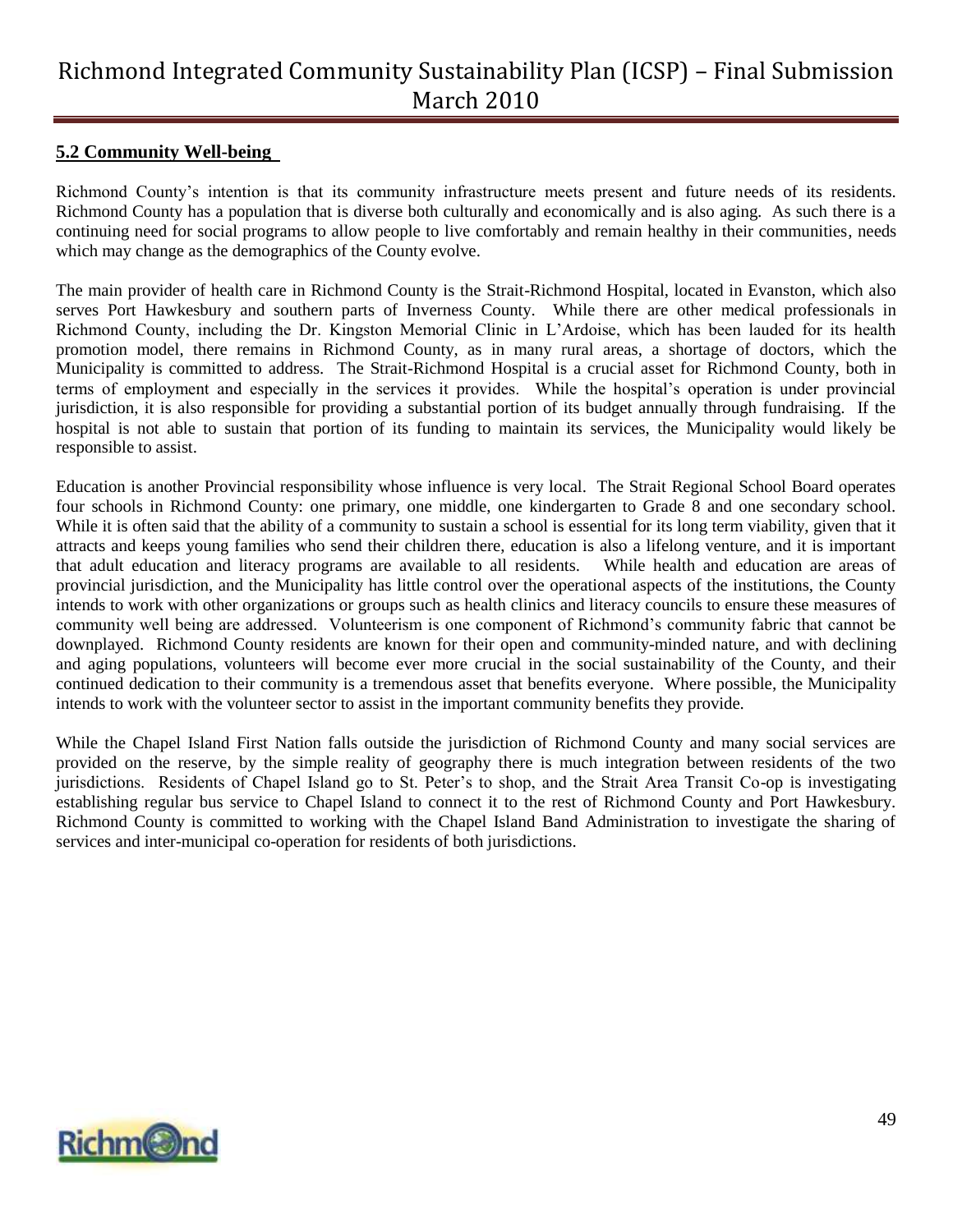#### **Goal: Community services and amenities are present throughout the region and tailored to address the changing demographic profile of the County.**

| ACTION: In the event that a new Visitor Information Centre is built in St. Peters, the Municipality will            |                                                                                                                |  |  |  |
|---------------------------------------------------------------------------------------------------------------------|----------------------------------------------------------------------------------------------------------------|--|--|--|
| investigate the feasibility of incorporating a new public library for the community into the facility. <sup>4</sup> |                                                                                                                |  |  |  |
| <b>Timeframe:</b><br><b>Champion:</b>                                                                               |                                                                                                                |  |  |  |
| Beyond 2015                                                                                                         | Richmond Department of Tourism Culture and                                                                     |  |  |  |
| Recreation                                                                                                          |                                                                                                                |  |  |  |
| <b>ACTION:</b> The Municipality will work with local health care providers and other levels of government to        |                                                                                                                |  |  |  |
|                                                                                                                     | develop a strategy to recruit and retain physicians and other health care professionals in Richmond County.    |  |  |  |
| <b>Timeframe:</b><br><b>Champion:</b>                                                                               |                                                                                                                |  |  |  |
| Richmond Chief Administrative Officer<br>2010-15                                                                    |                                                                                                                |  |  |  |
|                                                                                                                     | <b>ACTION:</b> Given its importance to the region and to ensure its continued operation, the Municipality will |  |  |  |
| assist the Strait Richmond Hospital's fundraising when necessary. <sup>5</sup>                                      |                                                                                                                |  |  |  |
| <b>Timeframe:</b>                                                                                                   | <b>Champion:</b>                                                                                               |  |  |  |
| Ongoing                                                                                                             | Richmond Chief Administrative Officer                                                                          |  |  |  |
| <b>ACTION:</b> The Municipality will investigate a partnership with the Strait Regional School Board and other      |                                                                                                                |  |  |  |
| agencies to provide and promote expanded and accessible adult education and literacy programs in                    |                                                                                                                |  |  |  |
| Richmond County. <sup>5</sup>                                                                                       |                                                                                                                |  |  |  |
| <b>Timeframe:</b>                                                                                                   | <b>Champion:</b>                                                                                               |  |  |  |
| 2010-15                                                                                                             | Richmond Department of Tourism Culture and                                                                     |  |  |  |
| Recreation/Richmond Recreation Program                                                                              |                                                                                                                |  |  |  |
| Coordinator                                                                                                         |                                                                                                                |  |  |  |

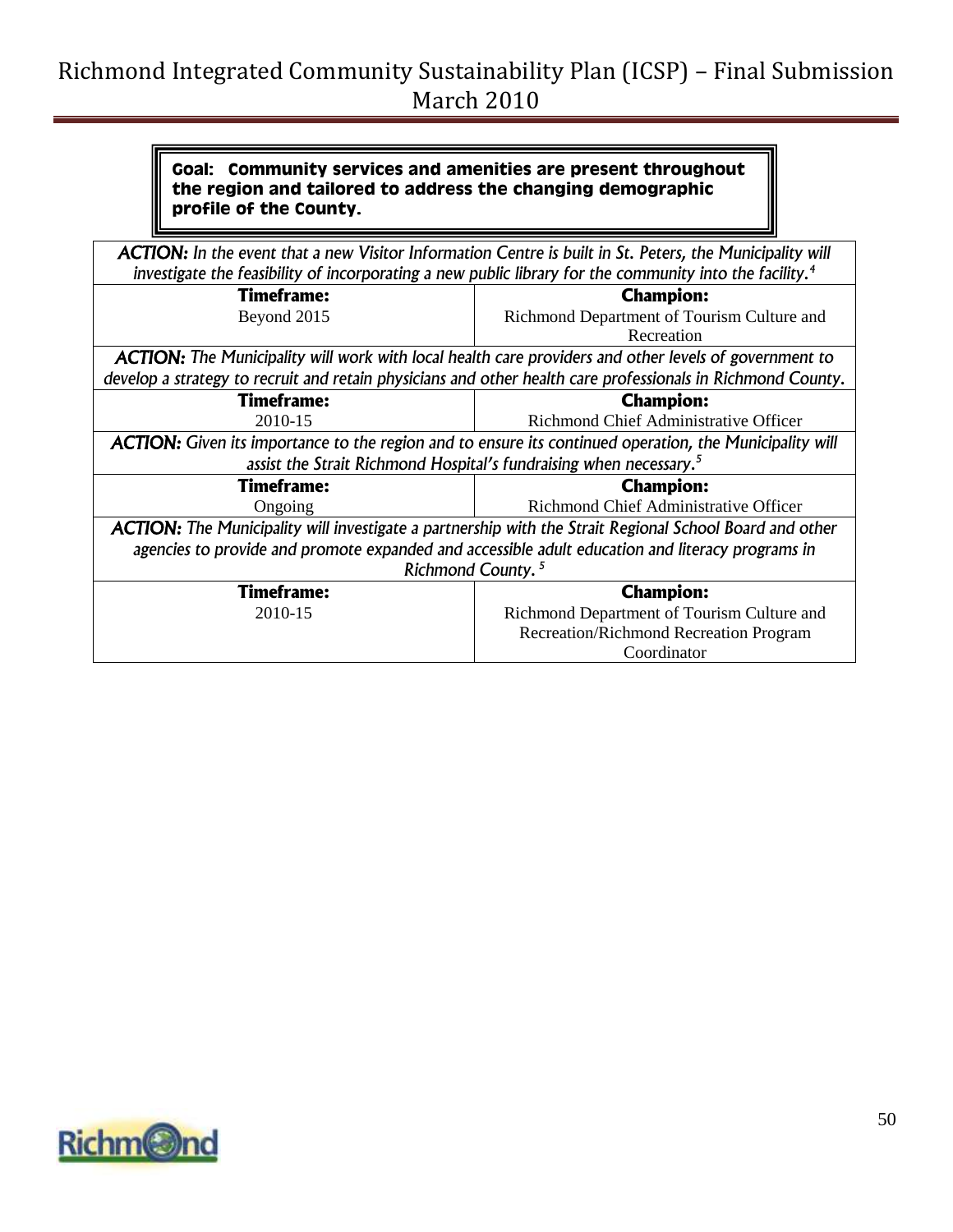#### **Goal: That all residents of Richmond County have the services and transportation available to enable them to participate in the community**

| <b>ACTION:</b> The Municipality will initiate and develop a strategy to identify vulnerable groups such as seniors,<br>persons with disabilities and the economically challenged and seek ways or programs to allow their |                                             |  |  |
|---------------------------------------------------------------------------------------------------------------------------------------------------------------------------------------------------------------------------|---------------------------------------------|--|--|
| continued participation in their community. <sup>4</sup>                                                                                                                                                                  |                                             |  |  |
| <b>Timeframe:</b><br><b>Champion:</b>                                                                                                                                                                                     |                                             |  |  |
| 2009-10                                                                                                                                                                                                                   | Richmond Department of Tourism Culture and  |  |  |
| Recreation/Richmond Recreation Program                                                                                                                                                                                    |                                             |  |  |
|                                                                                                                                                                                                                           | Coordinator                                 |  |  |
| <b>ACTION:</b> The Municipality will continue to support Strait Area Transit and encourage its expansion to                                                                                                               |                                             |  |  |
| underserviced areas such as Chapel Island and Samsonville. <sup>21</sup>                                                                                                                                                  |                                             |  |  |
| <b>Timeframe:</b>                                                                                                                                                                                                         | <b>Champion:</b>                            |  |  |
| Ongoing                                                                                                                                                                                                                   | Richmond Department of Economic Development |  |  |
| <b>ACTION:</b> The Municipality will investigate the creation of a centralized carpool registration system to allow                                                                                                       |                                             |  |  |
| interested participants to contact one another, and establish a'carpool culture' in Richmond County and                                                                                                                   |                                             |  |  |
| the Strait Area <sup>14</sup>                                                                                                                                                                                             |                                             |  |  |
| <b>Timeframe:</b>                                                                                                                                                                                                         | <b>Champion:</b>                            |  |  |
| Richmond Department of Economic Development<br>2009-10                                                                                                                                                                    |                                             |  |  |

**Goal: The Municipality of the County of Richmond and the Chapel Island First Nation have a cooperative and productive relationship which enhances the quality of life for residents of both jurisdictions.**

*ACTION: The Municipality will investigate the feasibility of working with and sharing certain services with the Chapel Island First nation for the benefit of all residents.*

| <b>Timeframe:</b> | <b>Champion:</b>                      |  |  |
|-------------------|---------------------------------------|--|--|
| Jngoing           | Richmond Chief Administrative Officer |  |  |

### <span id="page-50-0"></span>**5.3 Housing**

According to the latest Census data, approximately 84% of Richmond County"s residents live in single family homes, 6% in semi detached or duplex homes, 4% in apartments and about 6% in other arrangements, which include mini homes. Richmond County is committed to providing housing opportunities to meet the needs of all of its residents. Housing is a provincial interest under the *Municipal Government Act* and Richmond County recognizes that adequate shelter is a requirement for all residents and that a wide range of housing types is necessary to meet the needs of residents.

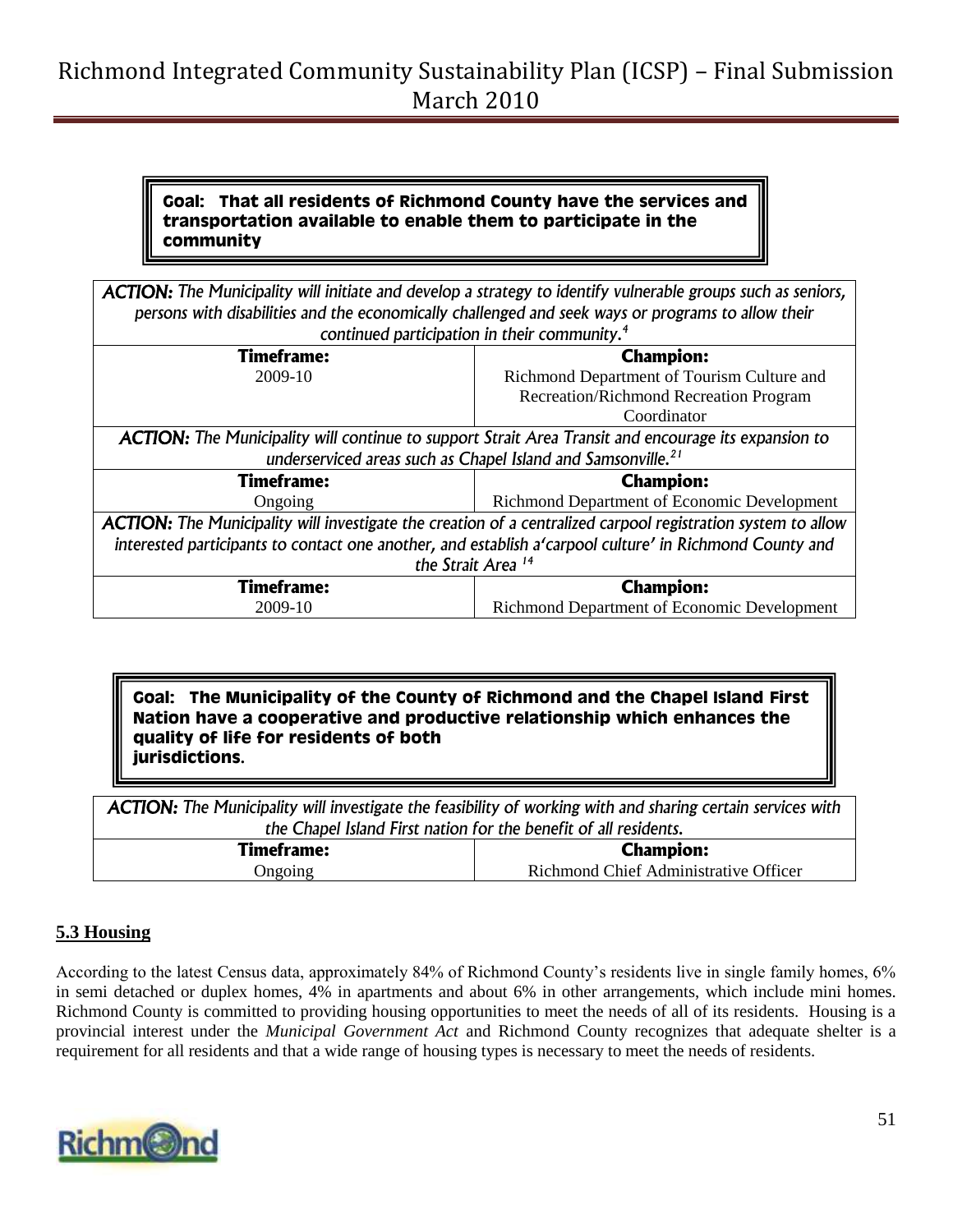Concern has been raised that there is an inadequate supply of affordable and social housing in the County, an issue that is more acute in some areas such as the Northside of Isle Madame. As Richmond County"s population continues to age, there will likely be an increase in the number of residents who wish to remain in the community but are no longer able to maintain a single family dwelling. While some seniors housing has been built in recent years, it is unclear what, and where the demand for it will be over the next 20 years. With the possibility of new industries moving into Point Tupper, there may be additional future housing demand in the western end of the County. While Port Hawkesbury might be expected to absorb much of the new housing demand, it can be expected that Richmond County will be a destination of choice for some new residents, including those working in construction who may require temporary or rental housing. Given that Council is intent that the housing supply meets the diverse needs of its residents into the future, including those of seniors, temporary residents and low income residents, the County will work to assess demand in the present and into the future, and endeavor to address potential shortcomings.

#### **Goal: The housing supply in Richmond County meets the diverse needs of its residents**

*ACTION: The Municipality will continue to require that all planning documents in Richmond County contain provisions for affordable housing, special needs housing, manufactured housing and rental accommodation. Measures that will be considered in planning documents include enabling higher densities, smaller lot sizes and reduced yard requirements which will encourage a greater range of housing types.*

| <b>Timeframe:</b>                                                                                                  | .<br><b>Champion:</b>                       |  |  |
|--------------------------------------------------------------------------------------------------------------------|---------------------------------------------|--|--|
| Ongoing                                                                                                            | <b>Eastern District Planning Commission</b> |  |  |
| <b>ACTION:</b> The Municipality will initiate a housing options study to determine if there is a need for          |                                             |  |  |
| diversified housing options, including affordable and temporary housing and how to address this need. <sup>2</sup> |                                             |  |  |
| <b>Timeframe:</b>                                                                                                  | <b>Champion:</b>                            |  |  |
| 2009-10                                                                                                            | Richmond Chief Administrative Officer       |  |  |
| <b>ACTION:</b> The Municipality will partner with other government and non-government agencies to provide          |                                             |  |  |
| assisted housing in Richmond County where the demand is highest. <sup>5</sup>                                      |                                             |  |  |
| <b>Timeframe:</b>                                                                                                  | <b>Champion:</b>                            |  |  |
| Ongoing                                                                                                            | Richmond Chief Administrative Officer       |  |  |

### <span id="page-51-0"></span>**5.4 Community Safety**

A socially sustainable community is one where residents can live, work and play safely. Occasionally, infrastructure and highway improvements need to be made to improve the safety of the community for pedestrians, cyclists and drivers. The Highway 4 corridor through St. Peter"s has been identified as one such area. The Municipality is committed to working with other communities to identify and address other such areas.

Richmond County is also committed to ensuring that protective services are well supported and accessible to all residents of the County. The Royal Canadian Mounted Police are responsible for policing in the County. Richmond County is also served by nine volunteer fire departments (Red Islands, Framboise-Fourchu, Grand River, Isle Madame, L"Ardoise, Loch Lomond, Louisdale, St. Peter"s and West Bay Road), and the Port Hawkesbury Volunteer Fire Department is also under contract to serve the Point Tupper industrial park as required. Large fires or other incidents are often attended to by members of multiple departments. These fire departments are often also designated as first responders in medical emergencies, as, due to travel times, their members can often arrive on a scene before an ambulance. The Municipality is committed to working with these departments to ensure their manpower, training and equipment requirements are

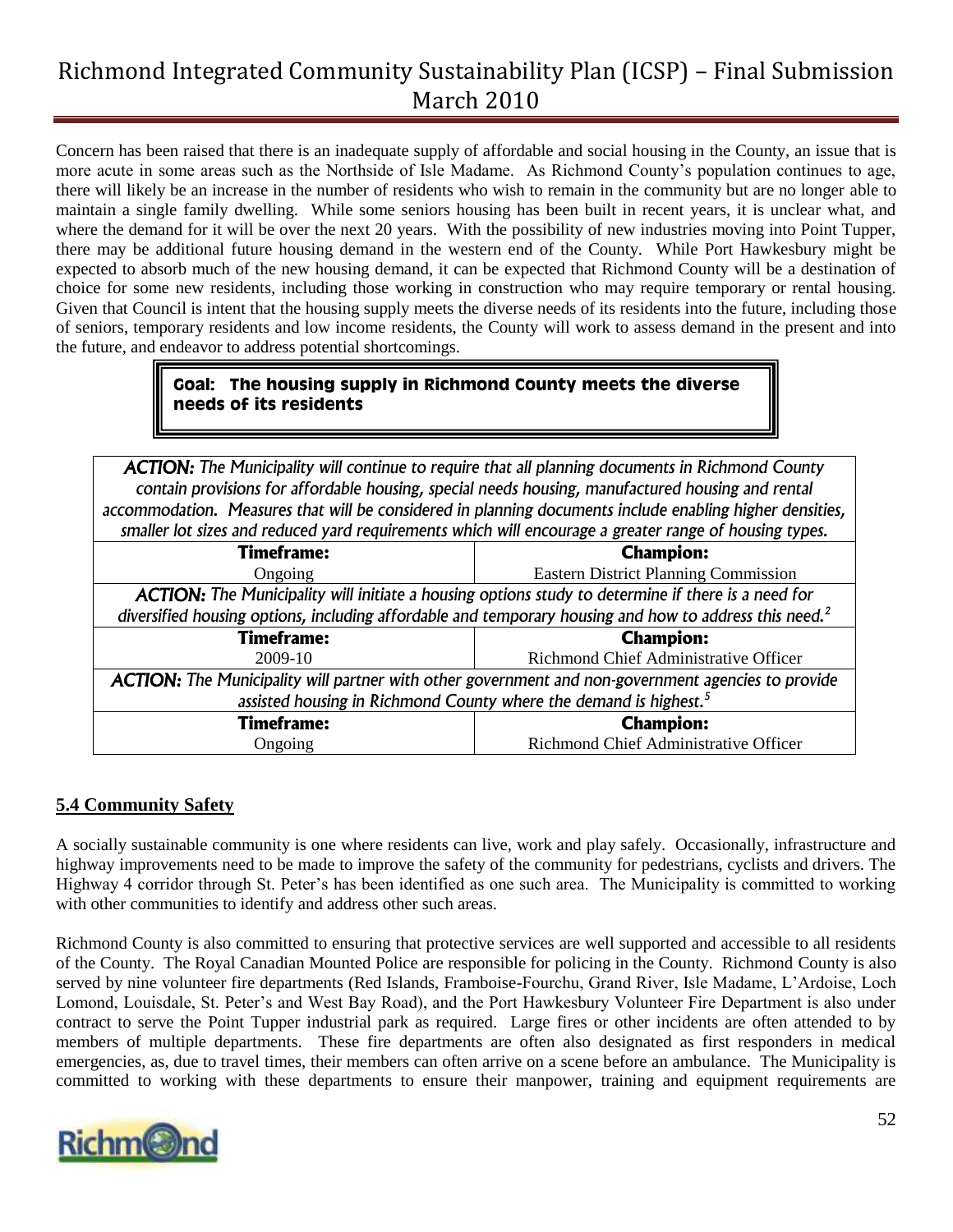adequate to protect residents of Richmond County. There has also been concern raised by residents of more remote locations that telephone services are not available in the event of power outages. This can be very dangerous in the event of an emergency situation, and the Municipality will work with the Emergency Management Office of Nova Scotia to ensure that emergency communications are available to all parts of the County at all times.

### **Goal: Richmond County remains a safe place for residents to live, work, walk and play.**

*ACTION: The Municipality will support upgrades to Highway 4 through the Village of St. Peter's, to improve the general condition of the road and remove dangerous curves to make it safer for pedestrians, cars and the large number of trucks which pass through the village.<sup>6</sup>*

> **Timeframe:** Beyond 2015

**Champion:** Richmond Department of Public Works

### **Goal: Community protection services have adequate support to operate effectively**

| <b>ACTION:</b> The Municipality will continue to work with the Royal Canadian Mounted Police to ensure the    |                                                    |  |  |
|---------------------------------------------------------------------------------------------------------------|----------------------------------------------------|--|--|
| continued police protection for residents of the County. <sup>22</sup>                                        |                                                    |  |  |
| <b>Timeframe:</b><br><b>Champion:</b>                                                                         |                                                    |  |  |
| Ongoing                                                                                                       | Richmond Chief Administrative Officer              |  |  |
| <b>ACTION:</b> The Municipality will continue to work with and support the operation of the various volunteer |                                                    |  |  |
|                                                                                                               | fire departments in Richmond County. <sup>22</sup> |  |  |
| <b>Timeframe:</b>                                                                                             | <b>Champion:</b>                                   |  |  |
| Ongoing                                                                                                       | Richmond Chief Administrative Officer              |  |  |
| <b>ACTION:</b> The Municipality will work with and lobby the Emergency Management Office of Nova Scotia       |                                                    |  |  |
| that to ensure that emergency communications are available in all parts of Richmond County regardless of      |                                                    |  |  |
| whether there is a power outage. <sup>5</sup>                                                                 |                                                    |  |  |
| <b>Timeframe:</b>                                                                                             | <b>Champion:</b>                                   |  |  |
| Richmond Chief Administrative Officer<br>Ongoing                                                              |                                                    |  |  |

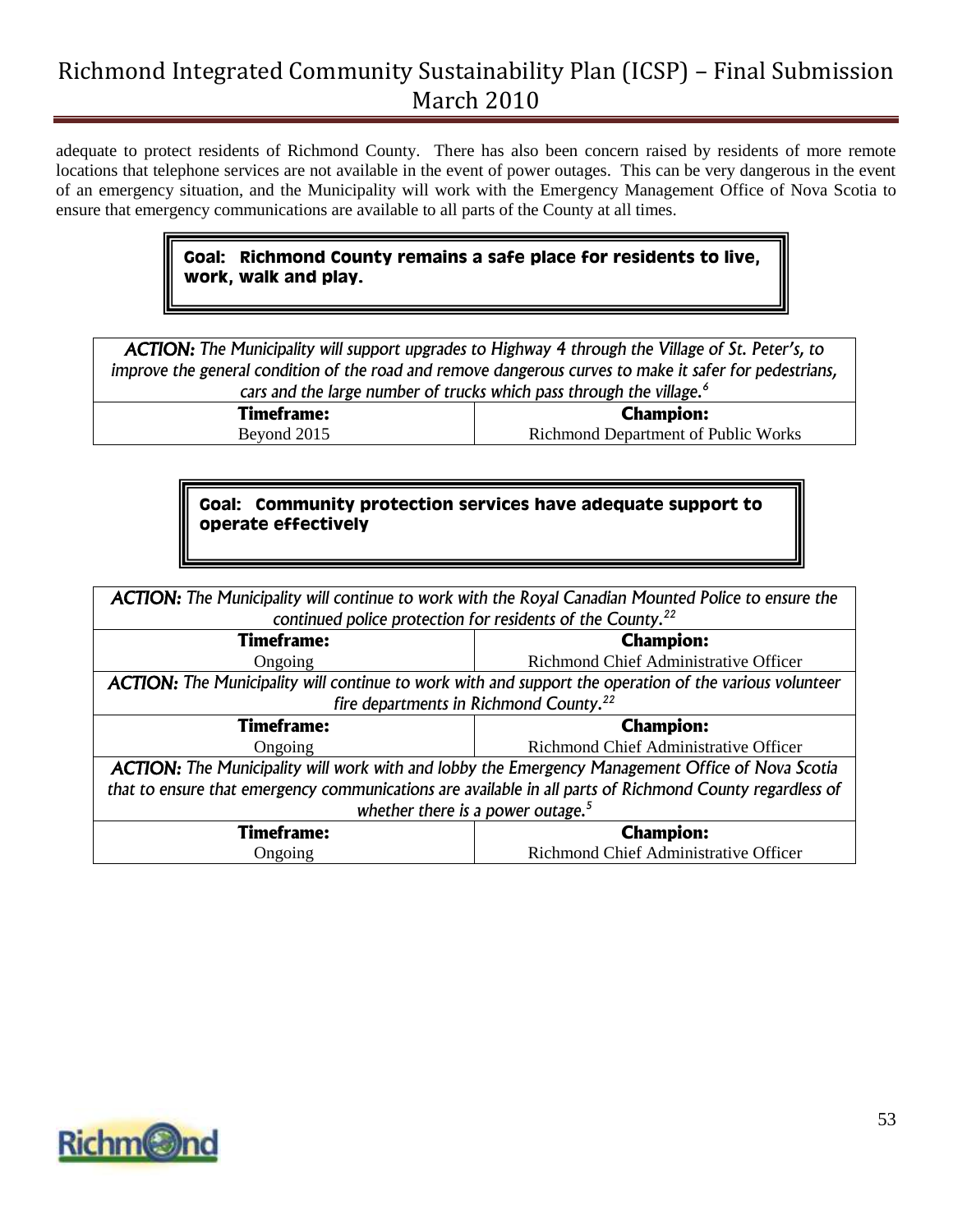# <span id="page-53-0"></span>**6. IMPLEMENTATION**

### <span id="page-53-1"></span>**6.1 Building Partnerships and Capacity**

This Integrated Community Sustainability Plan expresses a vision for an ideal future state for Richmond County and outlines a series of issues, actions and implementation strategies which work to achieve this vision. This Plan is meant to guide the decisions of Richmond County Council to that effect, while ensuring community sustainability principles are upheld. Section 6.2 of this Plan summarizes the sustainability strategies the Municipality wishes to undertake in Richmond County over the next 20 years, subject to regular review by Municipal Council. While Council maintains ultimate ownership of these actions, responsibility for their implementation in many cases will be delegated to County Staff in various Departments and other agencies reporting to Council.

While directed studies, land use planning policies, infrastructure improvements, capital projects and other tangible products and benefits are the desired outcomes of this Plan, Council recognizes that many of these positive outcomes cannot be addressed to the most complete level by municipal resources and staff alone. There are many agencies and community groups in and around Richmond County, both representing specific geographic communities as well as representing particular interests such as the environment or economy, often from a regional perspective. Some of these have been mentioned specifically in the Plan, but there are many more. The mandates of these groups often match specific goals within this Plan, and Council recognizes these groups are a valuable resource to the community. A crucial component to sustainability planning is building capacity and by collaborating with and forming relationships with these groups, Richmond County will be able to better implement the actions and strategies outlined in this Plan, and to address any others as they may arise in the future.



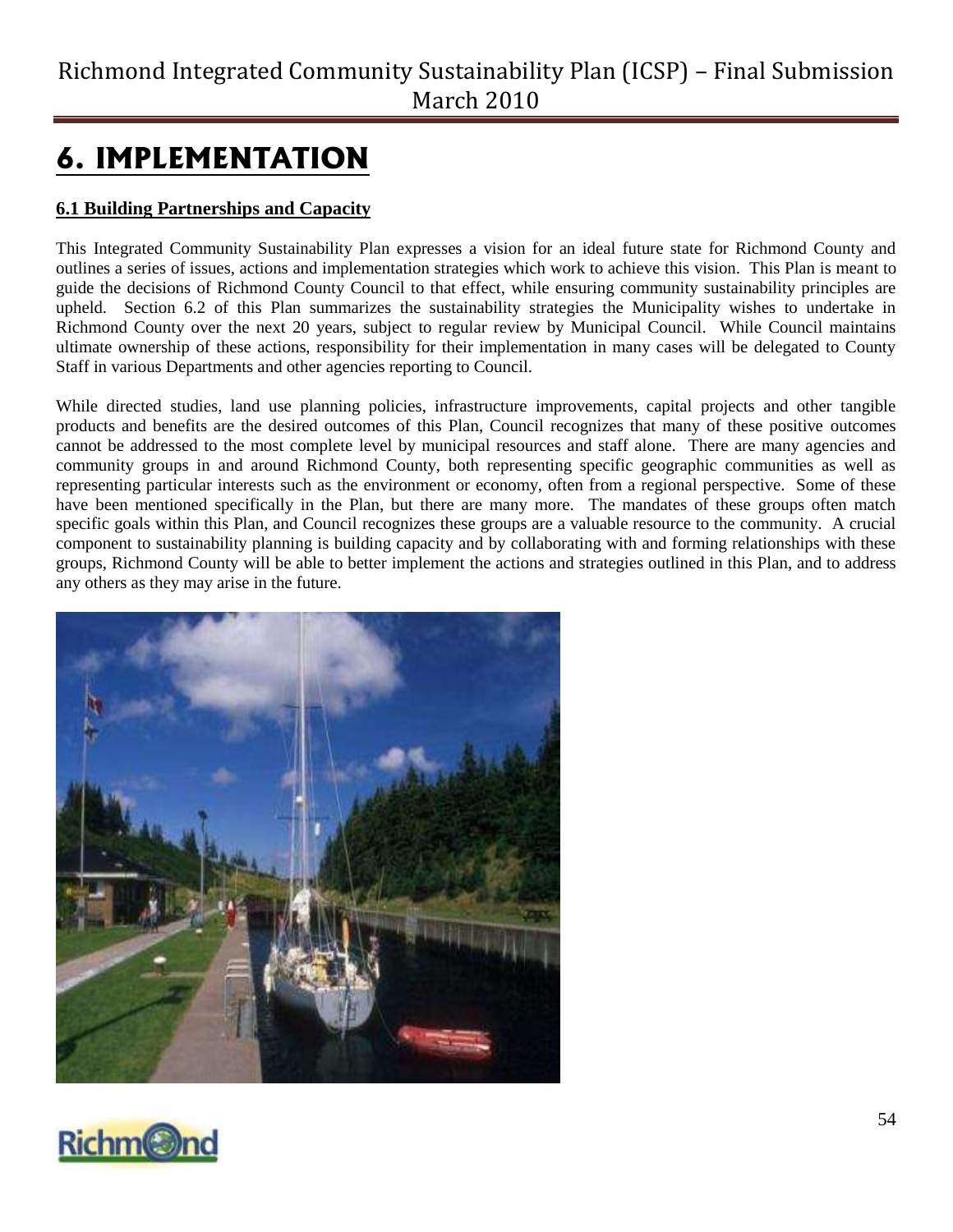#### <span id="page-54-0"></span>**6.2 Sustainability Timeline**

To guide the implementation of the community sustainability strategies which will work to ensure the cultural, economic, environmental and social sustainability of Richmond County, the following table lists all action strategies addressed in this plan, sorted by target year for their implementation and referencing pillar(s) of sustainability impacted as well as the municipal agencies responsible for their completion. The timelines have been categorized into three windows; 2009-10 which indicates short term strategies that are ready for immediate or near immediate implementation, 2010-15 which indicates medium term strategies where Council has some flexibility to implement according to need and resources available and beyond 2015, referring to long term strategies that should be initiated once an identified need for them emerges. Ongoing strategies refers to actions that should be undertaken on a continuous basis and which do not have a time-specific component attached.

| Implement'n<br><b>Target</b> | <b>Action/Strategy</b>                                                               | Main<br><b>Pillar</b> | <b>Other</b><br>Pillar(s)     | Ownership                    |
|------------------------------|--------------------------------------------------------------------------------------|-----------------------|-------------------------------|------------------------------|
| 2009-10                      | Encourage museums to resource share, including staff and                             | Cultural              | Economic                      | Tou/Cul/Rec.,<br>Dept        |
|                              | managers where appropriate.                                                          |                       |                               | Tourism Co-ordinator         |
| 2009-10                      | Develop website for communities to promote specific areas                            | Cultural              | Economic                      | Tou/Cul/Rec.,                |
|                              | (business, etc)                                                                      |                       |                               | Dept<br>Tourism Co-ordinator |
| 2009-10                      | Work with hospitality sector to encourage campgrounds/hotels to                      | Economic              |                               | Tou/Cul/Rec.,                |
|                              | remain open into Fall                                                                |                       |                               | Dept<br>Tourism Co-ordinator |
| 2009-10                      | Support events in community halls and Richmond Arena and                             | Economic              | Cultural                      | Tou/Cul/Rec.,                |
|                              |                                                                                      |                       |                               | Dept<br>Tourism Co-ordinator |
| 2009-10                      | market to tourists<br>Provide training for tourist operators (web, customer service, |                       | $\overline{\text{C}}$ ultural | Tou/Cul/Rec.,                |
|                              |                                                                                      | Economic              |                               | Dept                         |
|                              | etc)                                                                                 |                       |                               | Tourism Co-ordinator         |
| 2009-10                      | Encourage more interactive experience at attractions                                 | Economic              |                               | Tou/Cul/Rec.,<br>Dept        |
|                              |                                                                                      |                       |                               | Tourism Co-ordinator         |
| 2009-10                      | Inventory public trails & beaches, identify damaged facilities for                   | Economic              |                               | Tou/Cul/Rec.,<br>Dept        |
|                              | future repair                                                                        |                       |                               | Tourism Co-ordinator         |
| 2009-10                      | Install welcome signs around communities                                             | Economic              |                               | Tou/Cul/Rec.,<br>Dept        |
|                              |                                                                                      |                       |                               | Tourism Co-ordinator         |
| 2009-10                      | Support St. Peter's Façade and Signage & Interpretive program                        | Economic              |                               | Tou/Cul/Rec.,<br>Dept        |
|                              |                                                                                      |                       |                               | Tourism Co-ordinator         |
| 2009-10                      | Promote fish markets, wharfside selling of fish                                      | Economic              |                               | Dept<br>Econ.                |
|                              |                                                                                      |                       |                               | Developm't                   |
| 2009-10                      | Clarify roles of each of the economic development agencies                           | Economic              |                               | Dept<br>Econ.                |
|                              |                                                                                      |                       |                               | Developm't                   |
| 2009-10                      | Identify & inventory all Municipally owned land for                                  | Economic              |                               | Finance/Prop.<br>Dept.       |
|                              | development purposes                                                                 |                       |                               | Clerk                        |
| 2009-10                      | Pre-design work for WTP for Louisdale/Evanston/Whiteside                             | Environ'tl            |                               | Dept. Public Works           |
| 2009-10                      | Pre-design work for District 4 Wastewater collection/treatment                       | Environ'tl            |                               | Dept. Public Works           |
|                              | system                                                                               |                       |                               |                              |
| 2009-10                      | Develop County-wide wind turbine policy addressing small and                         | Environ'tl            | Economic                      | Eastern Dist. Planning       |
|                              | large scale projects                                                                 |                       |                               | Commission                   |
| 2009-10                      | Investigate development of community gardening program                               | Social                |                               | Tou/Cul/Rec.,<br>Dept.       |
|                              |                                                                                      |                       |                               | Phys. Activity Co-ord.       |
| 2009-10                      | Investigate implementing more rec. opportunities for seniors                         | Social                |                               | Tou/Cul/Rec.,<br>Dept.       |
|                              |                                                                                      |                       |                               | Phys. Activity Co-ord.       |
| 2009-10                      | To help families, schedule concurrent phys. activity programs to                     | Social                |                               | Tou/Cul/Rec.,<br>Dept.       |
|                              | ease transportation burden on families                                               |                       |                               | Phys. Activity Co-ord.       |
| 2009-10                      | Increase # certified tumblebug leaders, trainers and programs                        | Social                |                               | Tou/Cul/Rec.,<br>Dept.       |

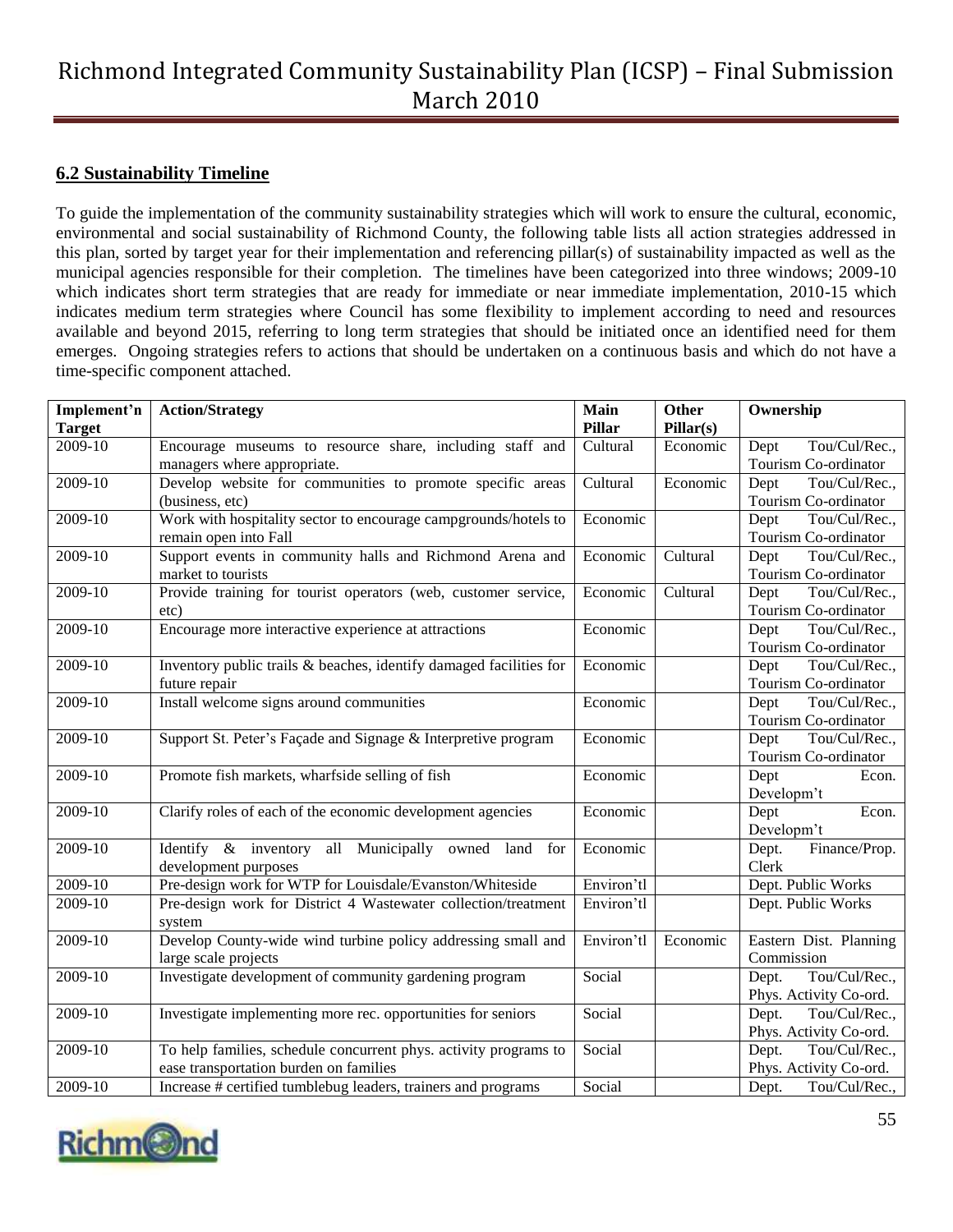|             |                                                                                             |          |            | Phys. Activity Co-ord.                        |
|-------------|---------------------------------------------------------------------------------------------|----------|------------|-----------------------------------------------|
| 2009-10     | Work with School Board to investigate "Active Healthy Living                                | Social   |            | Tou/Cul/Rec.,<br>Dept.                        |
|             | Fair" to promote healthier lifestyle                                                        |          |            | Phys. Activity Co-ord.                        |
| 2009-10     | Broaden Arena's winter offerings to include different age groups                            | Social   |            | Tou/Cul/Rec.,<br>Dept.                        |
|             |                                                                                             |          |            |                                               |
|             | and interests (curling, broomball, etc) outside peak hours                                  |          |            | Phys. Activity Co-ord.                        |
| 2009-10     | Promote drop in sports and physical activity programs not                                   | Social   |            | Tou/Cul/Rec.,<br>Dept.                        |
|             | requiring registration or extensive commitments                                             |          |            | Phys. Activity Co-ord.                        |
| 2009-10     | Hire supervisors or volunteers to oversee drop in recreational                              | Social   |            | Tou/Cul/Rec.,<br>Dept.                        |
|             | activities                                                                                  |          |            | Phys. Activity Co-ord.                        |
| 2009-10     | Review and revise where possible municipal policies to support                              | Social   |            | Tou/Cul/Rec.,<br>Dept.                        |
|             | physical activity initiatives                                                               |          |            | Phys. Activity Co-ord.                        |
| 2009-10     | Promote walking and running clubs in County schools                                         | Social   |            | Tou/Cul/Rec.,<br>Dept.                        |
|             |                                                                                             |          |            | Phys. Activity Co-ord.                        |
| 2009-10     | Develop Nature Education Program which can be linked to local                               | Social   | Environ'tl | Tou/Cul/Rec.,<br>Dept.                        |
|             | trails                                                                                      |          |            | Phys. Activity Co-ord.                        |
| 2009-10     | Develop upgraded Richmond County Outdoor Recreation Map                                     | Social   | Economic   | Tou/Cul/Rec.,<br>Dept.                        |
|             | to encourage self guided outdoor pursuits                                                   |          |            | Phys. Activity Co-ord.                        |
| 2009-10     | Work to promote waterfront activities (races, regattas, etc) to                             | Social   | Economic   | Tou/Cul/Rec.,<br>Dept.                        |
|             | promote aquatic outdoor activities and waterfront                                           |          |            | Phys. Activity Co-ord.                        |
| 2009-10     | Develop strategy to identify vulnerable groups and seek ways or                             | Social   | Economic   | Tou/Cul/Rec.,<br>Dept.                        |
|             | programs to allow continued participation in community                                      |          |            | Rec. Program Co-ord.                          |
| 2009-10     | Develop centralized carpool registration system                                             | Social   | Environ'tl | Dept. Econ. Develop'nt                        |
| 2009-10     | Initiate housing options study to determine and address need                                | Social   |            | Richmond CAO                                  |
| 2010-15     | Inventory of heritage properties in Richmond County                                         | Cultural | Economic   | Dept. Tou/Cul/Rec.                            |
| 2010-15     | Inventory of museums, identify those needing tech support, link                             | Cultural | Economic   | Tou/Cul/Rec.,<br>Dept                         |
|             | them to agencies who can help with that                                                     |          |            | Tourism Co-ordinator                          |
| 2010-15     | Initiate welcome wagon/information package for new residents                                | Cultural | Economic   | Tou/Cul/Rec.,<br>Dept                         |
|             |                                                                                             |          |            | Rec.<br>Prog.<br>$Co-$                        |
|             |                                                                                             |          |            | ordinator                                     |
| 2010-15     | ID and utilize residents with local cultural, genealogical, outdoor                         | Economic | Cultural   | Tou/Cul/Rec.,<br>Dept                         |
|             | knowledge to participate in "Welcome to R.C." program                                       |          |            | Tourism Co-ordinator                          |
| 2010-15     | Construct 6,600 sq.ft. visitor information centre in St. Peters to                          |          |            | Tou/Cul/Rec.,                                 |
|             |                                                                                             | Economic |            | Dept                                          |
|             | be the hub of the Cape Breton's Heritage Coast initiative                                   |          |            | Tourism Co-ordinator                          |
| 2010-15     | Work with groups to encourage development of niches rather                                  | Economic |            | Tou/Cul/Rec.,<br>Dept                         |
|             | than competing between communities                                                          |          |            | Tourism Co-ordinator                          |
| 2010-15     | Work with Parks Canada to develop land based opportunities at                               | Economic | Cultural   | Tou/Cul/Rec.,<br>Dept                         |
|             | St. Peter's Canal site                                                                      |          |            | Tourism Co-ordinator                          |
| 2010-15     | Work with local associations to develop and promote additional                              | Economic |            | Tou/Cul/Rec.,<br>Dept                         |
|             | tourism amenities for Point Michaud Beach                                                   |          |            | Tourism Co-ordinator                          |
| 2010-15     | Work with local associations to develop and promote where                                   | Economic |            | Tou/Cul/Rec.,<br>Dept                         |
|             | appropriate local "hidden gems"                                                             |          |            | Tourism Co-ordinator                          |
| $2010 - 15$ | Work to develop additional campgrounds, especially on Isle                                  | Economic |            | Tou/Cul/Rec.,<br>Dept                         |
|             | Madame                                                                                      |          |            | Tourism Co-ordinator                          |
| 2010-15     | Support development of RV Park to market to that segment of                                 | Economic |            | Tou/Cul/Rec.,<br>Dept                         |
|             | tourist market                                                                              |          |            | Tourism Co-ordinator                          |
| 2010-15     | Investigate feasibility of providing wireless hotspots in key                               | Economic |            | Tou/Cul/Rec.,<br>Dept                         |
|             | locations with aim of encouraging tourism                                                   |          |            | Tourism Co-ordinator                          |
| 2010-15     | Increase amount of historical documentation available at VIC's                              | Economic | Cultural   | Dept. Tour/Cult/Rec.                          |
| 2010-15     | Identify/develop key viewshed locations across County and                                   | Economic |            | Dept<br>Tou/Cul/Rec.,                         |
|             | include info kiosks, picnic areas, etc.                                                     |          |            | Tourism Co-ordinator                          |
|             |                                                                                             |          |            |                                               |
|             |                                                                                             |          |            |                                               |
| 2010-15     | Promote nature trail along St. Peter's Bay to River Tillard as<br>viable tourist attraction | Economic |            | Tou/Cul/Rec.,<br>Dept<br>Tourism Co-ordinator |

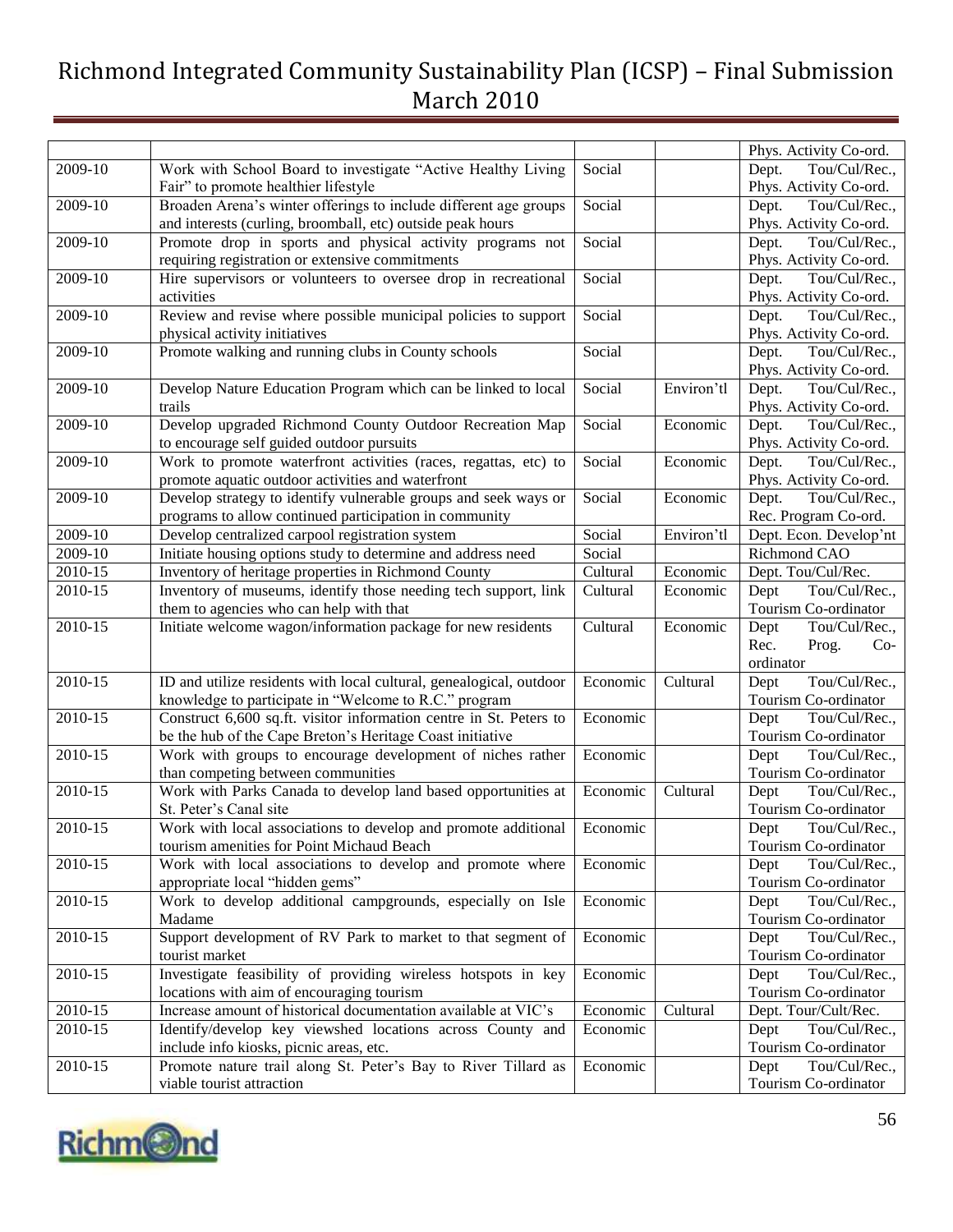| 2010-15 | Develop winter rec. programs and infrastructure in County,                                                     | Economic   | Social     | Tou/Cul/Rec.,<br>Dept                         |
|---------|----------------------------------------------------------------------------------------------------------------|------------|------------|-----------------------------------------------|
|         | including promoting cross-country skiing, snowmobiling, etc.                                                   |            |            | Tourism Co-ordinator                          |
| 2010-15 | Develop network of old lumber trails around Sporting Mountain<br>into trails, connect to other areas           | Economic   | Social     | Tou/Cul/Rec.,<br>Dept<br>Tourism Co-ordinator |
|         |                                                                                                                |            |            |                                               |
| 2010-15 | Install attractive and coordinated wayfinding signage throughout<br>County to market attractions and amenities | Economic   | Cultural   | Tou/Cul/Rec.,<br>Dept<br>Tourism Co-ordinator |
| 2010-15 | Clarify ownership and conduct land swaps to consolidate land                                                   | Economic   |            | Department of Econ.                           |
|         | for industrial development at Point Tupper                                                                     |            |            | Development                                   |
| 2010-15 | Investigate siting of common user wharf at Point Tupper to                                                     | Economic   |            | Economic<br>Dept.                             |
|         | attract range of industrial users                                                                              |            |            | Development                                   |
| 2010-15 | Develop incubator facility at Point Tupper or Joint Bus. Park                                                  | Economic   |            | Dept. Econ. Develop'nt                        |
| 2010-15 | Brand Point Tupper as "International Energy Gateway" and                                                       | Economic   |            | Dept.<br>Economic                             |
|         | market as such, install gateway signs at key locations                                                         |            |            | Development                                   |
| 2010-15 | Promote Point Tupper aggressively with logo, brochures, web                                                    | Economic   |            | Economic<br>Dept.                             |
|         | presence, booths at trade shows (esp. Natural gas related)                                                     |            |            | Development                                   |
| 2010-15 | Develop landscape guidelines for Point Tupper                                                                  | Economic   |            | Dept. Econ. Develop'nt                        |
| 2010-15 | Promote Point Tupper with interpretive boards, strategic tree                                                  | Economic   |            | Economic<br>Dept.                             |
|         | clearing to open up vistas, additional parking                                                                 |            |            | Development                                   |
| 2010-15 | Install 3-Phase Power to assist Little Harbour Wharf                                                           | Economic   |            | Dept. Econ. Develop'nt                        |
| 2010-15 | Retrofit municipal buildings for energy efficiency, including                                                  | Economic   | Environt'l | Public<br>Dept.                               |
|         | renewable energy                                                                                               |            |            | Works/Sust.<br>$Co-$                          |
|         |                                                                                                                |            |            | ordinator                                     |
| 2010-15 | Install heat recovery equipment at coal power plant and pulp and                                               | Economic   | Environt'l | Public<br>Dept.                               |
|         | paper mill                                                                                                     |            |            | Works/Sust.<br>$Co-$                          |
|         |                                                                                                                |            |            | ordinator                                     |
| 2010-15 | Extend Commercial designation up Corbett's Rd in St. Peter's to                                                | Economic   |            | District<br>Eastern                           |
|         | support commercial growth with extension of services                                                           |            |            | Planning Commission                           |
| 2010-15 | Investigate ways to improve parking in St. Peter's.                                                            | Economic   |            | Dept. Econ. Develop'nt                        |
| 2010-15 | Encourage construction of Hwy 104 By-pass and promote                                                          | Economic   |            | Economic<br>Dept.                             |
|         | alignment such that access to industrial lands improved                                                        |            |            | Development                                   |
| 2010-15 | Identify environmentally sensitive areas vulnerable to sea level                                               | Environ'tl |            | Public<br>Dept.                               |
|         | rise to lead to addressing mitigation                                                                          |            |            | Works/Sust.<br>$Co-$                          |
|         |                                                                                                                |            |            | ordinator                                     |
| 2010-15 | Establish development standards for Bras d'Or Watershed                                                        | Environ'tl |            | District<br>Eastern                           |
|         |                                                                                                                |            |            | <b>Planning Commission</b>                    |
| 2010-15 | Review Municipal Planning Strategies to take into account sea                                                  | Environ'tl |            | Eastern<br>District                           |
|         | level rise and concerns over water quality                                                                     |            |            | <b>Planning Commission</b>                    |
| 2010-15 | Implement key recommendations in Source Water Protection<br>Plan for Richmond County                           | Environ'tl |            | Dept. Public Works                            |
|         |                                                                                                                |            |            |                                               |
| 2010-15 | Comprehensive leak detection and repair program for Richmond<br>Water Utility                                  | Environ'tl |            | Dept. Public Works                            |
| 2010-15 | Inflow/infiltration study in Petit de Grat system to assess                                                    | Environ'tl |            | Dept. Public Works                            |
|         | condition of piping, manholes, pumping stations                                                                |            |            |                                               |
| 2010-15 | Replace inoperable Evanston Wastewater Treatment Plant                                                         | Environ'tl |            | Dept. Public Works                            |
| 2010-15 | Manhole inspection and rehabilitation program to reduce level of                                               | Environ'tl |            | Dept. Public Works                            |
|         | extraneous water entering system                                                                               |            |            |                                               |
| 2010-15 | Risk assessment studies for each WWTP to ensure compliance                                                     | Environ'tl |            | Dept. Public Works                            |
|         | with future CCME Strategy for Municipal Wastewater Effluent                                                    |            |            |                                               |
| 2010-15 | Wastewater Control Study for District 3                                                                        | Environ'tl |            | Dept. Public Works                            |
| 2010-15 | Investigate hiring of Municipal Sustainability Coordinator to                                                  | Environ'tl | Economic   | Richmond<br>Chief                             |
|         | implement initiatives suggested in Partners for Climate                                                        |            |            | Administrative Officer                        |
|         | Protection Milestone 3 Report                                                                                  |            |            |                                               |

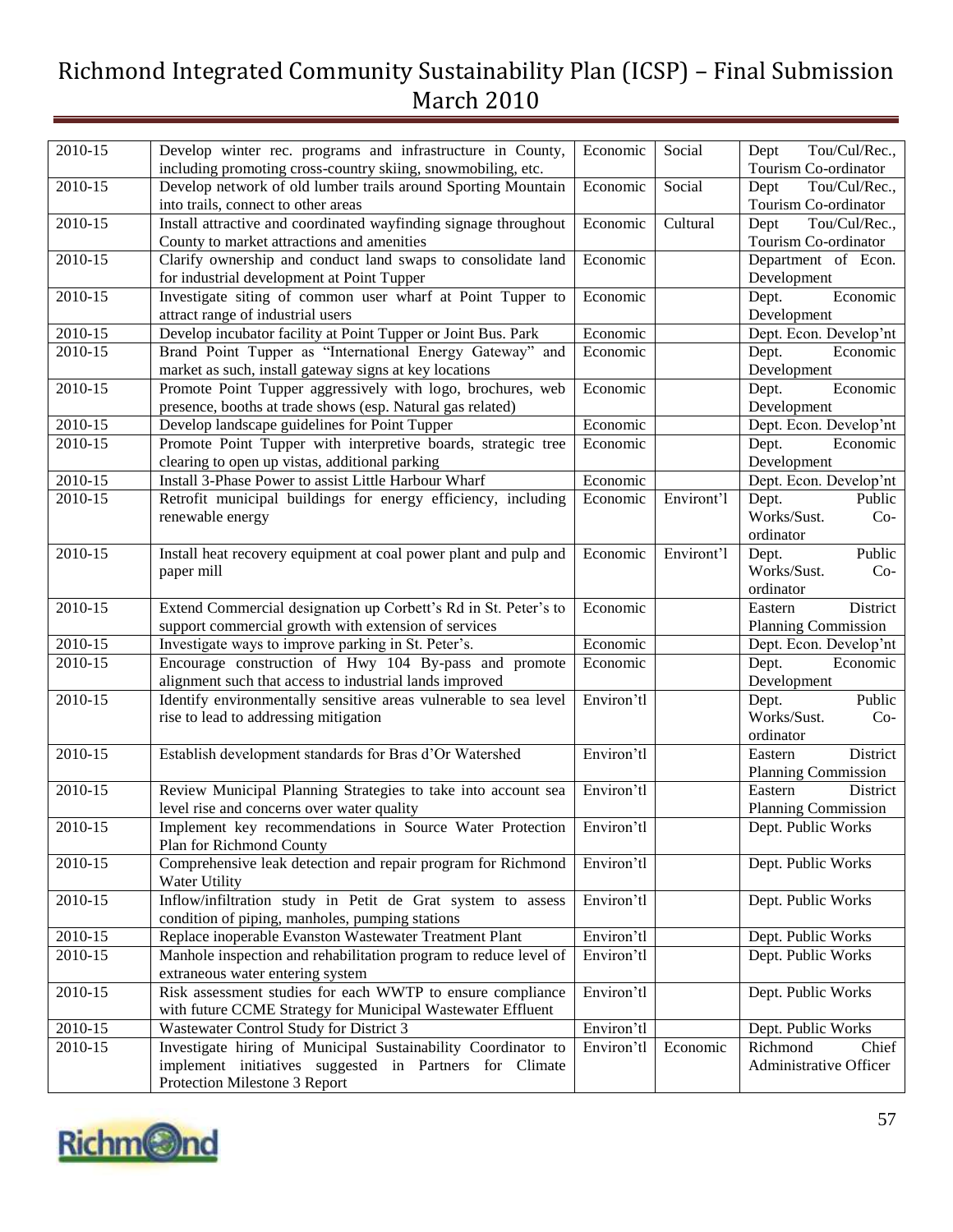| 2010-15            | Encourage energy efficient land use planning policies where                                                               | Environ'tl           |          | District<br>Eastern              |  |
|--------------------|---------------------------------------------------------------------------------------------------------------------------|----------------------|----------|----------------------------------|--|
|                    | possible (passive solar, lot & road design, etc)                                                                          |                      |          | <b>Planning Commission</b>       |  |
| 2010-15            | Work with Board of Richmond Arena to reconfigure facility as                                                              | Social               | Economic | Tou/Cul/Rec.,<br>Dept.           |  |
|                    | community centre with mandate beyond ice arena                                                                            |                      |          | Phys. Activity Co-ord.           |  |
| 2010-15            | Work with Richmond Arena to expand delivery of programs to                                                                | Social               | Economic | Tou/Cul/Rec.,<br>Dept.           |  |
|                    | be all-season and inclusive of changing demographics                                                                      |                      |          | Phys. Activity Co-ord.           |  |
| 2010-15            | Expand St. Peter's Trail network to reach all major public and                                                            | Social               | Economic | Tou/Cul/Rec.,<br>Dept.           |  |
|                    | strategic destinations                                                                                                    |                      |          | Phys. Activity Co-ord.           |  |
| 2010-15            | Develop strategy to recruit and retain physicians in R.C.                                                                 | Social               | Economic | Richmond CAO                     |  |
| 2010-15            | Partner with School Board and others to promote expanded adult                                                            | Social               |          | Tou/Cul/Rec.,<br>Dept            |  |
|                    | literacy and continuing education programs in County                                                                      |                      |          | Rec.<br>Prog.<br>$Co-$           |  |
|                    |                                                                                                                           |                      |          | ordinator                        |  |
| Beyond 2015        | Investigate reconnecting Little River Water Supply (if needed) to                                                         | Economic             |          | Economic<br>Dept.                |  |
|                    | increase capacity to Point Tupper                                                                                         |                      |          | Development                      |  |
| Beyond 2015        | 3 kilometer upgrade of road from Statia to Port Malcolm                                                                   | Economic             |          | Dept. Econ. Develop'nt           |  |
| Beyond 2015        | Define residential opportunities around Point Tupper                                                                      | Economic             |          | Dept. Public Works               |  |
| Beyond 2015        | Provide trails, infrastructure to new communities if needed                                                               | Economic             |          | Dept. Public Works               |  |
| Beyond 2015        | Investigate upgrades to Hwy 4 through St. Peters to increase                                                              | Economic             | Social   | Dept. Public Works               |  |
|                    | safety. Longer term look at 104 bypass around it.                                                                         |                      |          |                                  |  |
| Beyond 2015        | Impact study to assess opportunities and threats from 104 bypass                                                          | Economic             |          | Dept. Econ. Develop'nt           |  |
| Beyond 2015        | Incorporate public library into new VIC in St. Peter's                                                                    | Social               | Economic | Dept. Tou/Cul/Rec                |  |
| Ongoing            | Work<br>with<br>artistic<br>community<br>adequate<br>to<br>ensure                                                         | Cultural             | Economic | Dept. Tourism, Culture           |  |
|                    | resources/facilities available for them                                                                                   |                      |          | & Recreation                     |  |
| Ongoing            | Provide opportunities for residents to learn English, French,                                                             | Cultural             | Social   | Tou/Cul/Rec,<br>Dept             |  |
|                    | Gaelic, Mi'kmaq                                                                                                           |                      |          | Rec. Prog Co-ordinator           |  |
| Ongoing            | Coordinate meetings of cultural organizations to build capacity                                                           | Cultural             |          | Dept. Tou/Cul/Rec                |  |
| Ongoing            | Work with econ. Development agencies to promote                                                                           | Cultural             | Economic | Econ.<br>Dept.<br>Development    |  |
| Ongoing            | housing/IT/Entrepreneur opportunities to new residents<br>Promote benefits of staying in R.C. to high school students     | Cultural             | Economic | Dept. Econ. Develop'nt           |  |
| Ongoing            | Support unified County-wide tourism promotion program                                                                     | Economic             |          | Tou/Cul/Rec.,<br>Dept            |  |
|                    |                                                                                                                           |                      |          | Tourism Co-ordinator             |  |
| Ongoing            | Develop packaging and cross-promotion marketing opportunities                                                             | Economic             |          | Tou/Cul/Rec.,<br>Dept            |  |
|                    | for tourism                                                                                                               |                      |          | Tourism Co-ordinator             |  |
| Ongoing            | Promote cooperation b/w tourism operators to avoid duplication                                                            | Economic             | Cultural | Tou/Cul/Rec.,<br>Dept            |  |
|                    | and coordinate events to ensure not on same weekend                                                                       |                      |          | Tourism Co-ordinator             |  |
| Ongoing            | Work with Destination Cape Breton Association to project                                                                  | Economic             |          | Tou/Cul/Rec.,<br>Dept            |  |
|                    | unified picture of Cape Breton, easy web access                                                                           |                      |          | Tourism Co-ordinator             |  |
| Ongoing            | Continue to support Cape Breton's Heritage Coast marketing   Economic   Cultural                                          |                      |          | Tou/Cul/Rec.<br>Dept             |  |
|                    | theme                                                                                                                     |                      |          | Tourism Co-ordinator             |  |
| Ongoing            | Work with landowners to support coastal access                                                                            | Economic             | Social   | Tou/Cul/Rec.,<br>Dept            |  |
|                    |                                                                                                                           |                      |          | <b>Vested Property Clerk</b>     |  |
| Ongoing            | Lobby Dept. Transportation to upgrade/maintain prov. roads                                                                | Economic             |          | Dept. Public Works               |  |
| Ongoing            | Work with Dept. Transportation to investigate building trails and                                                         |                      |          | Dept.<br>Tou/Cul/Rec.,           |  |
|                    | bike lanes in strategic locations when rebuilding roads                                                                   |                      |          | Phys. Activity Co-ord.           |  |
| Ongoing            | Direct event advertising to local residents                                                                               | Economic             |          | Dept. Tour/Cult/Rec.             |  |
| Ongoing            | Coordinate open houses at VIC's to promote events for locals                                                              | Economic             | Cultural | Dept. Tour/Cult/Rec.             |  |
| Ongoing            | Support fully developed port at Strait of Canso                                                                           | Economic             |          | Dept. Econ. Develop'nt           |  |
| Ongoing            | Encourage Province to give priority to deep moorage dependent                                                             | Economic             |          | Economic<br>Dept.<br>Development |  |
|                    | uses when selling Bear Head Lands with access to Strait                                                                   |                      |          | Dept. Econ. Develop'nt           |  |
| Ongoing            | Support Atlantic Gateway Committee for regional cooperation                                                               | Economic<br>Economic |          | Dept. Econ. Develop'nt           |  |
| Ongoing<br>Ongoing | Marketing partnership with Guysborough Co. for promotion<br>Work with post-secondary inst. to generate activity in region | Economic             |          | Dept. Econ. Develop'nt           |  |
|                    |                                                                                                                           |                      |          |                                  |  |

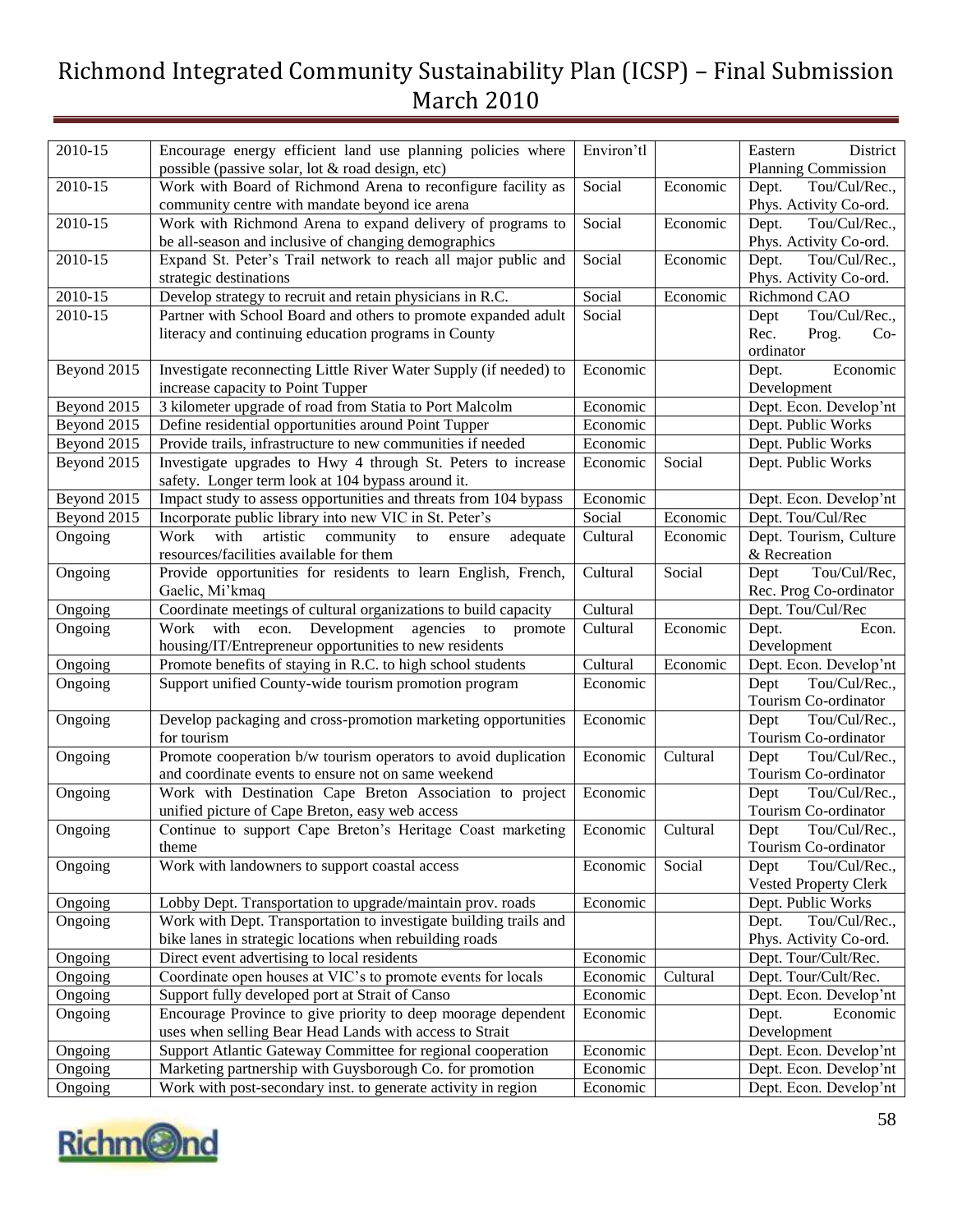| Ongoing | Lobby Fed. Gov't to ensure repairs/maintenance to wharves        | Economic   |             | Dept. Econ. Develop'nt     |  |  |
|---------|------------------------------------------------------------------|------------|-------------|----------------------------|--|--|
| Ongoing | Improve cooperation between harbour authorities, governments     | Economic   |             | Dept. Econ. Develop'nt     |  |  |
| Ongoing | Review planning strategies to ensure land use regulations not    | Economic   |             | Eastern<br>District        |  |  |
|         | constraining local commercial interests                          |            |             | <b>Planning Commission</b> |  |  |
| Ongoing | Support extension of broadband services throughout County        | Economic   |             | Dept. Econ. Develop'nt     |  |  |
| Ongoing | Partner with econ. Development agencies to ensure web,           | Economic   |             | Economic<br>Dept.          |  |  |
|         | marketing, business plans, etc. support available to businesses  |            |             | Development                |  |  |
| Ongoing | Create regional professional services group to share expertise   | Economic   |             | Dept. Econ. Develop'nt     |  |  |
| Ongoing | Support S-HRDA on its mandate                                    | Economic   |             | Dept. Econ. Develop'nt     |  |  |
| Ongoing | Support operation and development of Port Hawkesbury Airport     | Economic   |             | Dept. Econ. Develop'nt     |  |  |
| Ongoing | Support Strait Area Transit                                      | Economic   | Environ'tl, | Dept.<br>Econ.             |  |  |
|         |                                                                  |            | social      | Development                |  |  |
| Ongoing | Support continued operation of railways on Cape Breton           | Economic   |             | Dept. Econ. Develop'nt     |  |  |
| Ongoing | Proximity and protection of coastlines considered in evaluating  | Environ'tl |             | District<br>Eastern        |  |  |
|         | development applications                                         |            |             | <b>Planning Commission</b> |  |  |
| Ongoing | Invest funds into development of drinking water systems in       | Environ'tl |             | Dept. Public Works         |  |  |
|         | unserviced areas of Richmond                                     |            |             |                            |  |  |
| Ongoing | Land use policies maximize use of existing infrastructure        | Environ'tl | Economic    | EDPC, Dept. P.W.           |  |  |
| Ongoing | Invest funds into development of wastewater management           | Environ'tl |             | Dept. Public Works         |  |  |
|         | systems for unserviced areas (feasibility & pre-design)          |            |             |                            |  |  |
| Ongoing | Education and rewards for compliance with solid waste            | Environ'tl |             | Dept.P.W, Recycling/       |  |  |
|         | regulations                                                      |            |             | Compost Ass't              |  |  |
| Ongoing | Patrol, clean up illegal dumps, charge offenders                 | Environ'tl |             | Dept. Public Works/        |  |  |
|         |                                                                  |            |             | By-law officer             |  |  |
| Ongoing | Consider policies for renewable energy aside from wind, set      | Environ'tl | Economic    | Richmond Municipal         |  |  |
|         | benchmark for local energy production                            |            |             | Sustainability Co-ord.     |  |  |
| Ongoing | Work with community organizations to develop additional          | Social     |             | Tou/Cul/Rec.,<br>Dept.     |  |  |
|         | recreation programs in County                                    |            |             | Phys. Activity Co-ord.     |  |  |
| Ongoing | Encourage installation of bike racks and other infrastructure at | Social     |             | Dept.<br>Tou/Cul/Rec.,     |  |  |
|         | workplaces to promote physical activity                          |            |             | Phys. Activity Co-ord.     |  |  |
| Ongoing | Support fundraising for Strait-Richmond Hospital                 | Social     |             | Richmond CAO               |  |  |
| Ongoing | Encourage expansion of Strait Area Transit to underserviced      | Social     | Economic,   | Richmond Dept. Econ.       |  |  |
|         | areas such as Chapel Island, Samsonville, etc.                   |            | Environ'tl  | Development                |  |  |
| Ongoing | Investigate feasibility of service sharing with Chapel Island    | Social     |             | Richmond CAO               |  |  |
| Ongoing | Planning documents mention and provide for affordable housing    | Social     |             | <b>EDPC</b>                |  |  |
| Ongoing | Provide assisted housing where demand is highest                 | Social     |             | Richmond CAO               |  |  |
| Ongoing | Work with RCMP to ensure continued police protection             | Social     |             | Richmond CAO               |  |  |
| Ongoing | Support operation of volunteer fire departments                  | Social     |             | Richmond CAO               |  |  |
| Ongoing | Management<br>Lobby<br>Emergency<br>Office<br>to<br>ensure       | Social     |             | Richmond CAO               |  |  |
|         | communications available to all residents in emergencies         |            |             |                            |  |  |

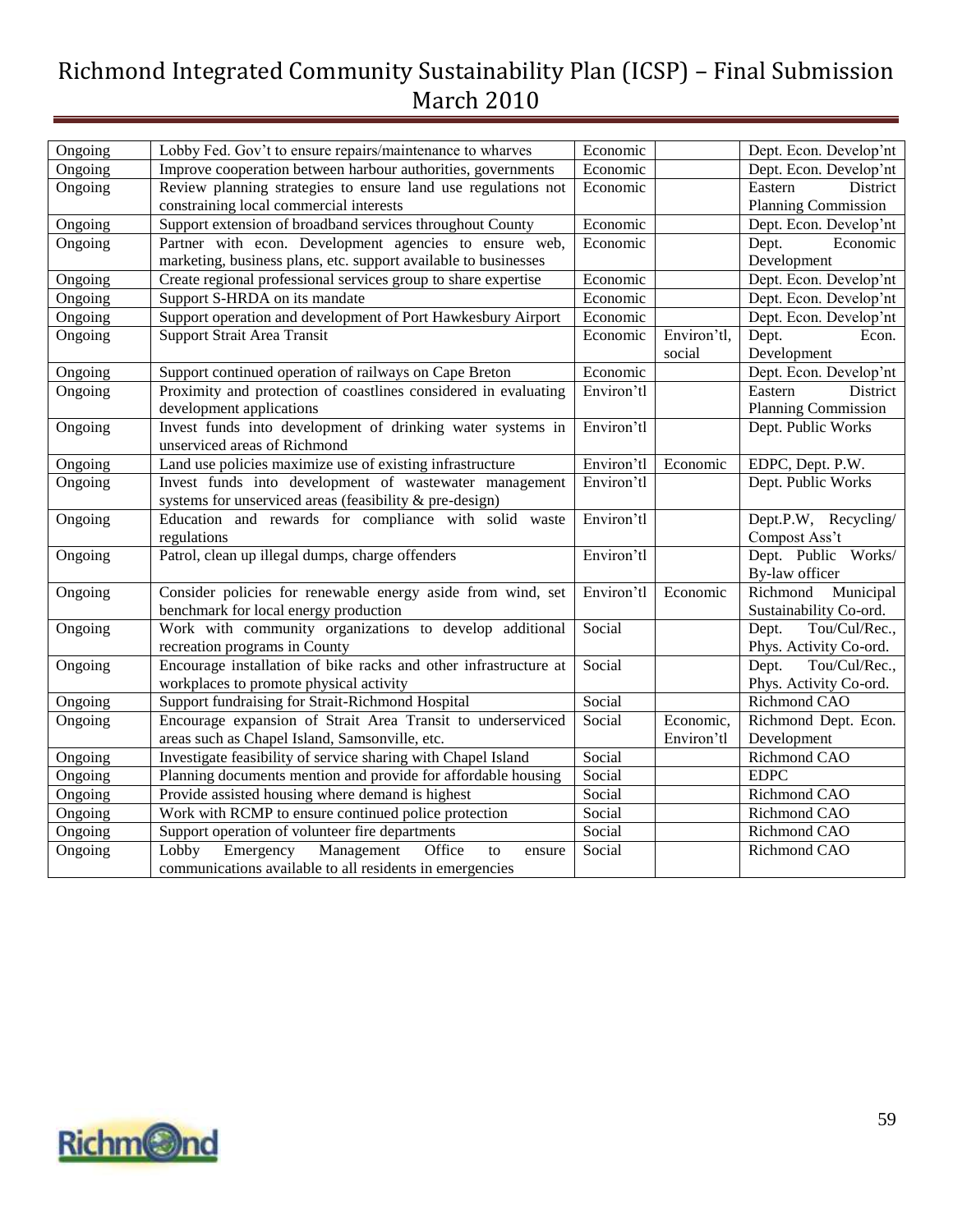#### <span id="page-59-0"></span>**6.3 Capital Projects**

Specific prioritized capital projects which address sustainability goals covered in this Plan are listed in this section. Capital projects require substantial long term planning to make the best use of municipal resources, and this list indicates those projects which are ready to be undertaken within the next year. As part of the requirements relating to the Gas Tax Agreement, this list will be required to be updated on an annual basis to include new capital projects ready for construction upon the completion of current ones.

| <b>Priority</b> | <b>Action/Strategy</b>                                                                                                | Page            | <b>Sustainability Benefit</b>                   | <b>Total</b>     |
|-----------------|-----------------------------------------------------------------------------------------------------------------------|-----------------|-------------------------------------------------|------------------|
| <b>Rating</b>   | Pre-design work for construction of water treatment plant for                                                         | 32              | Cleaner<br>for<br>water                         | Cost<br>\$25,000 |
|                 | Louisdale/Evanston/Whiteside (addressing elevated manganese and                                                       |                 | communities                                     |                  |
|                 | iron in water)                                                                                                        |                 |                                                 |                  |
| $\overline{2}$  | Upgrade or replace pumping stations in Arichat system to increase                                                     | 34              | Reduced sewage outflow                          | \$750,000        |
|                 | capacity and reduce sewage overflow                                                                                   |                 | into waterbodies                                |                  |
| 3               | Pre-design work for District 4 Wastewater Collection and Treatment                                                    | 35              | Cleaner<br>reduced<br>water,                    | \$35,000         |
|                 | System                                                                                                                |                 | reliance on septic                              |                  |
| 4               | Replace inoperable Evanston Wastewater Treatment Plant                                                                | 34              | Protects<br>watercourses<br>by                  | \$2,250,000      |
|                 |                                                                                                                       |                 | ensuring<br>is<br>wastewater                    |                  |
|                 |                                                                                                                       |                 | treated                                         |                  |
| 5               | Comprehensive leak detection and repair program for Richmond<br>Water Utility                                         | 33              | Enhances<br>efficiency<br>of                    | \$150,000        |
| 6               | Manhole inspection and rehabilitation program to reduce level of                                                      | 34              | water system<br>cleaner<br>Ensures              | \$250,000        |
|                 | extraneous water entering system                                                                                      |                 | environment by ensuring                         |                  |
|                 |                                                                                                                       |                 | efficiency of system                            |                  |
| 7               | Inflow/infiltration study in Petit de Grat system to assess condition of                                              | 34              | cleaner<br><b>Ensures</b>                       | \$90,000         |
|                 | piping, manholes, pumping stations                                                                                    |                 | environment by ensuring                         |                  |
|                 |                                                                                                                       |                 | efficiency of system                            |                  |
| 8               | Implement key recommendations in Source Water Protection Plan for                                                     | 33              | Ensures cleaner water for                       | \$175,000        |
|                 | Richmond County, including land acquisition and re-designating                                                        |                 | residents<br>by<br>protecting                   |                  |
|                 | Water Supply areas                                                                                                    |                 | watershed areas                                 |                  |
| 9               | Risk assessment studies for each wastewater treatment plant to ensure                                                 | $\overline{35}$ | Ensures<br>cleaner                              | \$200,000        |
|                 | compliance with future Canadian Council of Ministers of the<br>Environment Strategy for Municipal Wastewater Effluent |                 | environment by ensuring<br>efficiency of system |                  |
| 10              | Wastewater Control Study for District 3 (D'Escousse and area)                                                         | 35              | Cleaner<br>reduced<br>water,                    | \$40,000         |
|                 |                                                                                                                       |                 | reliance on septic                              |                  |
| 11              | Install attractive and coordinated wayfinding signage throughout                                                      | 18              | Encourage<br>tourism,                           | \$100,000        |
|                 | County to market attractions and amenities                                                                            |                 | provides<br>increased                           |                  |
|                 |                                                                                                                       |                 | knowledge<br>of                                 |                  |
|                 |                                                                                                                       |                 | events/venues                                   |                  |
| 12              | Construct 6,600 sq.ft. visitor information centre in St. Peter's to                                                   | 13              | Encourage<br>tourism,                           | \$3,125,000      |
|                 | include interpretive centre and hub for Cape Breton's Heritage Coast                                                  |                 | provides<br>increased                           |                  |
|                 |                                                                                                                       |                 | knowledge<br>of                                 |                  |
|                 |                                                                                                                       |                 | events/venues                                   |                  |